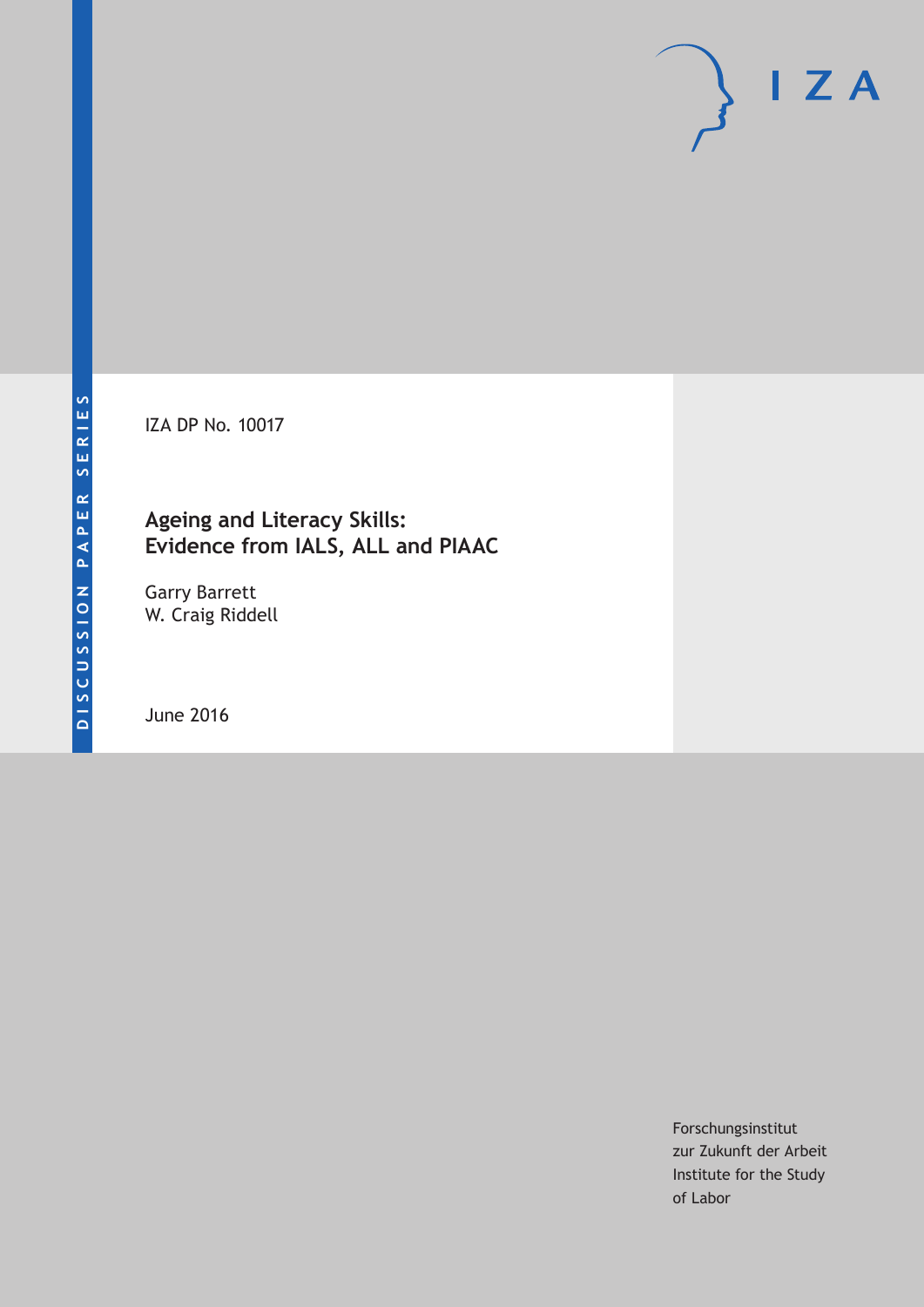# **Ageing and Literacy Skills: Evidence from IALS, ALL and PIAAC**

## **Garry Barrett**

*University of Sydney and IZA* 

## **W. Craig Riddell**

*University of British Columbia and IZA* 

## Discussion Paper No. 10017 June 2016

IZA

P.O. Box 7240 53072 Bonn Germany

Phone: +49-228-3894-0 Fax: +49-228-3894-180 E-mail: iza@iza.org

Any opinions expressed here are those of the author(s) and not those of IZA. Research published in this series may include views on policy, but the institute itself takes no institutional policy positions. The IZA research network is committed to the IZA Guiding Principles of Research Integrity.

The Institute for the Study of Labor (IZA) in Bonn is a local and virtual international research center and a place of communication between science, politics and business. IZA is an independent nonprofit organization supported by Deutsche Post Foundation. The center is associated with the University of Bonn and offers a stimulating research environment through its international network, workshops and conferences, data service, project support, research visits and doctoral program. IZA engages in (i) original and internationally competitive research in all fields of labor economics, (ii) development of policy concepts, and (iii) dissemination of research results and concepts to the interested public.

IZA Discussion Papers often represent preliminary work and are circulated to encourage discussion. Citation of such a paper should account for its provisional character. A revised version may be available directly from the author.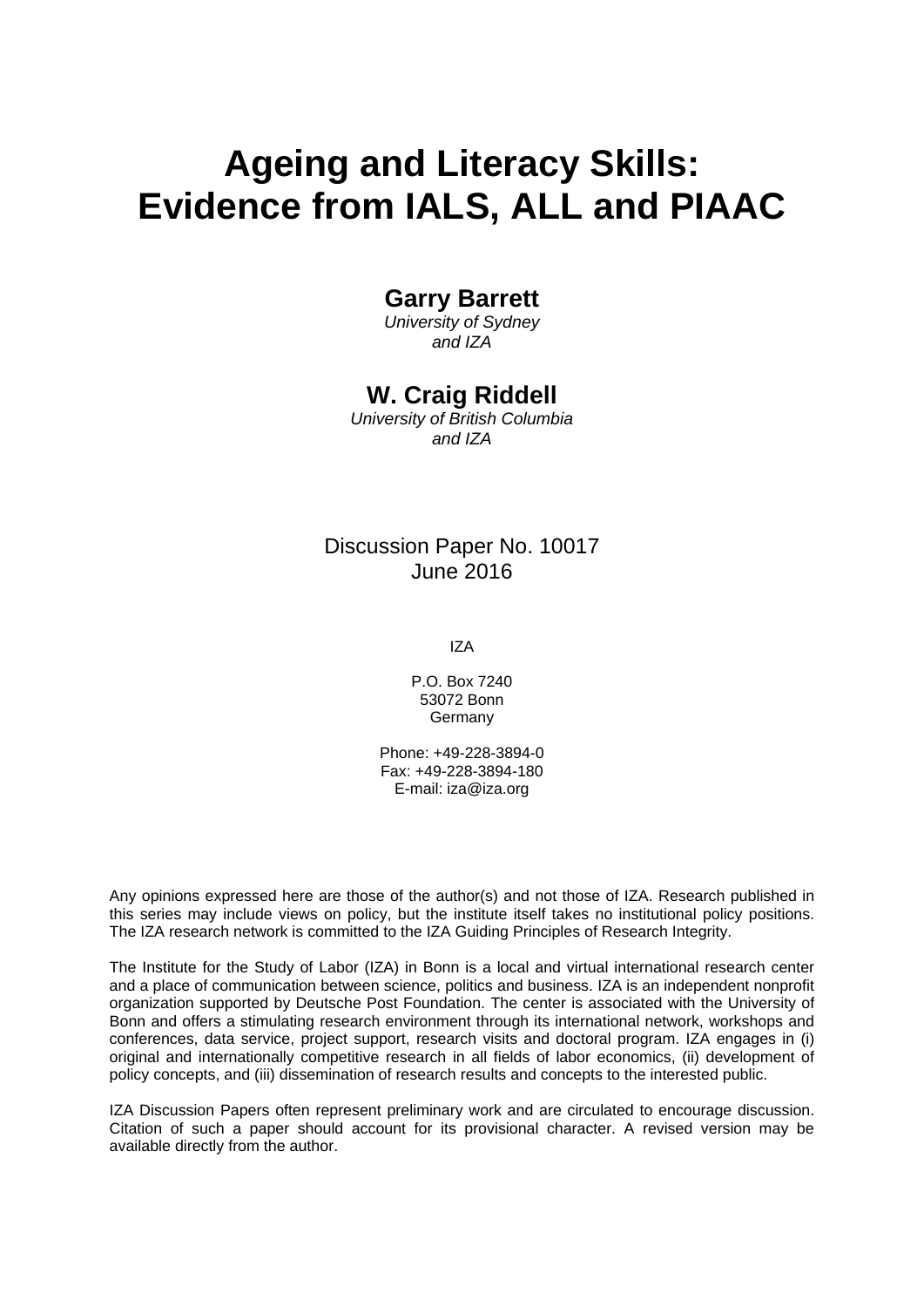IZA Discussion Paper No. 10017 June 2016

## **ABSTRACT**

## **Ageing and Literacy Skills: Evidence from IALS, ALL and PIAAC\***

We study the relationship between age and literacy skills using data from the IALS, ALL and PIAAC surveys. In cross-sectional data there is a negative partial relationship between literacy skills and age that is statistically significant indicating that literacy declines with age, especially after age 45. However, this relationship could reflect some combination of age and birth cohort effects. In order to isolate age effects, we use the three international surveys to create synthetic cohorts. Our analysis shows that in most participating OECD countries the negative slope of the literacy-age profile in cross-sectional data arises from offsetting ageing and cohort effects. In these countries more recent birth cohorts have lower levels of literacy and individuals from a given birth cohort lose literacy skills after they leave school at a rate greater than indicated by cross-sectional estimates. Finland, Italy and the Netherlands are exceptions to this pattern; in these countries more recent cohorts have higher literacy levels and the cross-sectional estimates overstate the rate at which literacy declines with age. Our birth cohort results suggest that there is not a general tendency for literacy skills to decline from one generation to the next, but that the majority of the countries examined are doing a poorer job of developing literacy skills in successive generations.

JEL Classification: I20, J14, J24

Keywords: human capital, ageing, cognitive skills, literacy, cohort effects

Corresponding author:

 $\overline{a}$ 

W. Craig Riddell Vancouver School of Economics Faculty of Arts University of British Columbia 6000 Iona Drive Vancouver, BC, V6T 1L4 Canada E-mail: craig.riddell@ubc.ca

<sup>\*</sup> An earlier version of this paper was presented at the Second OECD PIAAC conference in Haarlem, the Netherlands in November 2015. We thank our discussant John Martin and conference participants for helpful comments, and the OECD for research support.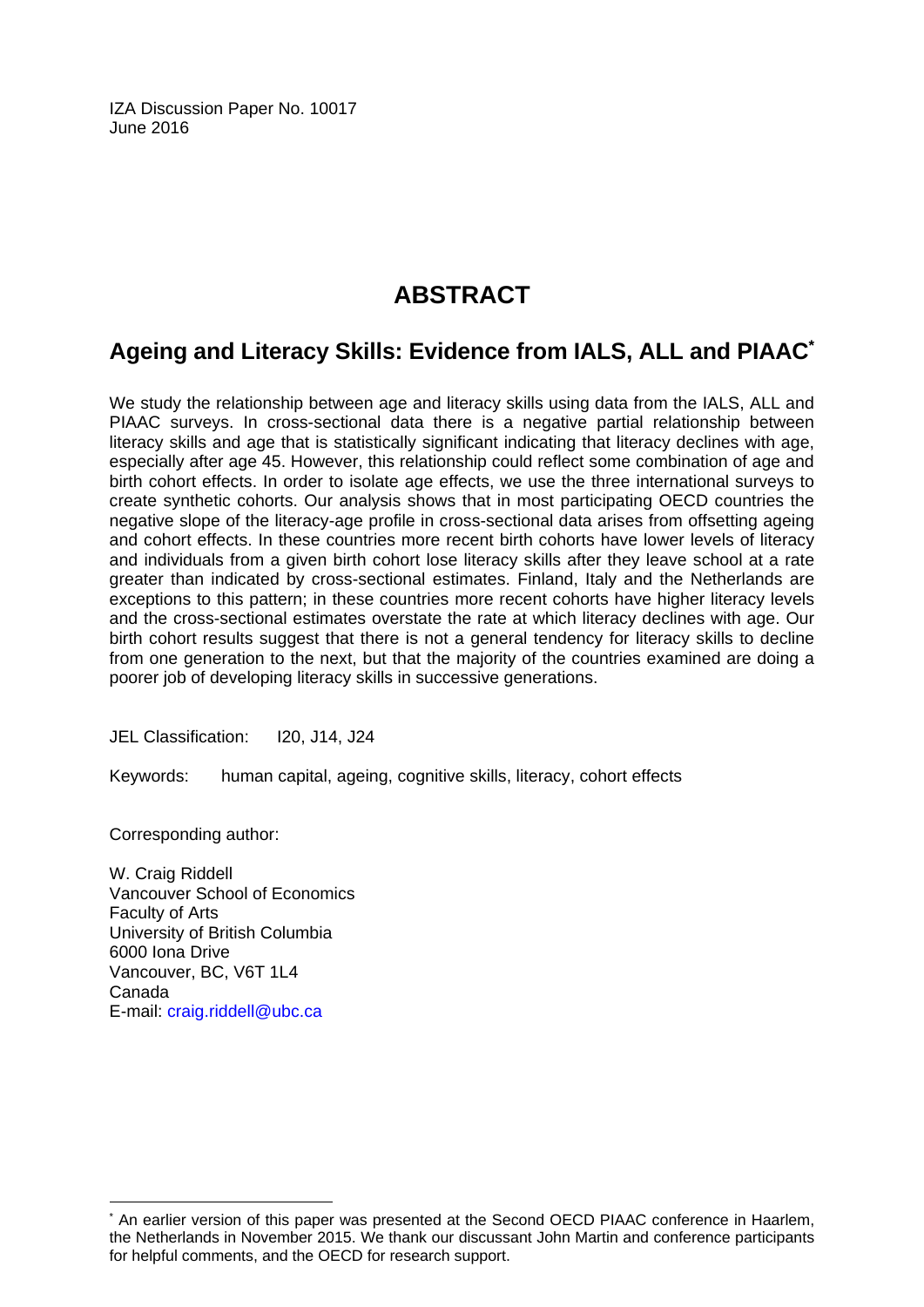#### **1. Introduction**

In this paper, we study the relationship between age and literacy skills using data from the International Adult Literacy Survey (IALS) carried out in the 1990s, the International Adult Literacy and Life Skills Survey (ALL) carried out in the 2000s and the recent Survey of Adult Skills (PIAAC). When it is possible to do so we use data from countries that participated in all three surveys: Australia, Canada, Italy, Netherlands, Norway and the U.S. We also carry out a similar analysis for the countries that participated only in the IALS and PIAAC rounds of international comparative data collection on adult skills: Denmark, Finland, Ireland, Sweden and Flanders Belgium.<sup>1</sup>

The IALS, ALL and PIAAC surveys are unique in providing measures of literacy and numeracy skills for a representative sample of the adult population. These surveys combine methods of educational testing with household survey techniques, and also provide detailed individual and demographic information on respondents. A key objective is to assess skills used in daily activities – at work, in the home, and in the community. In other words, these are basic cognitive skills used in daily life. Our focus is on literacy skills as these were assessed in all three surveys. In IALS and ALL separate measures of prose literacy and document literacy were provided, while in PIAAC these are combined into a single literacy measure.

Previous research using the Canadian IALS and ALL data found that there is a weak negative relationship between literacy skills and age, after controlling for other influences (Green and Riddell, 2003, 2013; Ferrer, Green and Riddell, 2006). Green and Riddell (2013) also found a similarly weak relationship between these variables in Norway and the U.S. In this paper we begin by investigating the relationship between literacy skills and age in the countries that participated in IALS, ALL and PIAAC, as well as IALS and PIAAC. Again, we find that in all countries examined the partial relationship between literacy skills and age is negative in direction (i.e. literacy skills decline with age, holding constant other influences on literacy). The magnitude of the literacy-age gradient (or steepness of the profile) does, however, vary considerably across countries. The absence of a positive relationship over at least some age range between

 <sup>1</sup> Four additional countries participated in IALS and PIAAC: Czech Republic, Germany, Poland and England/Northern Ireland. However, in these countries educational attainment, a crucial variable in our analysis, is unreliable. Thus we do not examine these countries.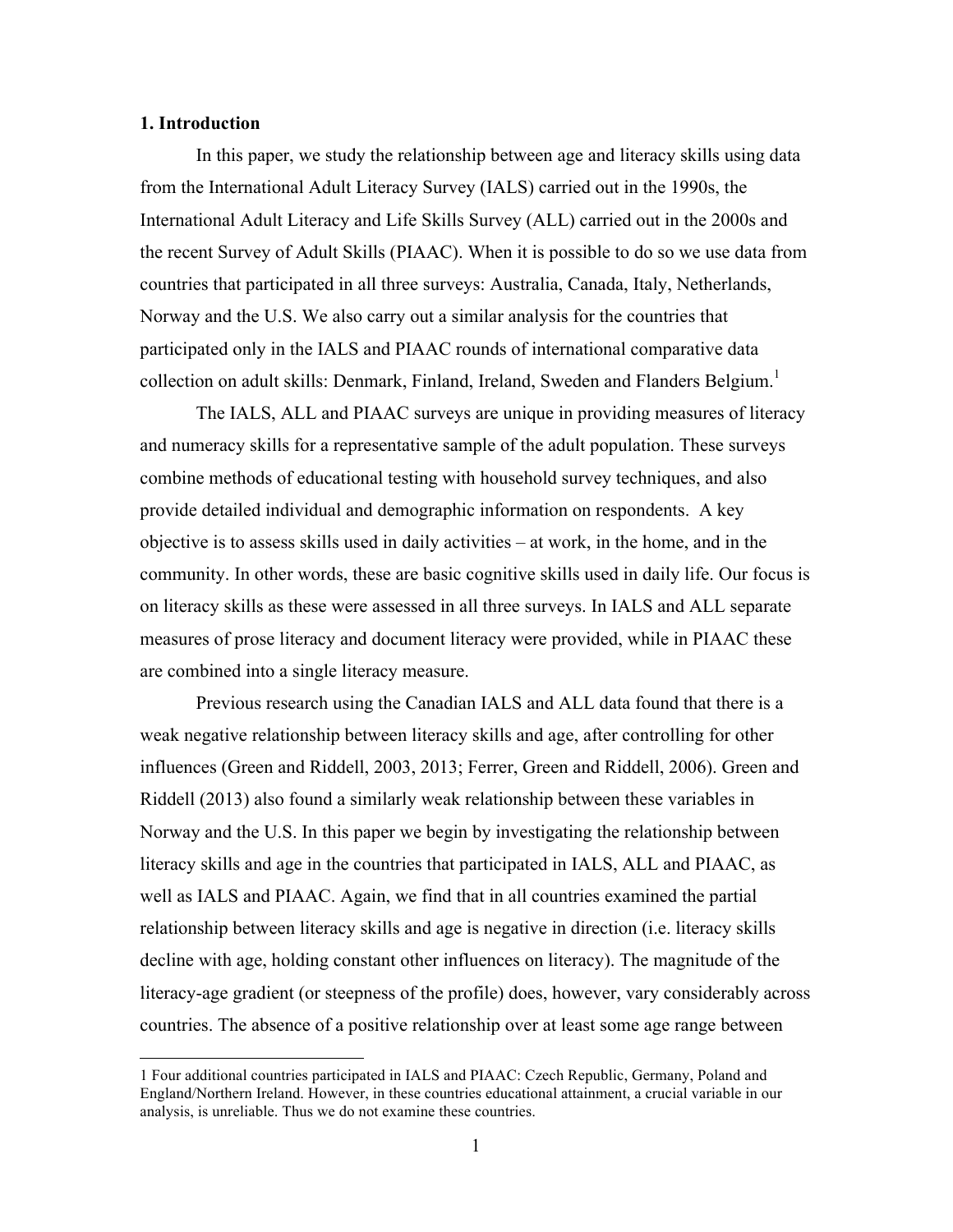basic cognitive skills such as literacy and age is perhaps surprising as individual earnings typically increase with age, albeit at a decreasing rate. The common finding of positively sloped age-earnings profiles is generally attributed to accumulation of human capital with work experience over the life cycle.<sup>2</sup> Taken at face value, these results suggest that the relationship between literacy skills and age does not follow the pattern displayed by other forms of human capital.

However, the relationship between skills and age in cross-sectional data could reflect some combination of age and cohort effects. A 35-year old in 2012 may differ from a 25-year old in 2012 both because she is older and because she comes from an earlier birth cohort. Those born in different time periods may experience differences in the nature and quality of schooling and work experience, as well as differences in the contributions of other influences on skills such as parents and peers. In order to distinguish between age and cohort effects, we use the IALS, ALL and PIAAC data to create synthetic cohorts. Each of these surveys provides information on a representative sample of the adult population at a point in time. Thus, 26-35 year olds surveyed in 1994, 35-44 year olds surveyed in 2003 and 44-53 year olds surveyed in 2012 are all representative samples of the 1959-68 birth-cohort. Our analysis focuses on literacy, which is measured in a comparable way in the three surveys.<sup>3</sup> For the countries that participated in IALS, ALL and PIAAC we study birth cohorts that appeared in each of the three surveys. For example, for Canada the three surveys were nine years apart so with appropriate age data<sup>4</sup> it is possible to observe representative samples of the following birth cohorts in all three surveys:<sup>5</sup>

1959-1968 birth cohort: Age in IALS 1994: 26-35 Age in ALL 2003: 35-44 Age in PIAAC 2012: 44-53

 $\overline{a}$ 

<sup>2</sup> Other explanations include internal labour markets and incentive-based pay structures in which wages rise more rapidly with seniority than does worker productivity.

<sup>3</sup> The IALS and ALL data on prose and document literacy have been re-scaled to be comparable to the PIAAC measure of literacy, which combines both prose and document literacy. In our analysis we use the re-scaled data.

<sup>4</sup> Specifically, because the surveys are not exactly 10 years apart, our synthetic cohort analysis requires age measured in years rather than 5-year or 10-year categories. Continuous age data allow us to select specific age groups in each survey such that they provide representative samples of the same birth cohort. 5 We can also study younger and older cohorts that participated in two of the three surveys.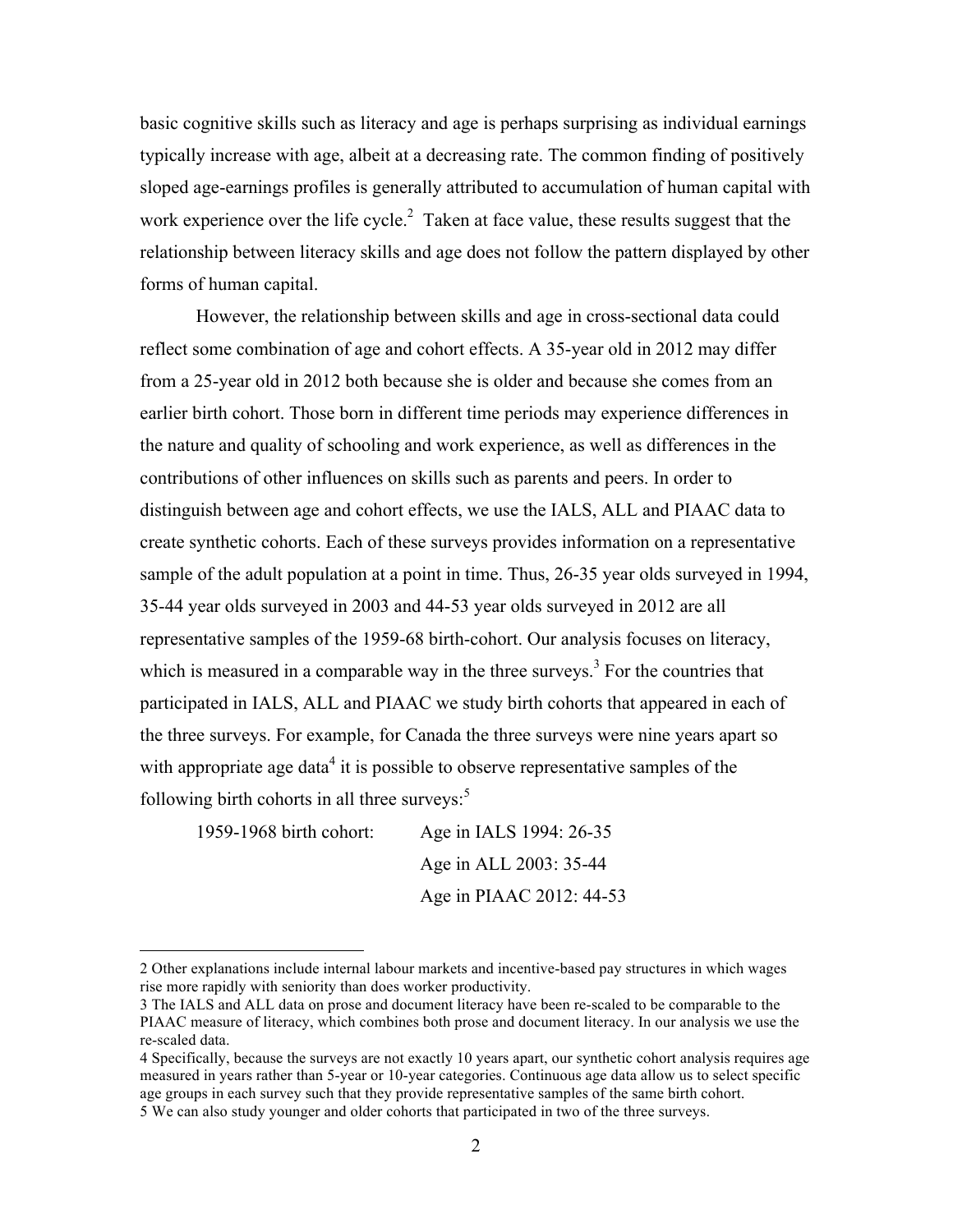| 1949-58 birth cohort: | Age in IALS 1994: 36-45  |
|-----------------------|--------------------------|
|                       | Age in ALL 2003: 45-54   |
|                       | Age in PIAAC 2012: 54-63 |

In addition, we can examine representative samples of the following birth cohorts in two of the three surveys:

| 1969-1978 birth cohort: | Age in ALL 2003: 25-34   |
|-------------------------|--------------------------|
|                         | Age in PIAAC 2012: 34-43 |
| 1939-1948 birth cohort: | Age in IALS 1994: 46-55  |
|                         | Age in ALL 2003: 55-64   |

In the case of countries that did not participate in ALL we study birth cohorts that appeared in both IALS and PIAAC.

Before the cohort analysis we examine the factors that influence literacy skills using the PIAAC data. This investigation yields several noteworthy results. In all of the countries, literacy increases strongly (though at a decreasing rate) with years of schooling. Parental education levels also have a positive association with literacy, but what matters most is having a mother or father with at least a high school education. Parental immigrant status plays no role in Canada and the U.S. but does influence literacy (principally in a negative manner) in Australia and the European countries. Perhaps most important for this study, we find a negative relation between age and literacy in each country. There is no evidence that literacy increases with age beyond that attained by the youngest cohort (25 to 34 year olds).<sup>6</sup> This relationship is approximately flat until the mid-40s, and then literacy declines at a rate that is initially modest in size but becomes larger for the older age groups. At first glance, these results appear to imply that individuals acquire their literacy through formal schooling and through the efforts of their parents but that their literacy levels do not develop further (and, indeed, subsequently decline) upon leaving school. However, these cross-sectional estimates combine age and cohort effects.

We then extend previous research of Green and Riddell (2013) who use the IALS and ALL data for Canada, Norway and the U.S. They show that in these countries the

 <sup>6</sup> In a few countries the literacy proficiency of the 35-44 year age group is marginally greater than that of the youngest age category but the differences are never statistically significant at the 5% level.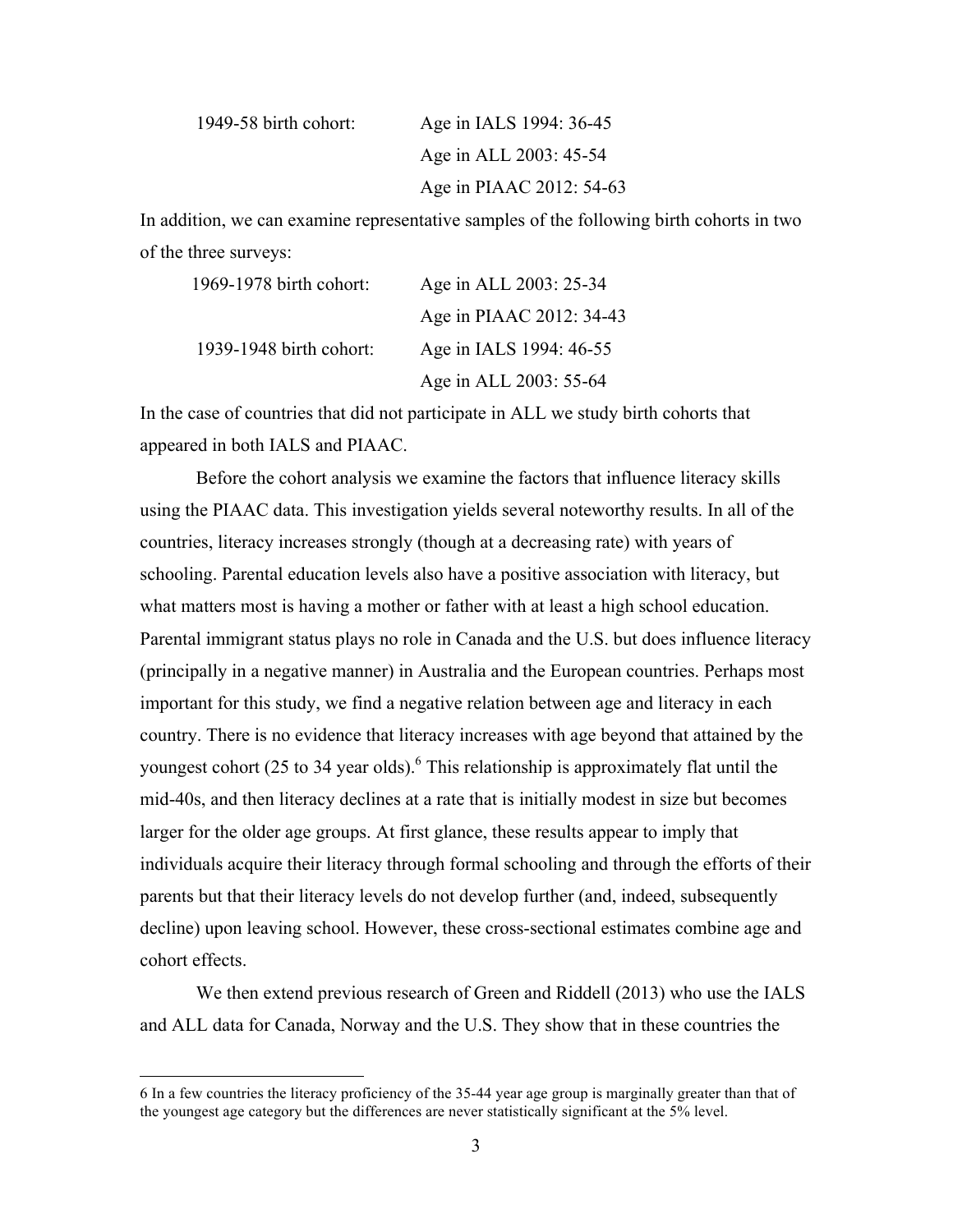relatively modest negative slope of the profile of literacy relative to age in the crosssectional IALS and ALL datasets actually arises from a combination of offsetting ageing and cohort effects. In particular, Green and Riddell (2013) find that individuals from a given birth cohort lose literacy skills in the years after they leave school at a rate that is typically greater than is indicated by cross-sectional estimates. At the same time, their evidence indicates that more recent birth cohorts have lower levels of literacy. Thus, 35 year olds in ALL 2003 have approximately the same average literacy score as 25 year olds in the same survey not because 25 year olds should expect to be at the same literacy level in 10 years but because the 35 year olds started from a higher literacy level at age 25 (i.e., come from a more literate cohort) but lost some of their initial literacy skills during the time since they left school. Their results suggest, at least in the case of Canada, Norway and the U.S., a tendency for literacy skills to decline over time at a rate greater than is suggested by cross-sectional data. This paper extends the previous analysis of Canada, Norway and the U.S. to incorporate the recently available PIAAC data, as well as to examine a broader range of countries. We present results for the six countries that participated in IALS, ALL and PIAAC (Australia, Canada, Italy, Netherlands, Norway and the United States) and five countries that participated in IALS and PIAAC (Denmark, Finland, Ireland, Sweden and Belgium). In addition to data availability, these countries are of interest for several reasons, including the fact that they provide a wide range of literacy levels and the extent of inequality in their literacy distributions.

The paper is organized as follows. The next section describes our data and reports summary statistics. Section three analyses the generation of literacy skills using the crosssectional PIAAC data for the six countries that participated in the three surveys. In the fourth section we employ "synthetic cohorts" analysis to estimate separate age and cohort effects using the IALS, ALL and PIAAC data. The final section concludes.

### **2. Data**

Our data comes from the Survey of Adult Skills, a fascinating survey carried out in over 20 OECD countries in 2011-2012. We also make use of the International Adult Literacy Survey (IALS) and International Adult Literacy and Skills Survey (ALL), earlier surveys of literacy skills carried out in the 1990s and 2000s respectively. These surveys represent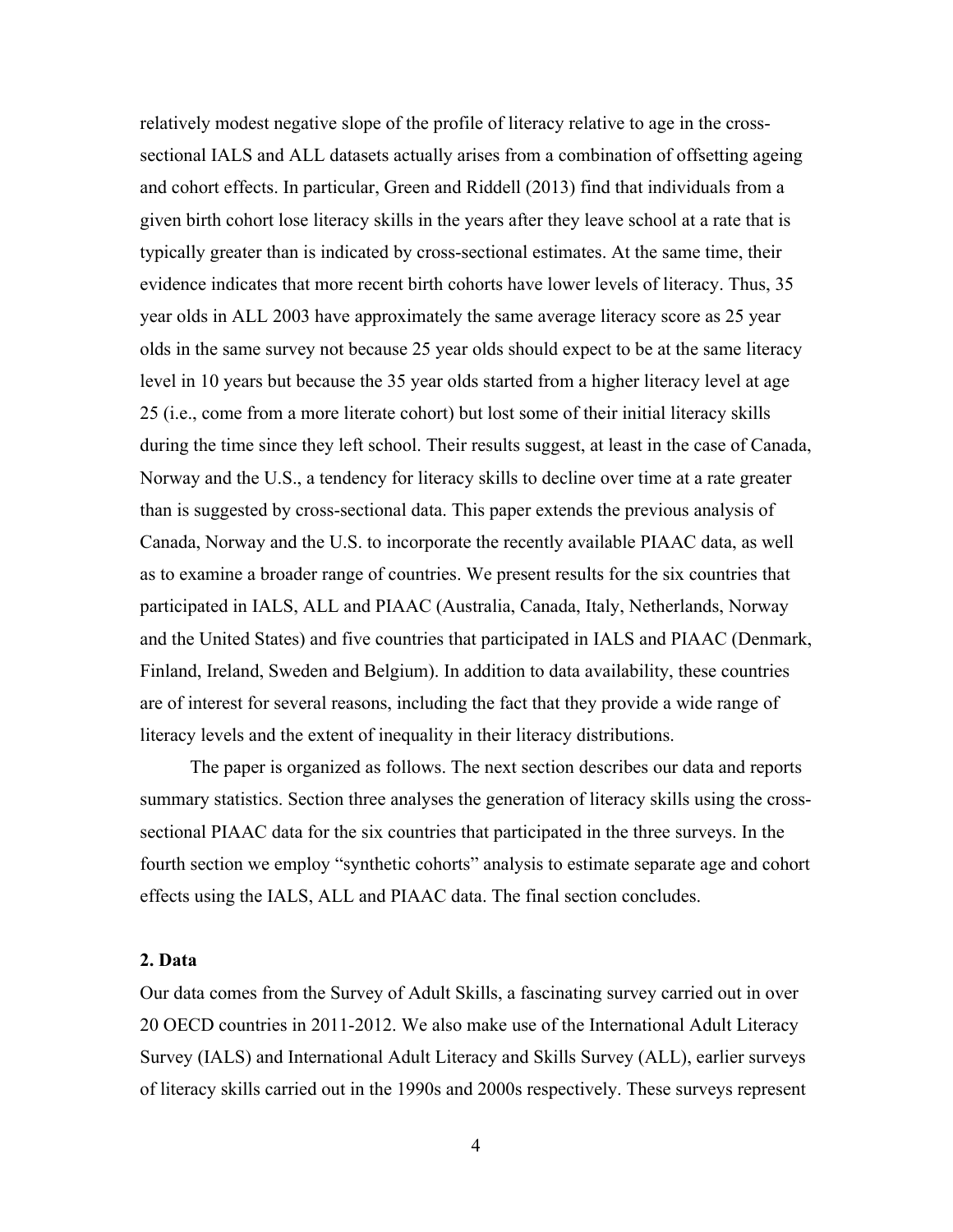a breakthrough in providing detailed assessments of the cognitive skills of representative samples of the adult population, assessments that are comparable across countries and language groups. They include standard questions on demographics, labour force status and earnings, but also measure literacy, numeracy and related cognitive skills. A key objective of these assessments is to go beyond testing proficiency in mathematics and reading in order to assess capabilities in applying these cognitive skills to situations found in everyday life.

Our goal is to focus on literacy generation in each country's society and economy and, as a result, we exclude from our samples those born in another country, whose skills were not influenced by the country's educational system. Where appropriate, we also drop observations on aboriginals, whose schooling system and skills are generally very distinct from those of others born in the country of interest. The surveys cover individuals over age 15 but we restrict the analysis to those ages 25 and over in order to focus on those who have completed formal schooling. This sample restriction is necessary when using the synthetic cohort methodology in order to ensure that the age cohorts used in the analysis are representative of the overall population in that cohort. Our analysis focuses on those who have completed formal schooling, and thus have received the contribution made by the formal education system to their literacy skills. In the case of the youngest age group (those aged  $15 - 24$ ), many are still in school. Furthermore, the fraction of the youngest cohort that remains in school is changing over time due to rising educational attainment in most countries. Thus it is not meaningful to compare those in the youngest cohort who have finished formal schooling from one generation to another – doing so would introduce a form of sample selection and violate the conditions under which the synthetic cohorts methodology is valid.

In the case of Canada, which has the largest sample size for the three surveys, the result is analysis samples of 2,982 for IALS, 13,464 for ALL and 17,898 for PIAAC. These samples are used in our analysis of the relationship between age and literacy skills in Canada. PIAAC analysis sample sizes are much smaller for the other countries – generally between 3,000 and 4,000 observations. We include both males and females but control for gender throughout. Finally, we use the sample weights provided with the data in all tables and estimation; thus in each country all summary statistics and regression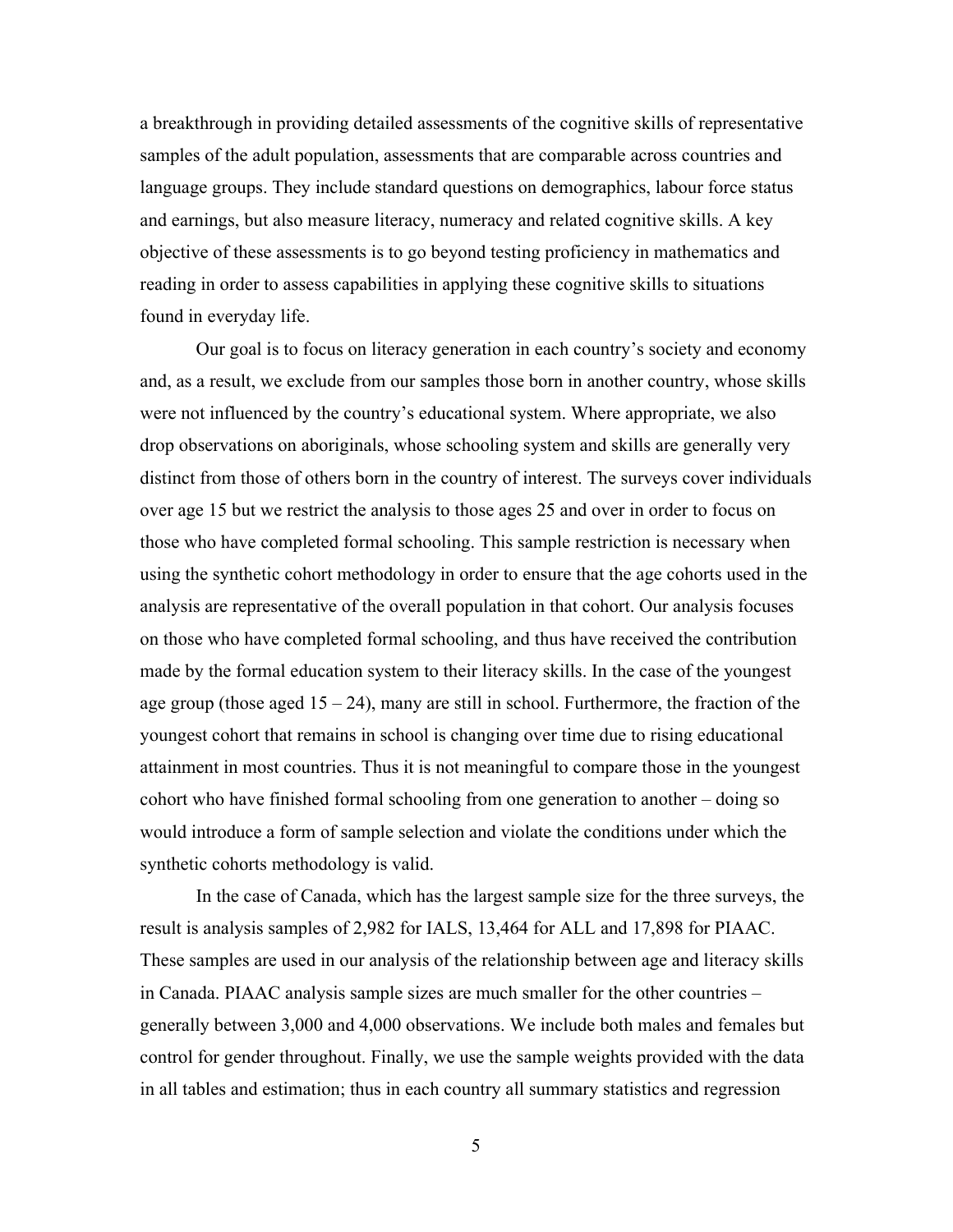estimates are representative of the adult native-born non-aboriginal population age 25 and above.

Table 1 reports summary statistics for our samples drawn from the Canadian PIAAC, ALL and IALS data. The literacy test outcomes are scaled to fall between 0 and 500, with average literacy scores equal to 268 in IALS, 274 in ALL and 271 in PIAAC. Females are slightly over-represented in the sample relative to the population but we control for gender in all of our estimates. The average number of years of completed schooling (13.7 in PIAAC) is typical of what is found in other Canadian surveys. Also noteworthy is the substantial increase in years of completed schooling between 1994 and 2012. Comparing educational attainment of respondents to that of their parents indicates strong progress in education across generations. This progress is also evident in the substantial decline in the fraction of parents who are high school dropouts between 1994 (IALS) and 2012 (PIAAC). The fact that only 7% to 8% of respondents have an immigrant mother or father in a country in which immigrants represent about 20% of the population can be attributed to our sample being restricted to native-born Canadians. The birth cohorts are ordered from youngest to oldest. As can be seen in table 1, two of the six birth cohorts appear in all three surveys and an additional two appear in two of the three surveys. The youngest and oldest birth cohorts are represented in only one of the three surveys.

#### **3. The Generation of Literacy Skills**

In this section we use PIAAC data to examine the determinants of literacy in crosssectional data. We begin with Canada, the country with the largest sample size, and then examine the other countries that participated in IALS, ALL and PIAAC: Australia, Italy, Netherlands, Norway and the U.S. Our dependent variable is the log of the literacy score so our estimated coefficients can be interpreted as showing impacts of each explanatory variable in terms of percentage changes in literacy.

Before presenting the estimation results, we begin by setting out a brief, heuristic model of literacy generation. The model will help to put our estimates in context as well as providing guidance in thinking about statistical issues. Consider a simple model in which individuals start out at birth endowed with two key characteristics: their ability and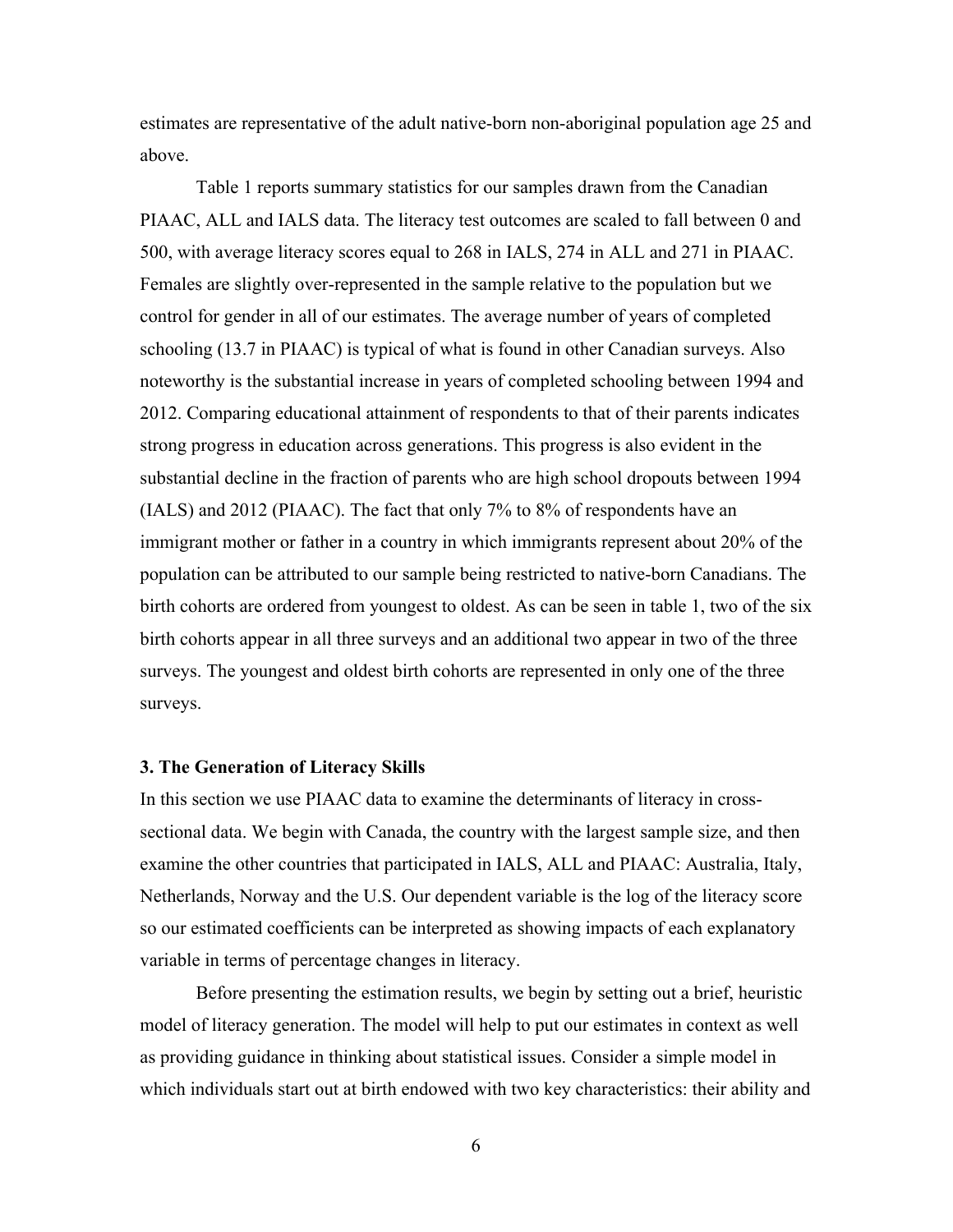parental resources. By parental resources, we mean something quite broad, incorporating both parental income and parental willingness and ability to support their children's education and literacy acquisition. Pre-school children begin to acquire literacy based on these fundamental characteristics. Once they enter school, ability and parental resources interact with characteristics of the school such as teacher quality, class size and the attitudes and abilities of peers. New additions to literacy with each year of schooling are then functions of individual ability, parental resources, school characteristics and the literacy level at the beginning of the period. These influences may interact in complicated ways. These additions continue until the legal school leaving age. After that point until the end of high school, students make a decision each year on whether to continue in school. That decision will be a function of ability, parental resources and school characteristics, as well as personality or behavioural traits (non-cognitive skills), but it is also likely to be a function of literacy acquired to that point. The more literate a student is, the less onerous they are likely to find school and the more likely they are to choose to stay an extra year. Finally, after high school, whether an individual continues to go to school will be determined by a combination of their own decision to apply to continue and the decision of the college or university on whether to admit them. The latter decision will likely be a function of the student's literacy as reflected in her grades. Thus, schooling and literacy are co-determined with extra years of schooling leading to increased literacy but increased literacy also leading to more years of schooling, especially after the legal school leaving age. Indeed, once we account for expectations, the inter-relation between the two may be even tighter. Individuals who do not expect to continue with school past the legal minimum may rationally under-invest in acquiring literacy skills while they are in school.

Once individuals leave school, literacy acquisition is likely more difficult. Literacy skills may be acquired on the job if they are needed for carrying out tasks at work but otherwise further acquisition would require active investment in non-work hours. Indeed, it seems quite possible that individuals could lose literacy skills after they leave formal schooling if those skills depreciate when they are not used.

We are interested in characterizing the components of literacy generation, especially in whether literacy declines or rises after leaving school and how this ageing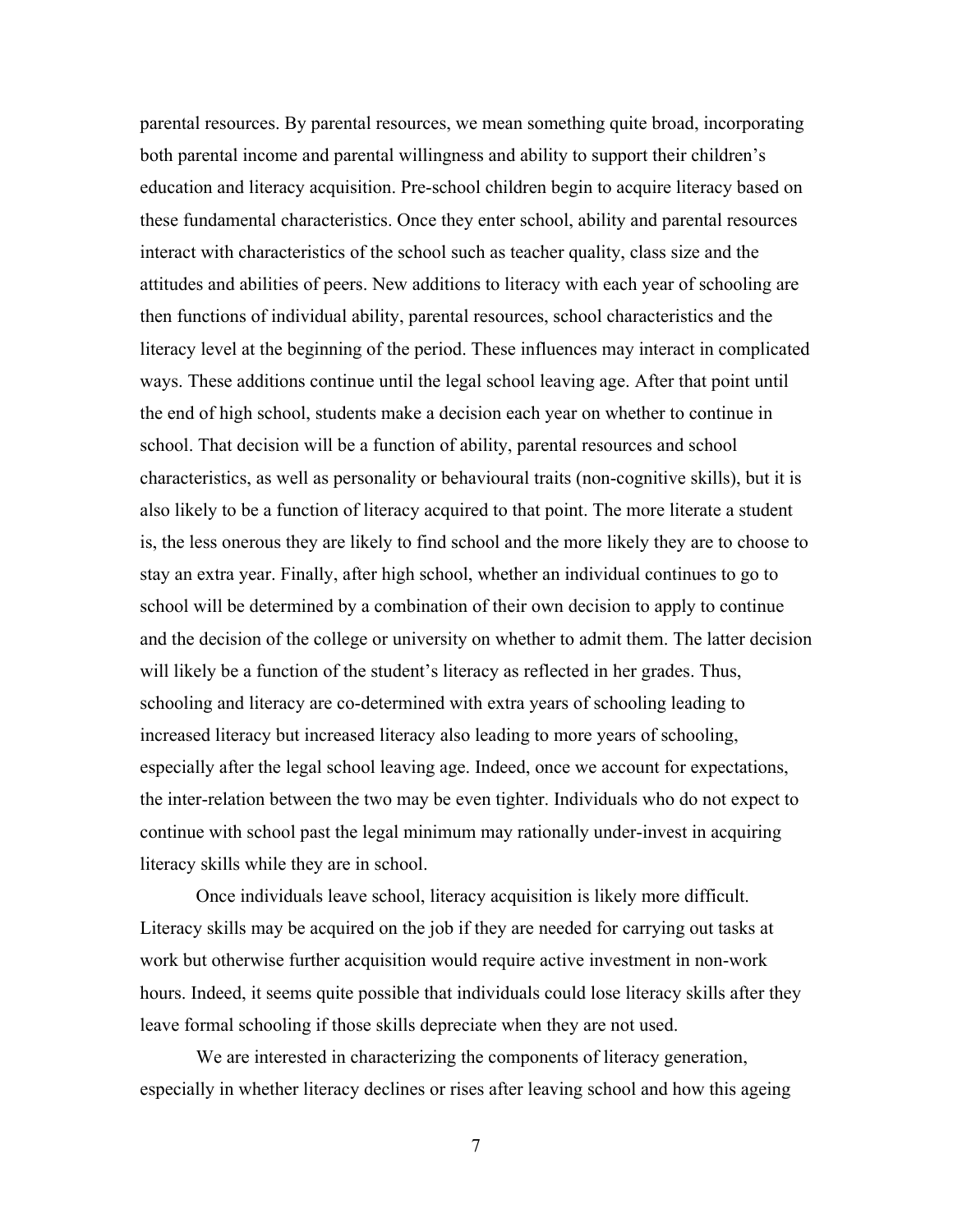process is related to individual characteristics. If literacy has a "use it or lose it" form then there may be a case for adopting policies that encourage literacy maintenance and "lifelong learning" activities. Also of interest is the relationship of literacy to parental characteristics and resources as well as the linkage between formal schooling and literacy since this is a main channel through which one could hope to influence literacy outcomes. Many of the parameters of interest reflect causal relationships that are difficult to establish definitively because of unobserved factors that may be correlated with both literacy and education. We are fortunate in having data that allow us to control for family background, a key influence that is not observed in many data sources. Nonetheless, there may be other variables that we do not observe and that are correlated with literacy and education or age. Thus our findings are best interpreted as partial correlations that control for a rich set of observables rather than as causal impacts.

The first column of Table 2a presents our simplest OLS regression in which the dependent variable is the log of the individual literacy score in Canada and the independent variables are age in 10-year categories, years of schooling, years of schooling squared, and a gender dummy. The coefficient on the gender dummy indicates that there is a statistically significant difference in literacy between men and women conditional on age and education but that this gender gap is small in size (less than 1 per cent).<sup>7</sup> The other variables are also statistically significantly different from zero at the  $1\%$ level. The age coefficients imply that the impact of an extra decade of age on literacy (relative to the omitted category, those aged 25-34) is a modest 1.3% decline over one decade but increasingly large declines of 4.2% and 5.7% after 20 and 30 years respectively. The relationship that is economically most substantial is that between literacy and formal schooling. One extra year of schooling, evaluated when the individual already has 12 years of education, increases literacy by 3.6%. The non-linear (concave) nature of this relationship implies that there are diminishing returns to additional years of schooling. This feature probably reflects the fact that PIAAC assesses

 $<sup>7</sup>$  In previous analysis with IALS and ALL data we found that females achieve higher scores on prose</sup> literacy than do males, and the reverse is true for document literacy. These offsetting coefficients in the individual score regressions resulted in a small and insignificant coefficient in the regression for the average score. The gender coefficient in PIAAC is larger in size and statistically significant, but is nonetheless quantitatively small.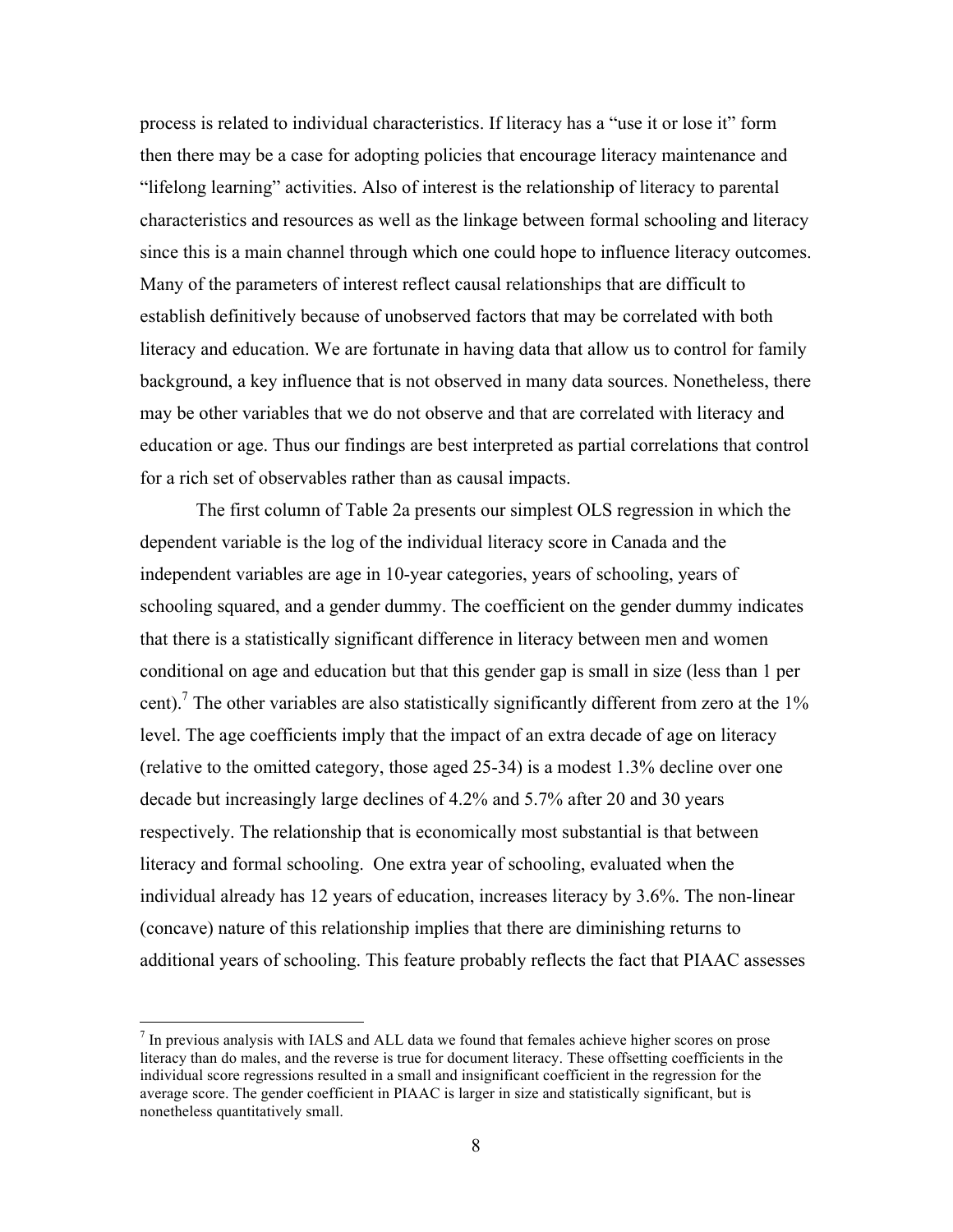basic cognitive skills rather than higher order skills.<sup>8</sup>

As discussed earlier, literacy and years of schooling are likely to be jointly determined. In that case, OLS estimates are likely to suffer from omitted variables bias. Although most attention focuses on the estimated impact of schooling on literacy, other coefficients (including those on age) could also be biased. Such biases may arise because of a correlation between literacy and schooling due to unobserved variables that are correlated with both education and literacy. One important set of variables that is often not available consists of parental and family background characteristics. Fortunately with the PIAAC data we are able to control for a variety of family background factors including educational attainment and the immigrant status of the respondent's mother and father.

In the second column of Table 2a we add variables on parental education and parental immigrant status, allowing mothers and fathers to have separate influences. Introducing these variables has only a small impact on the gender coefficient, but it does have the expected consequence of reducing the coefficient on years of schooling, consistent with the view that parental education exerts an influence on both the child's educational attainment and her literacy skills. The estimated impact of an additional year of school evaluated at 12 years of schooling falls from 3.6% to 3.2%, a decline of about 10 per cent. Interestingly, including parental background leads to a noteworthy decrease in the absolute value of the age coefficients. Relative to the omitted age group (those 25- 34 years of age), there is now no significant change in the next ten years and smaller declines in literacy of 2.5% and 3.3% after 20 and 30 years respectively. This result suggests that it is important to control for family background when examining the relationship between literacy skills and age. Omitting family background may result in over-stating the extent to which literacy declines with age in cross-sectional data.

The parental education variables are jointly highly significantly different from zero but, perhaps surprising, the effect is found mainly at low levels of parental education, a result also found in Green and Riddell (2013) with Canadian ALL data. Having a mother who is a high school drop out decreases average literacy by more than

<sup>&</sup>lt;sup>8</sup> Previous research with IALS and ALL data also found diminishing returns to additional education (e.g. Green and Riddell, 2003, 2013).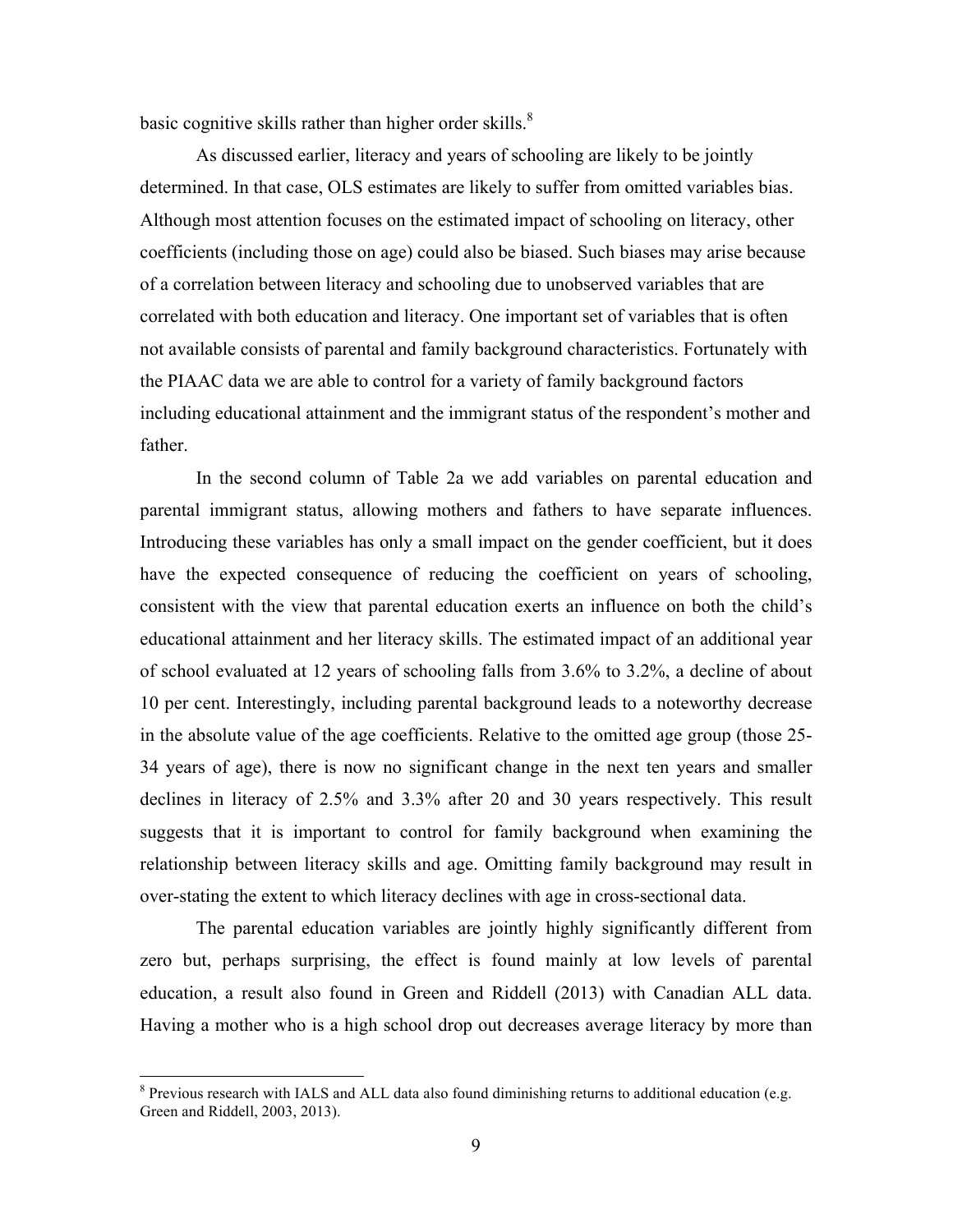3%, and having a father with less than high school education is associated with literacy levels about 1% lower. However, parental education beyond high school graduation has no (in the case of mothers) or relatively modest (in the case of fathers) further impacts on literacy. Interestingly, not knowing (or reporting) a parent's education level – which is the case for 5 to 7 per cent of our sample -- has a strong effect, being associated with approximately 6% lower literacy. While we included this variable in order to allow us keep the observations with missing information on parental education, it seems possible it represents something real. For example, children who do not know a parent's education likely did not have a close relationship with that parent. Thus, the estimated coefficient may reflect the extent to which literacy is generated through direct parental involvement. Finally, having a mother or father who is an immigrant has no association with literacy, after controlling for other influences. Overall, the results point to a surprisingly weak association between literacy and parental background, although controlling for family background is important for obtaining estimates of the impact of schooling and age that are less affected by omitted variables bias. Formal schooling has the most substantial impact on literacy generation.

The third column replaces the specification based on 10-year age categories with a less restrictive specification using 5-year age categories. The omitted age category remains the same as in column 2 – those aged 25-34. The 5-year age category specification yields a slightly better fit. The implications of the estimates are very similar. Relative to the omitted category, literacy declines gradually with age – for example by 2% to 3% for those 45-49 and 50-54 years of age respectively and 3% to 4% for the two oldest age groups.

Columns 4 to 6 report estimates for the same specifications as columns 1 to 3 except that respondent's education is measured in levels rather than in years of completed schooling. High school graduates without post-secondary education are the omitted category. The overall fit is not as good as was obtained with the quadratic years of schooling specification. Importantly, however, the estimated coefficients associated with gender, age of respondent and family background are virtually unchanged. These estimates indicate that high school dropouts have literacy skills 15% to 17% lower than high school graduates, and university graduates have literacy levels 12% to 14% higher.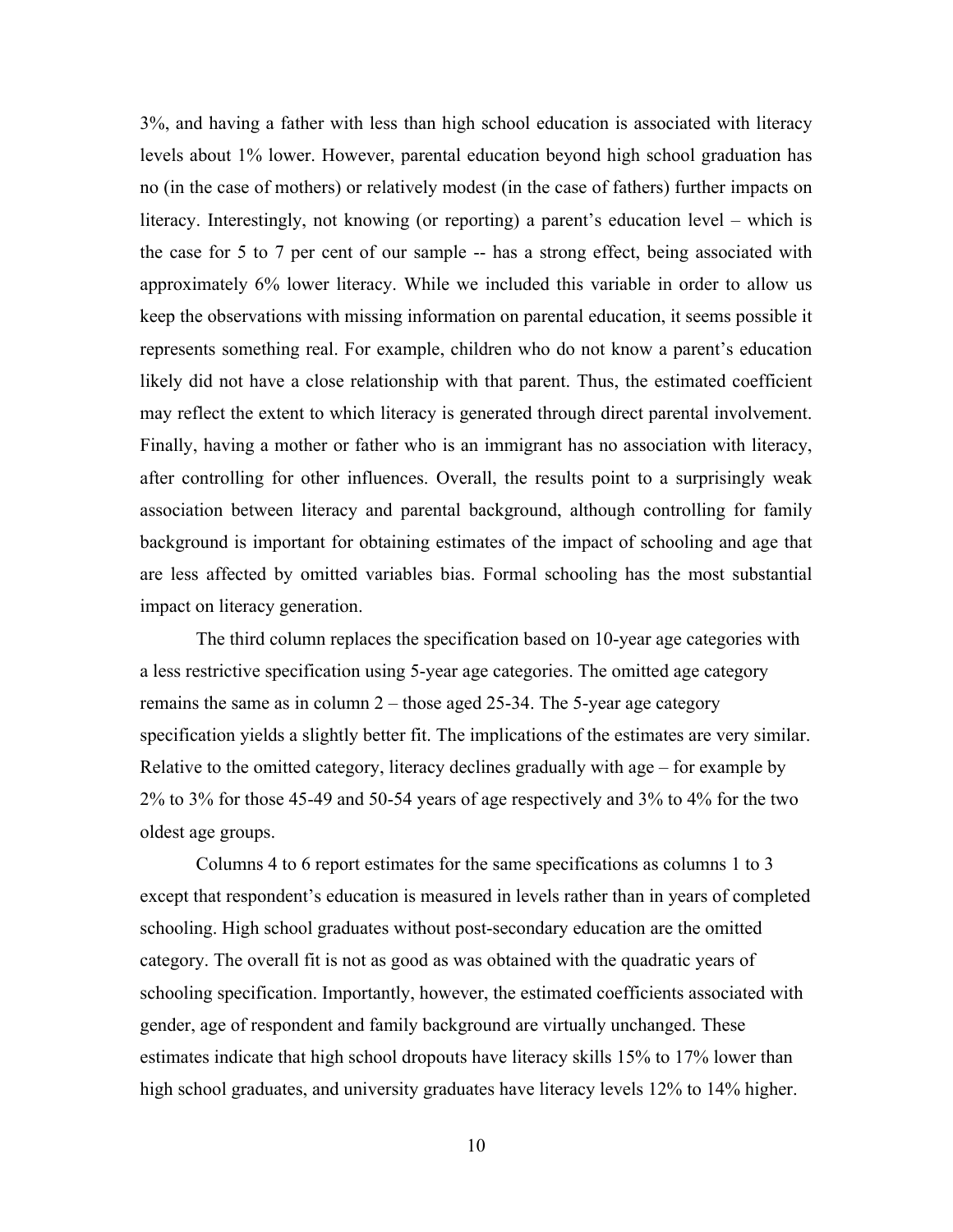There is also a small 3% to 4% improvement in literacy for those with some postsecondary education below the university level.

Three key findings follow from the estimates reported in Table 2a. First, the estimates indicate that education has a strong effect on literacy and that formal schooling is the dominant determinant of literacy. This result is robust to controlling for family background, although the partial effect of education on literacy skills is over-stated (albeit modestly) when family background is not included as a control. Parent's education also plays a role, but its influence is quantitatively modest and mainly restricted to parents with low levels of formal education. The second conclusion is that, in crosssectional Canadian data, literacy gradually declines with age, beginning in the mid-40s, but at a modest rate. The third finding is that the relationship between literacy and age is correlated with family background. As a consequence, the decline of literacy skills with age is over-stated when parents' education and immigrant status is not included as a covariate in skill production equations.

Tables 2b to 2f report similar estimated log skill regressions using PIAAC data for U.S., Norway, Netherlands, Italy and Australia. Several generalizations emerge from these estimates. First, the pattern of skill decline with age in cross-sectional data is evident in each of these countries. In general there is not a statistically significant difference in literacy skills between the omitted 25-34 year old group and those aged 35- 44. However, lower skills are evident among the older age groups, with the largest decline being that for the oldest age groups. The rate at which literacy falls with age is smaller than that in Canada in some countries (such as Italy and the U.S.), similar in Australia, and much larger in others (such as the Netherlands and Norway). A second noteworthy finding common to these countries is that controlling for family background results in a reduction in the rate at which literacy skills are estimated to decline with age. The extent to which controlling for family background alters the estimated partial correlation between literacy skills and age differs across countries, being least important in the Netherlands and most important in Canada and the U.S. Many studies have found that parents' education and other dimensions of family background exert an important influence on educational attainment and skill accumulation. This result suggests that family background may also influence the rate at which skills depreciate over the life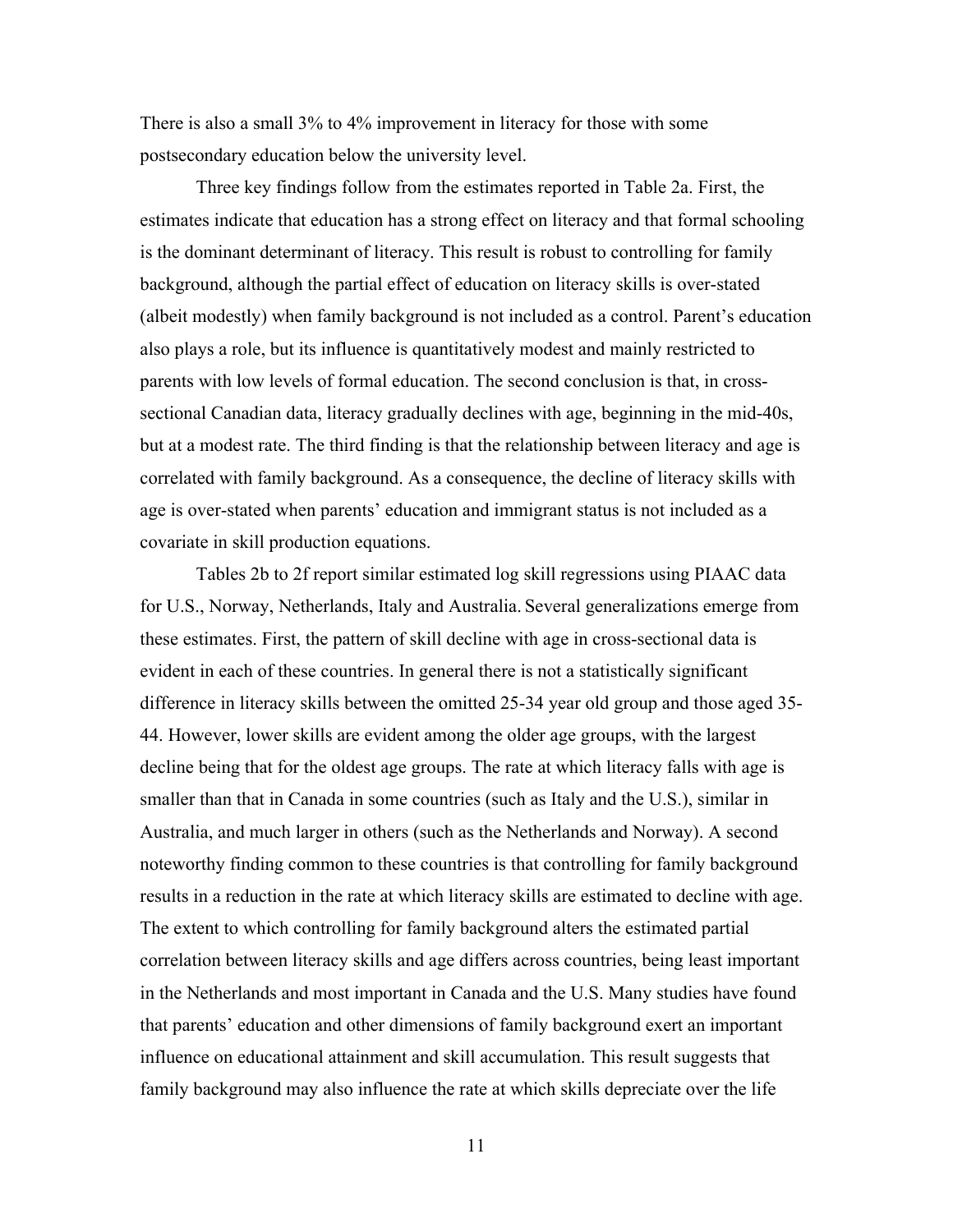cycle.

Another result common to these countries is that respondents with a mother and/or father with low educational attainment (less than high school completion) have lower literacy levels, after controlling for other factors. Interestingly, however, having parents with post-secondary education has either no impact on literacy or a positive effect that is modest in size. This suggests that the main way that highly educated parents influence the literacy skills of their children is indirectly, by influencing their educational attainment, rather than directly.

Immigrant status of parents matters in Australia and the European countries, most prominently in the Netherlands, but does not affect literacy skills of respondents in North America. In Norway and the Netherlands those with immigrant parents have somewhat lower literacy, other things equal. In Italy having an immigrant mother is associated with higher literacy, while the opposite is the case for those with an immigrant father. Australia is the opposite to Italy: having an immigrant mother is associated with lower literacy, but literacy levels are slightly higher for those with immigrant fathers, after controlling for other influences. In all countries, the influence of parental immigrant status may operate through language as the literacy tests are carried out in the official language (or languages) of the country in which the respondent lives.

Formal schooling exerts a strong influence on literacy in each country. The strength of the partial correlation is greatest in Canada and the U.S. but in all these countries education is the major influence on literacy skills.

#### **4. Age and Cohort Effects**

One of the most striking results from the Table 2 regressions is that literacy skills decline (albeit at a slow rate) with age, beginning in the mid-40s. Prior to the mid-40s there is no increase in literacy; indeed, the coefficient estimates suggest a slight decline albeit one that is not statistically significant. Taken at face value, this suggests that, on average in a wide range of countries, individuals do not enhance their literacy skills after they finish schooling. Essentially, literacy is acquired principally at school with some contribution from their parents, and then declines, albeit gradually at first.

However, interpreting the coefficient on age in a cross-sectional regression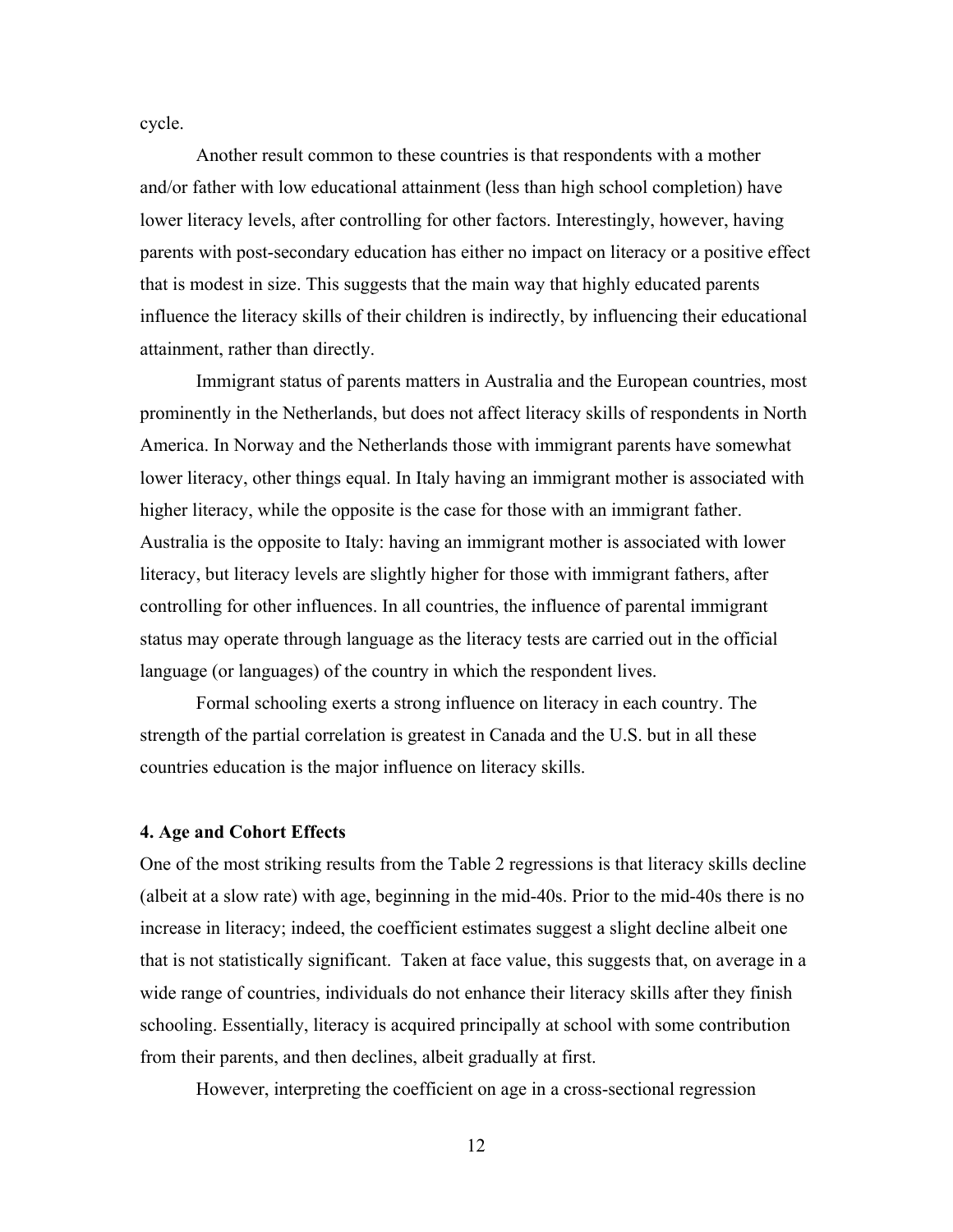requires some care. Differentials between two age groups in a cross section could reflect a variety of possible combinations of true age and cohort (or generational) effects. Thus, while we are tempted to view the literacy level of 35 year olds in the PIAAC as a reflection of the literacy level the 25 year olds are likely to be at in 10 years time, we need to bear in mind that the 35 year olds come from an older generation and their observed literacy reflects a combination of any generational differential as well as an ageing effect. Only if there are no systematic differences across birth cohorts does the cross-sectional literacy-age profile reflect the true impact of ageing on literacy.

A more complete investigation of cohort and ageing effects requires the use either of true panel data or of at least two cross-sectional datasets constructed in such a way that we can follow "synthetic" cohorts through time. Synthetic cohorts take advantage of the fact that although we do not necessarily observe the same people at different points in time, we do observe representative samples of the population at different points in time. From these samples we can construct representative samples of individuals from the same birth cohort, thus creating a quasi-panel data set from a common birth cohort. We will make use of the IALS, ALL and the PIAAC for this purpose. For example, in the public use version of the IALS (which was carried out in 1994 in Canada), we can observe a set of 10-year age groups for the respondents (i.e., ages 16-25, 26-35, 36-45, 46-55, 56-65). We can also construct age groups in ALL and PIAAC that correspond to the age people in these birth cohorts would be 9 years later in ALL (i.e., 25-34, 35-44, 45-54, 55-64, and  $65-74$ ) and 18 years later in PIAAC.<sup>9</sup> Since the three surveys provide representative samples of the adult population, it follows that each provides an unbiased estimate of the literacy distribution for these birth cohorts at three different points in time and we can follow the progress of a given cohort over time. Throughout the analysis we use versions of IALS and ALL that have the re-scaled literacy scores (essential for comparability over time).

To illustrate the age and cohort effects we plot the densities of the literacy distribution from the Canadian samples. Figure 1 shows the overall distribution of

 <sup>9</sup> The Canadian public use IALS and ALL data are limited to 10-year age categories. However, the age groups in IALS and ALL data differ by one year, being 16-25, 26-35, etc. in IALS and 15-24, 25-34, etc. in ALL. Because IALS and ALL are nine years apart, we are able to align the age groups in IALS, ALL and PIAAC to provide representative samples of each birth cohort.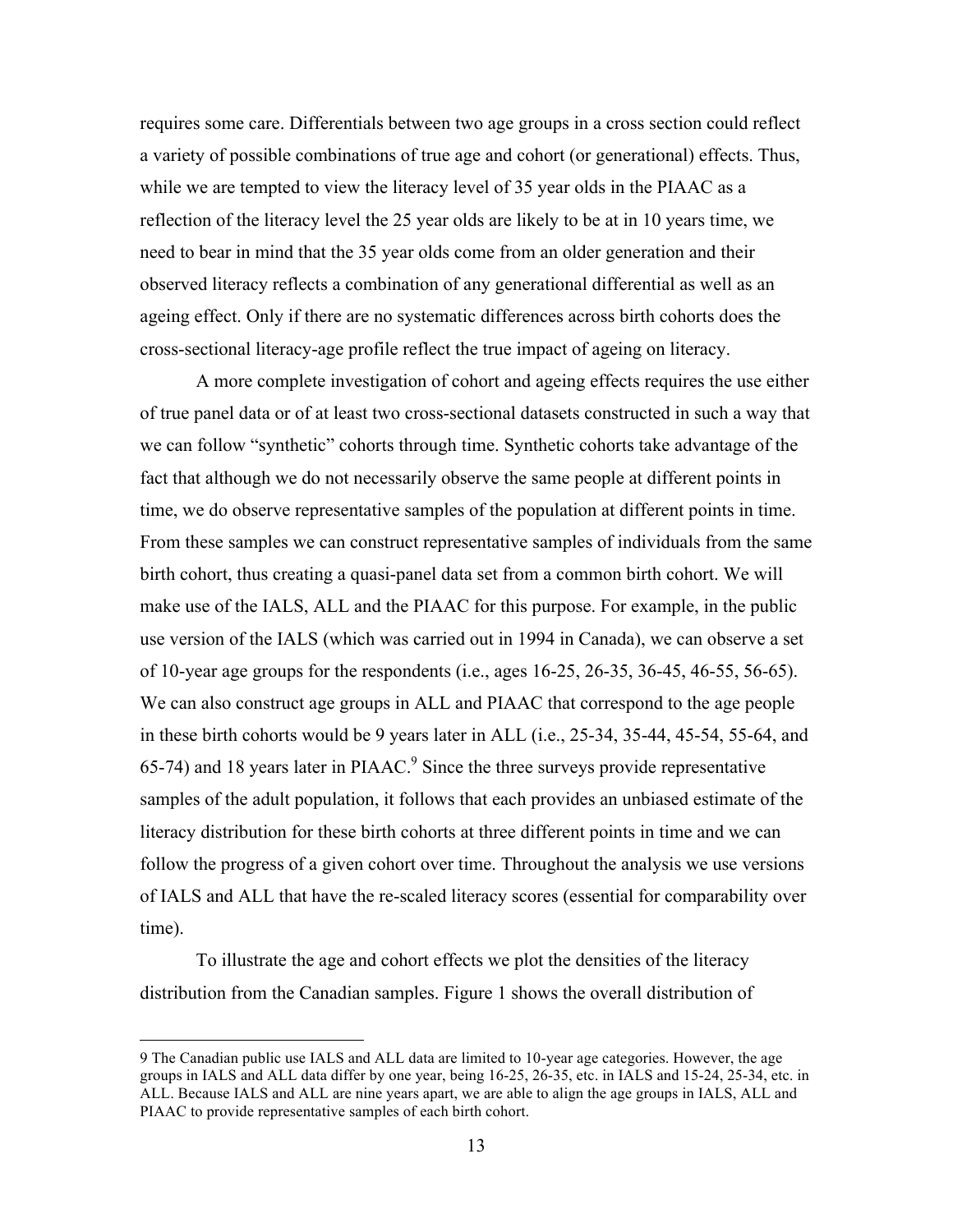literacy in ALL 2003 and PIAAC 2012. This figure indicates that there has been a noticeable deterioration of literacy in Canada over this 9-year period. Throughout most of the range of literacy scores the 2012 distribution lies to the left of the corresponding 2003 distribution. The large sample sizes of the Canadian ALL and PIAAC surveys enables us to show breakdowns by age and birth cohorts. Thus, in Figure 2, we present the density plots for individuals who are age 25 to 34 in 2003 and individuals who are the same age in 2012. These densities correspond to the literacy for the youngest cohort we examine in 2012 and for the cohort just before them at the same age (observed in 2003). The density for the younger cohort (observed in 2012) has more spread, with both the left and right tails being thicker, especially that of the lower tail. In other words, the younger cohort experiences deterioration in literacy at the low end of the distribution but a slight improvement at the top end. This pattern is reflected in a  $10<sup>th</sup>$  percentile of 250 and a  $90<sup>th</sup>$ percentile of 341 in 2003 compared to values of 236 and 342, respectively, in 2012. The reduction in the lower tail is much larger, as reflected in a median value of 294 in 2003 compared to 303 in 2012. Except for the small improvement at the very top of the distribution, literacy proficiency of this age group fell substantially.

In Figure 3, we present the same density comparison for individuals aged 35 to 44. The outcome is similar to Figure 2 except that the relative worsening in the lower end of the distribution is not as great and neither is the relative improvement at the very top. For example, the median score fell from 296 in 2003 to 292 in 2012. In contrast, Figure 4 shows that for the 45 to 54 year olds, the results in 2012 are worse across the distribution. Finally, Figure 5 also shows that those aged 55 to 64 made improvements over time at the bottom of the literacy distribution, but experienced inferior outcomes at the very top end. The  $10^{th}$  percentile rose from 198 in 2003 to 217 in 2012, but the  $90^{th}$  percentile score dropped slightly (from 323 to 321).

The fact that we see different patterns across age groups is important, in part, because observing different relative changes between 2003 and 2012 for different groups suggests that we are witnessing something real rather than just a difference in the tests in the two years. If all plots for all groups showed deterioration at the bottom and slight improvement at the top between ALL and PIAAC, then the simplest explanation for the patterns would be that the test changed in such a way that it generated lower scores on the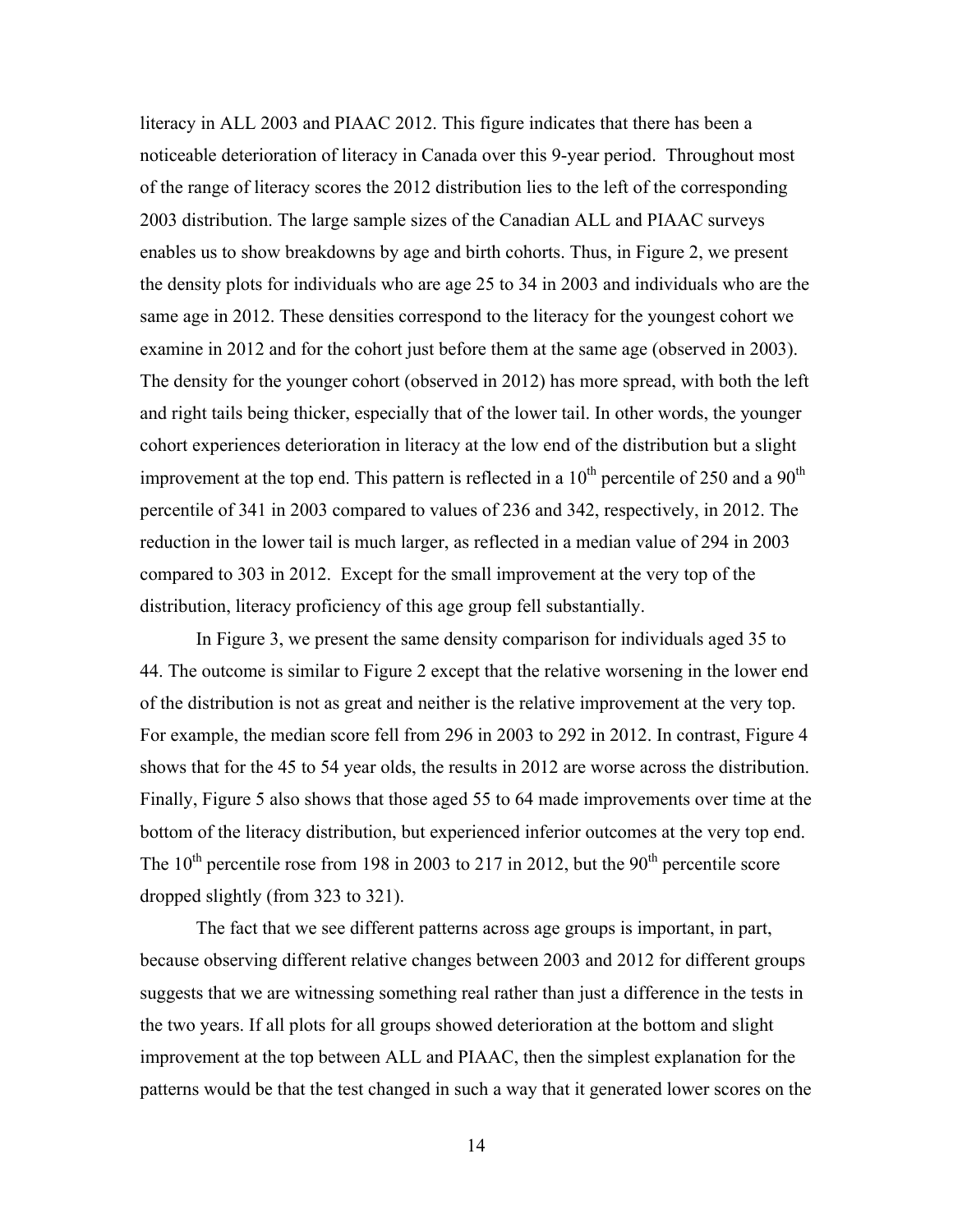easier questions that will constitute most of the values at the bottom but better results on the harder tests that will define the shape of the top of the distribution.

We now turn to the analysis of the effects of ageing on literacy skills. Figures 6 through 8 present density plots for each year for specific birth cohorts. Note that this contrasts with Figures 2 through 5 that examine people of the same age in the two surveys. Figures 2-5 make comparisons across groups at the same age at different points in time while the Figure 6 to 8 comparisons follow individual birth cohorts through time. Figure 6 shows the plots for the 1969-1978 birth cohort: this cohort was age 16 to 25 in 1994, age 25 to 34 in 2003 and 34 to 43 in 2003.<sup>10</sup> The plot indicates deterioration of literacy proficiency between 2003 and 2012 throughout the distribution and an increase in the spread of the distribution. The  $10<sup>th</sup>$  percentile of the literacy distribution decreases by 20 points (from 250 to 230) for this cohort while the median falls by 10 points from 303 to 293. The decline at the very top is relatively modest – the  $90<sup>th</sup>$  percentile falls from 341 to 339.

The 1959-1968 birth cohort (individuals who were age 26 to 35 in 1994, age 35 to 44 in 2003 and age 44 to 53 in 2012) is plotted in Figure 7. Between the first two surveys (IALS 1994 and ALL 2003) there is little change at the bottom of the skill distribution but a clear worsening at the top. In contrast, the shift in the skill distribution between 2003 and 2012 shows a very similar pattern to that in Figure 6 and even greater decline in literacy. The median falls 17 percentage points from 296 to 279 and the  $10<sup>th</sup>$  percentile declines by 21 percentage points (from 233 to 212). The decline in the  $90<sup>th</sup>$  percentile is more modest (7 percentage points) but nonetheless substantial.

Finally, the densities for the 1949 to1958 birth cohort (those age 36 to 45 in 1994) show similar patterns between each pair of surveys but the magnitudes of the shifts are even larger (Figure 8). Between 1994 and 2003 there is a substantial decline in literacy at the top of the distribution but little change at the bottom (scores below 235). Between 2003 and 2012 a dramatic deterioration is evident, especially in the top half of the distribution. For example, the median falls 20 percentage points from 288 to 268 and the 90<sup>th</sup> percentile decreases 16 percentage points from 335 to 319 between the survey years.

 <sup>10</sup> The 1994 distribution is not shown because it would not be representative of the 1969 to 1978 birth cohort, as discussed previously.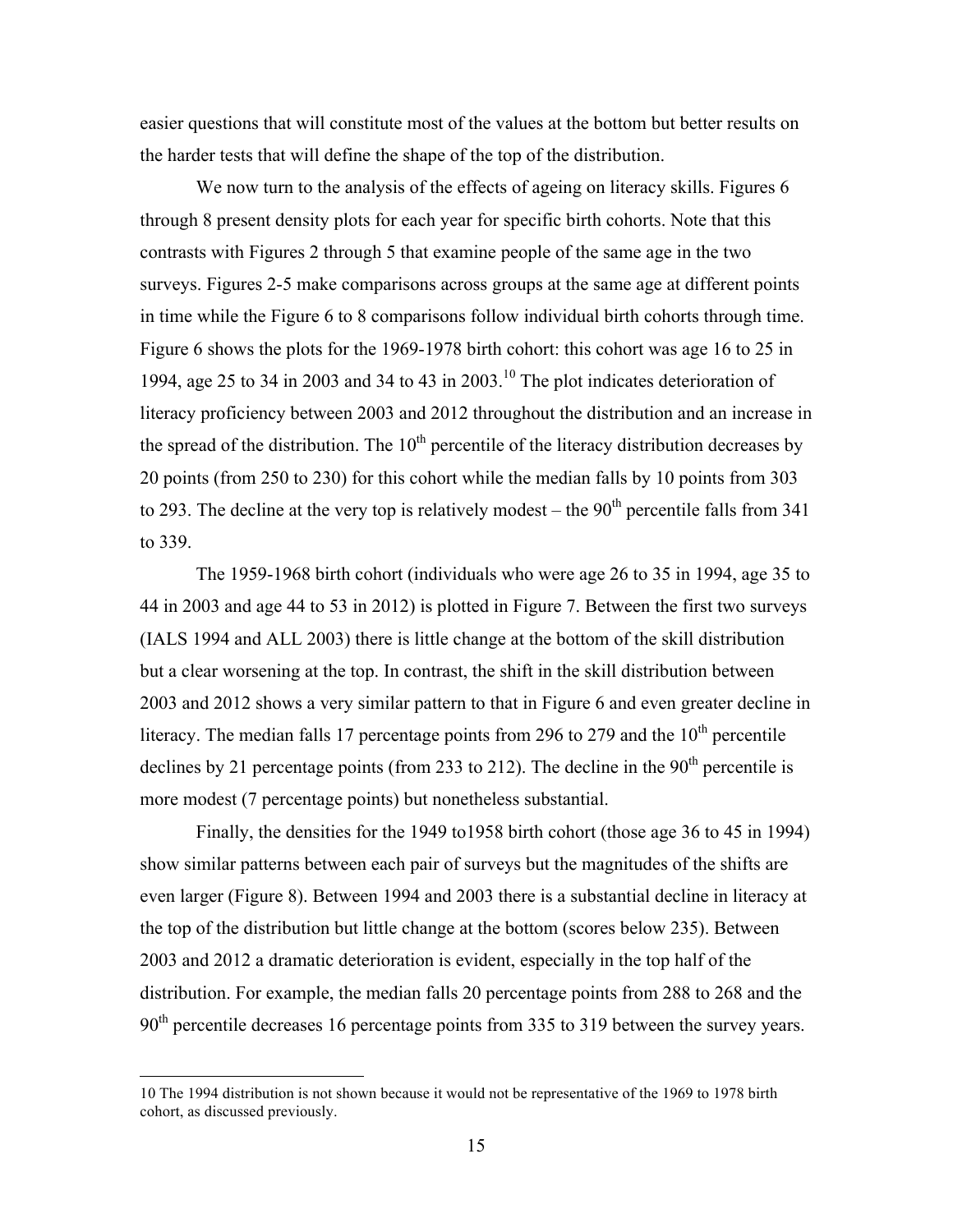Overall, across these three birth cohorts covering those born in the decades of the 1950s, 1960s and 1970s, the pattern of the shifts in the skill distributions between IALS and ALL and those between ALL and PIAAC are broadly similar across birth cohorts but differ between the two time periods. Between 1994 and 2003 there is a decline in literacy at the top of the distribution but little change in the bottom. Between 2003 and 2012 a substantial decline in literacy is evident throughout most of the distribution, especially in the lower half. The magnitudes of the changes between IALS and ALL and between ALL and PIAAC appear to become more pronounced with age.

The fact that the patterns for the three birth cohorts are broadly similar (but differ in magnitudes) does raise questions about the comparability of the data between the three surveys. However, the differences in patterns across age groups discussed previously works against this explanation. A more likely explanation of the patterns is that literacy skills deteriorate after leaving school but that the rate of deterioration increases with age.

To quantify the age and cohort effects, we pool the IALS, ALL and PIAAC data<sup>11</sup> and add cohort dummies to the cross-sectional specifications used in Table  $2<sup>12</sup>$  We report the results from this cohort specification for Canada in Table 3a. Columns 1 and 3 show estimates for the pooled sample that correspond to those reported in Table 2 for the PIAAC sample. These estimates are very similar to those shown in Table 2. Columns 2 and 4 include the cohort dummies, allowing us to separate age and cohort effects. As in the earlier specification, the schooling variables enter strongly and significantly. With or without the cohort controls, the schooling effect is very similar to that we witnessed in Table 2 based on cross-section data. The parental education variables exhibit the same patterns as in earlier estimation, with low as well as unknown/not reported parental education having a large negative impact but the remaining variables having small and insignificant coefficients. Parental immigrant status has little (in the case of mothers) or no (in the case of fathers) impact on the respondent's literacy skills.

The age and cohort effects in the pooled Canadian ALL and PIAAC sample show

 $\overline{a}$ 

<sup>11</sup> The age categories in IALS differ by one year from those used to control for age in ALL and PIAAC. However, this small amount of measurement error makes little difference to our results. We estimated the same specifications as in Table 3a using only the pooled ALL and PIAAC data and obtained very similar results.

<sup>12</sup> The key identifying assumption is that there are no interactions between the age and cohort effects. For example, this requires that cohorts that finish formal schooling with lower literacy do not lose their literacy as they age at a slower rate than cohorts that finish schooling with higher literacy.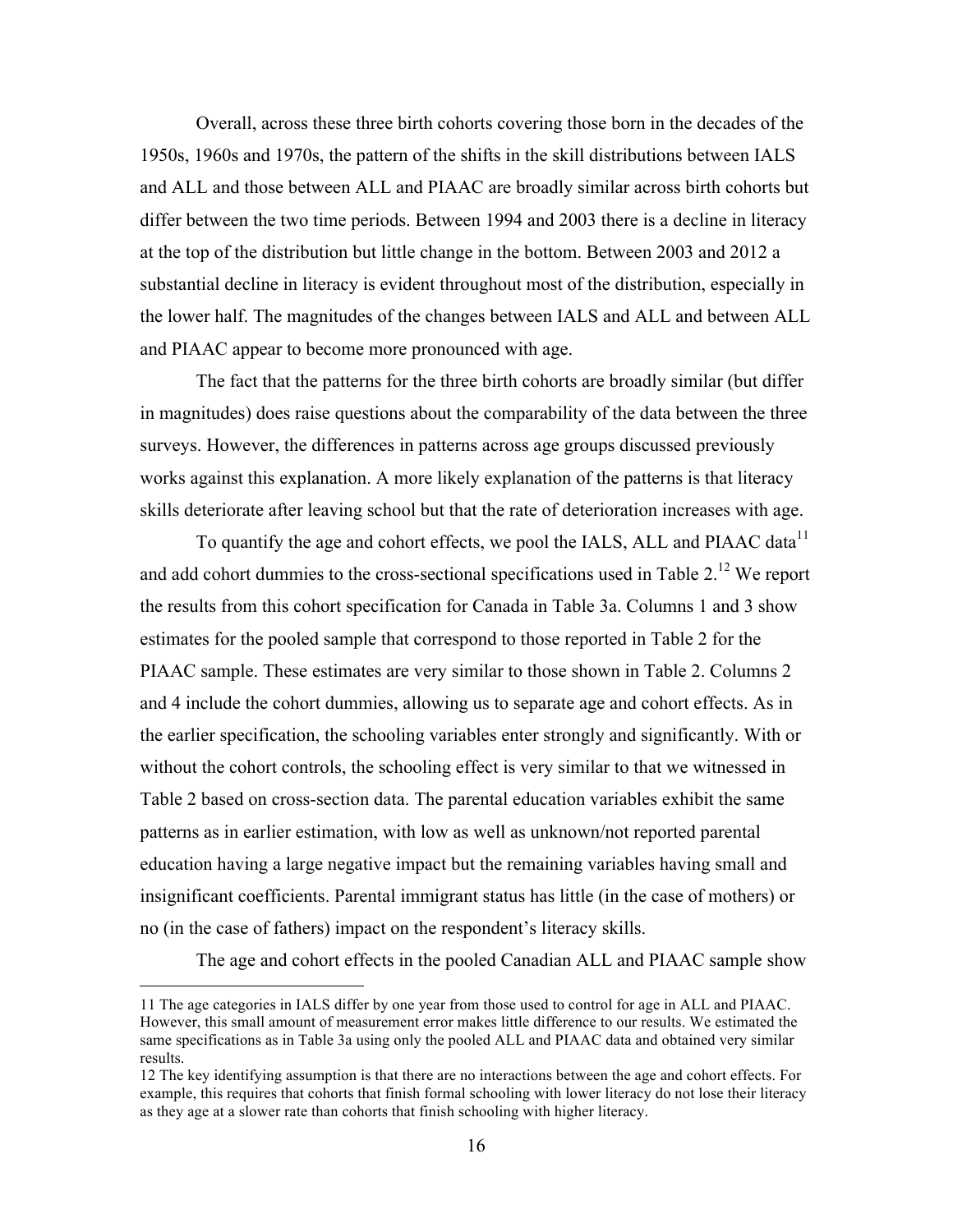interesting patterns that mirror earlier findings of Green and Riddell (2013) using IALS and ALL data. Recall from Table 2 that when we estimate our standard specification with dummies for age categories, we find a cross-sectional age profile with a small negative slope for much of the age range. This cross-sectional finding is replicated in Table 3a using the pooled sample. In particular, in column 3 (which controls for family background), the first age dummy (corresponding to the 35-44 age group) has a small and insignificant coefficient, while the second and third age dummies (corresponding to the 45-54 and 55-64 age groups) have coefficients that indicate declines in literacy skills of 2.4% and 4.3% respectively relative to the base category (the 26-35 age group). Once we include the cohort dummy variables, however, the age effects indicate a much steeper downward sloping profile, with the 45-54 year olds having 6.8% lower literacy levels and the 55-64 year olds having 11.0% lower literacy than the base group (see column 4). Also, with the addition of cohort controls the 35-44 year old age group now shows a statistically significant decline in literacy (of 2.6%) relative to the base group. At the same time, all the cohort dummies have positive effects that increase with the cohort (and in the specification including family background all are statistically significant, most at the 1% level). Cohort 1 (those aged 26-35 in 2003 and 35-44 in 2012), for example, has average literacy levels that are about 2% higher than those for the base cohort, which was 25-34 in 2012. The oldest cohorts have literacy levels that are about 9% higher than the base cohort. Overall, the implication from these results is that the small negative slope of the literacy-age profile (at least up to age 65) arises from a combination of literacy that declines with age at a greater rate than is suggested by the cross-sectional estimates and lower average literacy for more recent cohorts.

Do the ageing patterns observed in Canada also hold in other countries, or are they unique to Canadian society? We address this question using pooled IALS, ALL and PIAAC data in Tables 3b to 3f.<sup>13</sup> As noted previously, we chose these countries because they participated in all three rounds of international skills assessment. However, they also have the advantage of having a range of literacy levels and degrees of inequality in their literacy distributions. They also differ substantially in key determinants of literacy such

 <sup>13</sup> In the case of Italy it appears that ALL significantly understated the literacy proficiency of the adult population (OECD, 2014). We therefore omit ALL and report results based on the pooled IALS and PIAAC samples.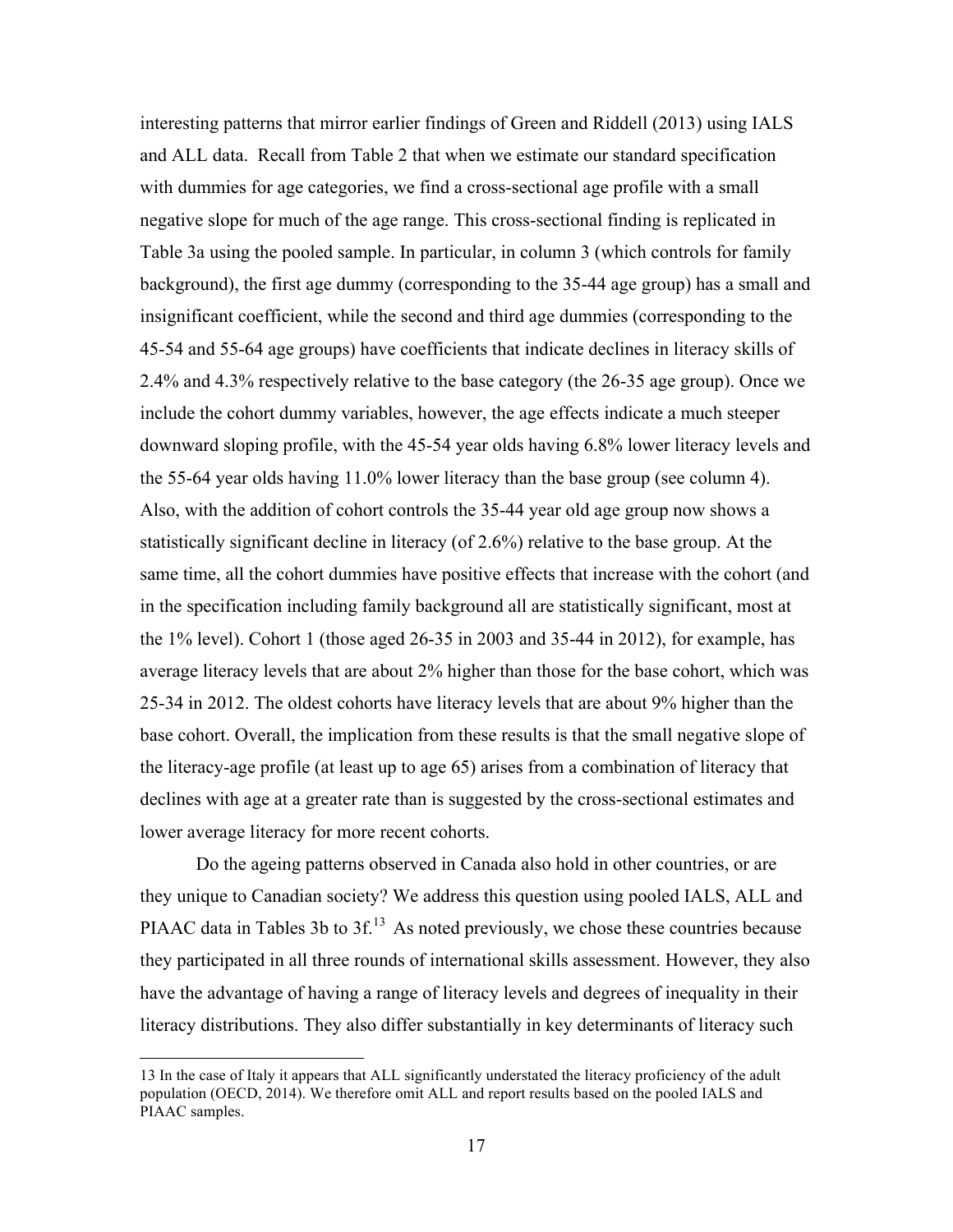as their education systems and the role of the family.

Tables 3b and 3c report estimates for the U.S. and Norway. Note that these estimates do not control for parents' education, which is not available in all three surveys for these countries. The patterns are similar to those for Canada. In the case of the U.S, we again see declining literacy with age and the rate of decline is much steeper when we control for cohort effects (and similar in magnitude to that in Canada). The estimated coefficients associated with the cohort dummies are all positive, statistically significant, and increase monotonically from the youngest to oldest cohorts. In order to check that the U.S. results are not sensitive to the omission of controls for parents' education, we also estimated the same specifications using the pooled ALL and PIAAC samples which contain information on parents' education. The results are very similar, which is consistent with the estimates for Canada in Table 3a that indicate that controlling for family background has little impact on the estimated relationship between literacy proficiency and age once cohort dummies are included (compare columns 2 and 4 in Table 3a).

The same pattern is also evident – indeed, more pronounced – in Norway. The rate at which skills fall with age is significantly greater in Norway than in Canada and the U.S., with or without controlling for cohort effects. The estimated cohorts effects are all positive, statistically significant and increasing in size from the youngest to oldest cohorts. The cohort effects are also much larger than their counterparts in Canada and the U.S., ranging from about 4% for the youngest cohort to 16% to 17% for the oldest (cohorts 4 and 5). Accordingly, our estimates indicate a steep decline in literacy with age in Norway, after controlling for differences in literacy across birth cohorts.

Table 3d presents the same type of analysis for the Netherlands. There are noteworthy differences from the patterns found with the Canadian, U.S. and Norwegian data. In the Netherlands the estimated cohort effects are negative in sign, and are statistically significant when parental immigrant status is included as a control (parental education is not available in the Netherlands data). They are, however, small in size (most around -2%, with those for the oldest cohorts being -3%). As a consequence, the estimated relationship between literacy and age, controlling for cohort differences, is less pronounced than the cross-sectional estimates suggest but remains negative. Indeed, even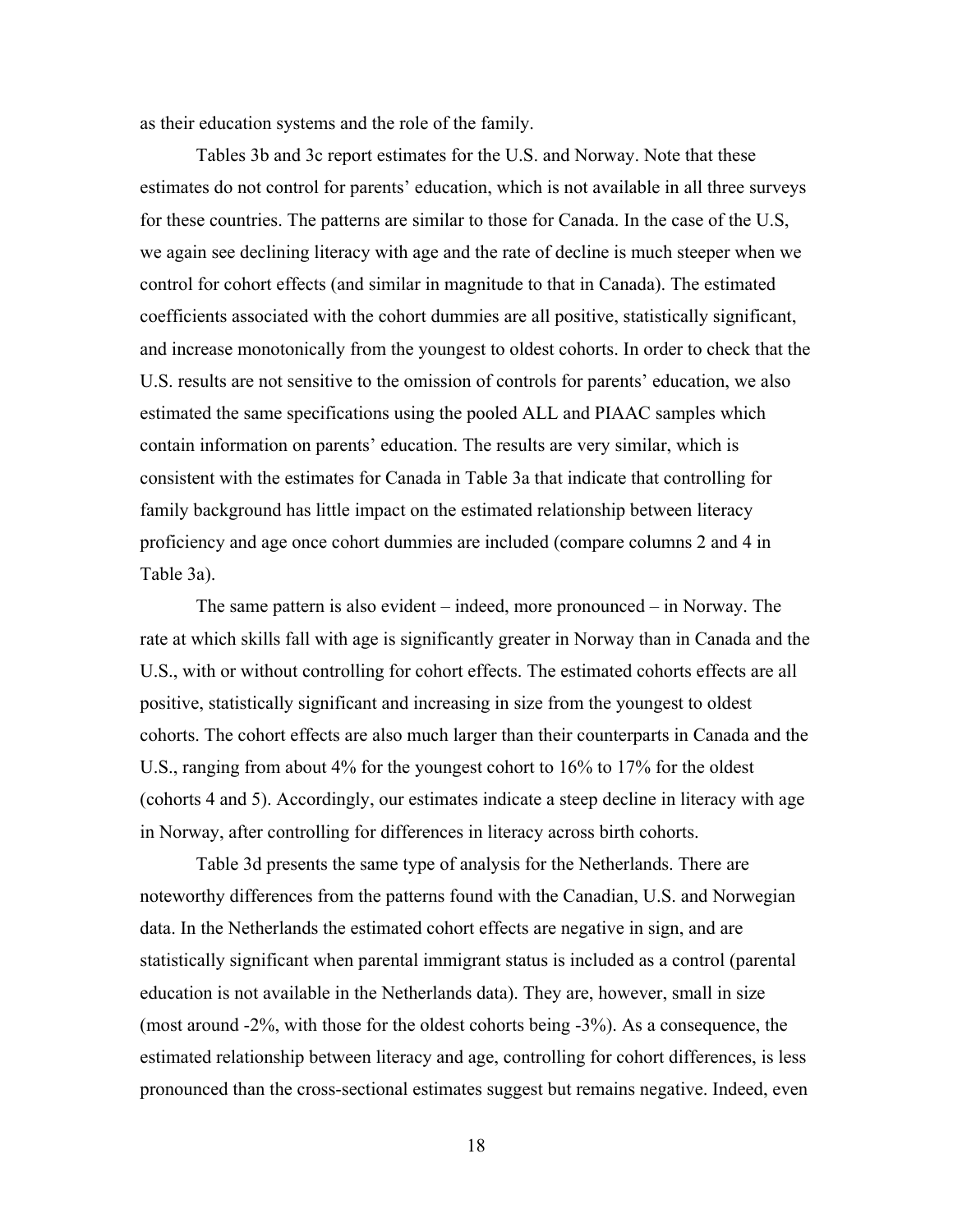with cohort controls included the partial relationship between literacy and age is quite steep in the Netherlands.

Italy displays dramatically different behavior than other countries. Without taking account of cohort differences there is no relationship between literacy and age in the Italian cross-sectional data. However, the estimated cohort effects are statistically significant, negative in sign and those for the older cohorts are large in size. Thus when cohort differences are taken into account there is a positive relationship between literacy and age. These results are inconsistent with other evidence about the relationship between literacy skills and age and warrant further investigation.

The results for Australia, which are based only on ALL and PIAAC and reported in Table 3f, are similar to those for Canada and the US. One small difference is that Australia is the only country in which cross-sectional estimates show some evidence of improvement in literacy with age relative to the base 25-34 year old group (see columns 1 and 3). However, the difference in literacy between 35-39 and 40-44 year olds and the base group is small (about 1%) and becomes insignificant once cohort dummies are included (see columns 2 and 4 of Table 3f). At ages above 44, literacy declines at a rate similar to that in Canada and the US, and lower than in Norway and the Netherlands. The pattern of the estimated cohort effects is also similar to that of Canada and the US. As a consequence, when we compare columns 3 and 4 in Table 3f we see the familiar result that the cross-sectional estimates of the relationship between literacy and age understate the true relationship.

Tables 4a to 4e contain estimated age and birth cohort effects for five countries that participated in IALS and PIAAC. Parental education is not available in the IALS data for these European countries, so controls for family background are limited to parental immigrant status. With the exception of Belgium, the cross-sectional literacy-age profile is steeper in these countries than in Australia, Canada and the U.S. (Belgium's cross-sectional profile is similar to Canada and the U.S.) Sweden and Ireland have particularly steep declines in literacy with age according to cross-sectional estimates, while the estimated profile in Denmark and Finland is similar to that in Norway and the Netherlands. Adding birth cohort dummies to the estimated relationship yields positive cohort effects that increase in size with older cohorts in Denmark, Ireland and Sweden. In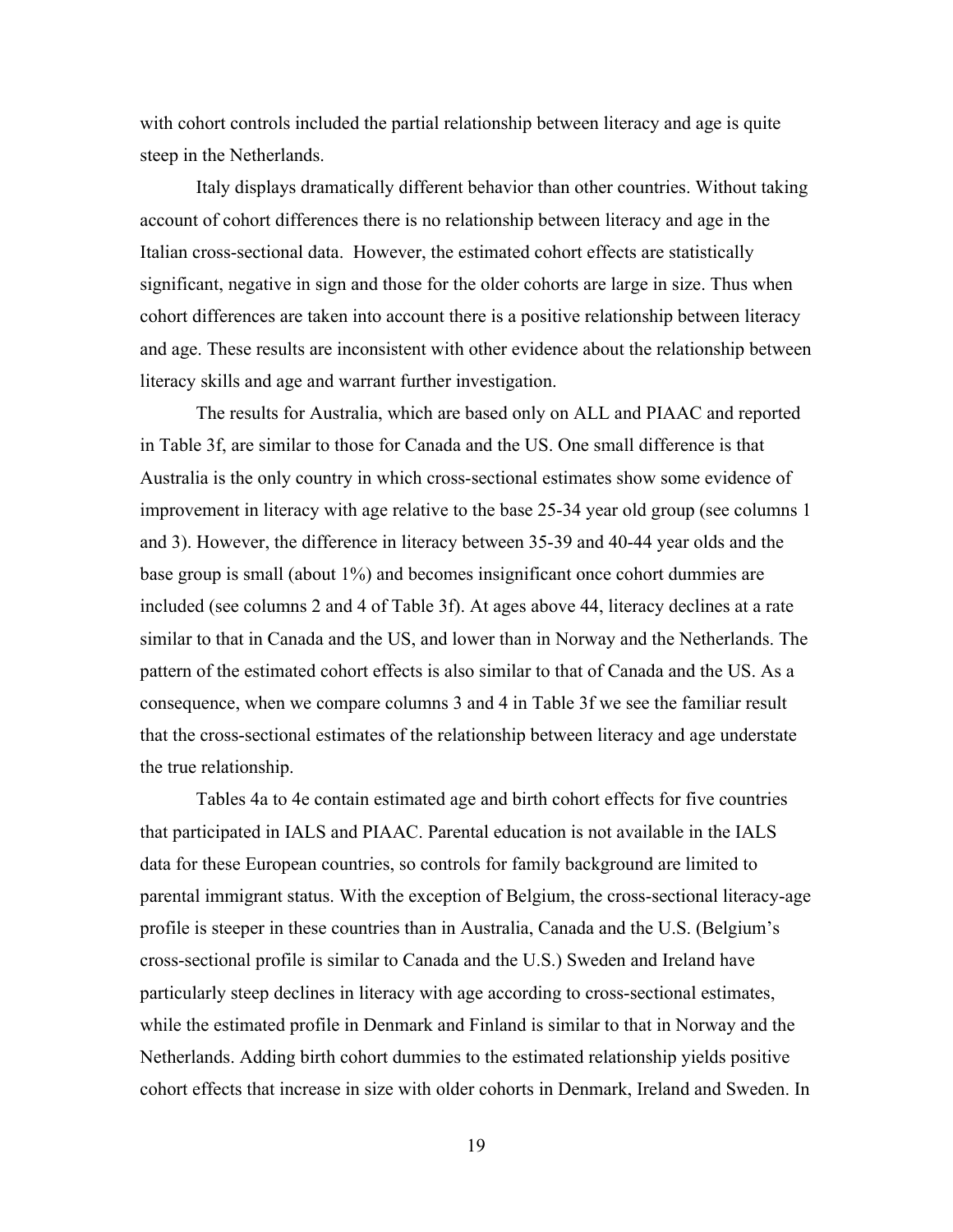these countries the extent to which literacy declines with age is understated in crosssectional data. In contrast, the estimated cohort dummies in Finland and Belgium are negative in sign, although relatively small in size. In these countries the relationship between literacy and age is flatter once we control for differences in literacy across cohorts. Nonetheless, even after controlling for cohort differences there is a negative relationship between literacy proficiency and age in each of these countries. The extent to which literacy declines with age is particularly large in Ireland, Sweden and Denmark. In Belgium and Finland the estimated literacy-age profile is similar to that found for Canada and the U.S.

#### **5. Conclusion**

The IALS, ALL and PIAAC surveys are unique in providing measures of basic literacy skills for representative samples of the adult population in participating countries. In this paper, we use these data to investigate the relationship between literacy skills and ageing in eleven OECD countries that participated in at least two of these surveys. Our crosssectional analysis of the factors that influence literacy skills uses the PIAAC data for countries that participated in all three surveys: Australia, Canada, Italy, the Netherlands, Norway, and the United States. This analysis concludes that formal education is the primary driver of adult literacy skills. The characteristics of the respondents' parents – educational attainment and immigrant status – have significant effects on the respondents' education, but a direct impact on literacy that is relatively modest in size. Perhaps surprising is the general finding that literacy skills do not improve with age even over early phases of the adult life cycle. Rather, literacy proficiency shows little change from the mid-20s (after most individuals have completed formal schooling) to the mid-40s, and then declines. Taken at face value, these results suggest that literacy skills are primarily determined by formal schooling and to some extent by family background, and then decline with age, very gradually at first but at an increasing rate.

To investigate these issues further, we take advantage of the fact that the IALS, ALL and PIAAC surveys provide representative samples of the adult population at three points in time during the decades of the 1990s, 2000s and 2010s, which allows us to separately identify birth cohort and ageing effects. Doing so indicates that after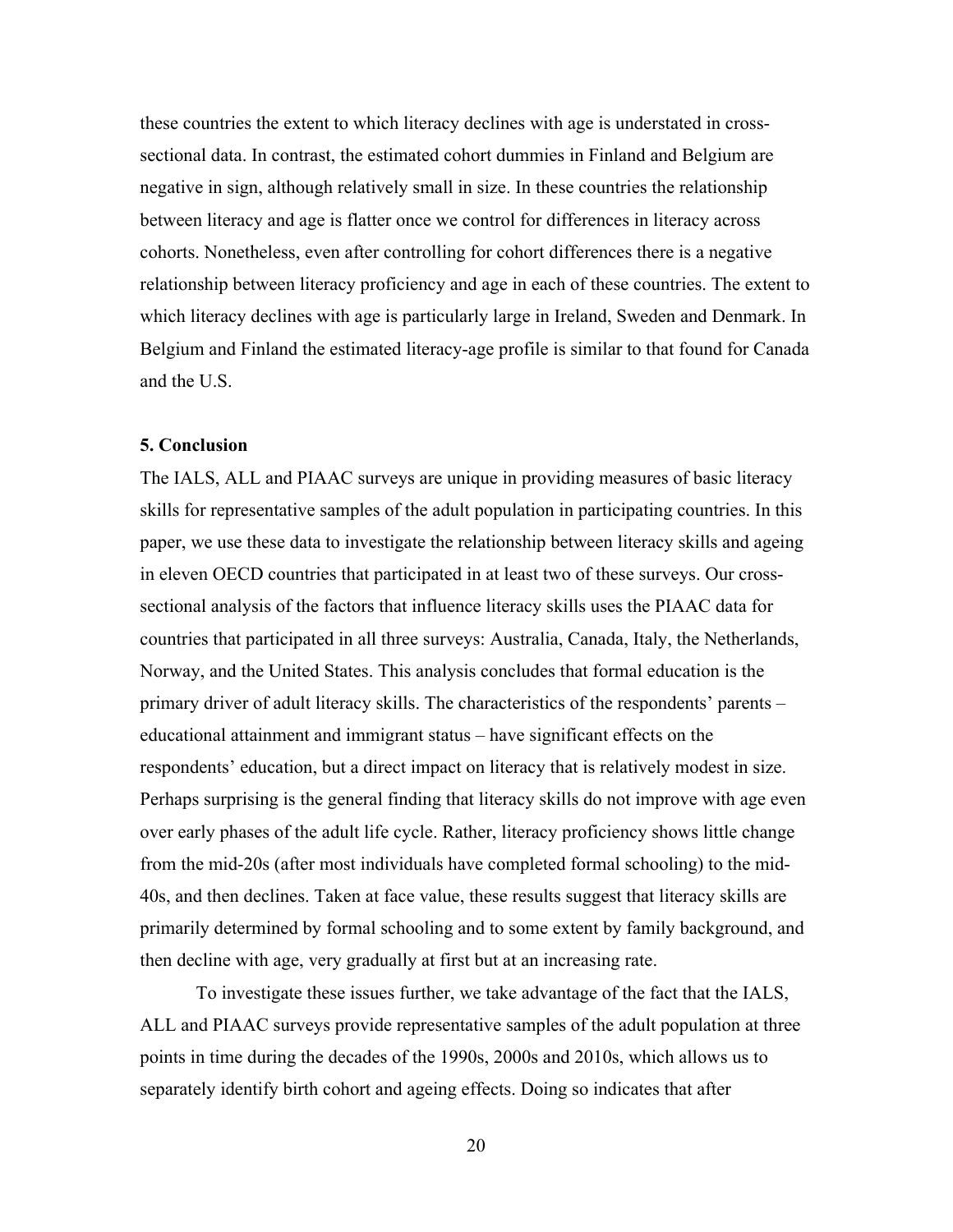controlling for cohort effects, literacy skills decline with age after completing formal schooling in all but one of these 11 countries. Italy is the sole exception to this common finding. We also find that in most of these OECD countries successive birth cohorts have poorer literacy outcomes – i.e. begin their adult lives with lower levels of literacy proficiency. The negative relationship between literacy skills and age found using crosssectional data in most countries results from offsetting age and cohort effects. Once we control for cohort effects, the rate at which literacy proficiency falls with age is, in most countries, more pronounced, in some cases much more pronounced. In other words, the cross-sectional partial correlation between literacy and age understates the extent to which literacy declines with age. In contrast, in Finland, Italy and the Netherlands more recent cohorts have higher literacy than earlier birth cohorts. In these countries crosssectional estimates overstate the rate at which literacy declines with age. In Finland and the Netherlands the estimated literacy improvement among more recent cohorts is modest in size, and the partial relationship between literacy and age remains strongly negative even after controlling for cohort effects. In Italy, however, the estimated improvement in literacy among more recent cohorts is so large that the implied partial relationship between literacy and age, controlling for cohort effects, is positive. Given the unexpected nature of this result, investigation of the reliability of the Italian data is warranted. Apart from the surprising Italian results, our analysis suggests that declining literacy with age is a pervasive phenomenon, but whether estimates of this relationship based on crosssectional data under- or over-state this relationship varies across countries.

The rate at which literacy proficiency declines with age varies considerably across these OECD countries. Broadly speaking, countries fall into two main groups. Literacy falls moderately with age in Australia, Belgium, Canada, Finland, the Netherlands and the United States. For example, in this group the literacy skills of those age 55-64 are 8% to 11% lower than those age 25-34, controlling for other influences on skills. In Denmark, Ireland, Norway and Sweden literacy proficiency falls substantially with age – assessed skills of 55-64 year olds are 18% to 23% below those of 25-34 year olds. The reasons for these differences and their policy implications deserve attention.

There are also noteworthy differences across countries in the extent to which literacy skills are rising or falling across successive generations. In Finland, the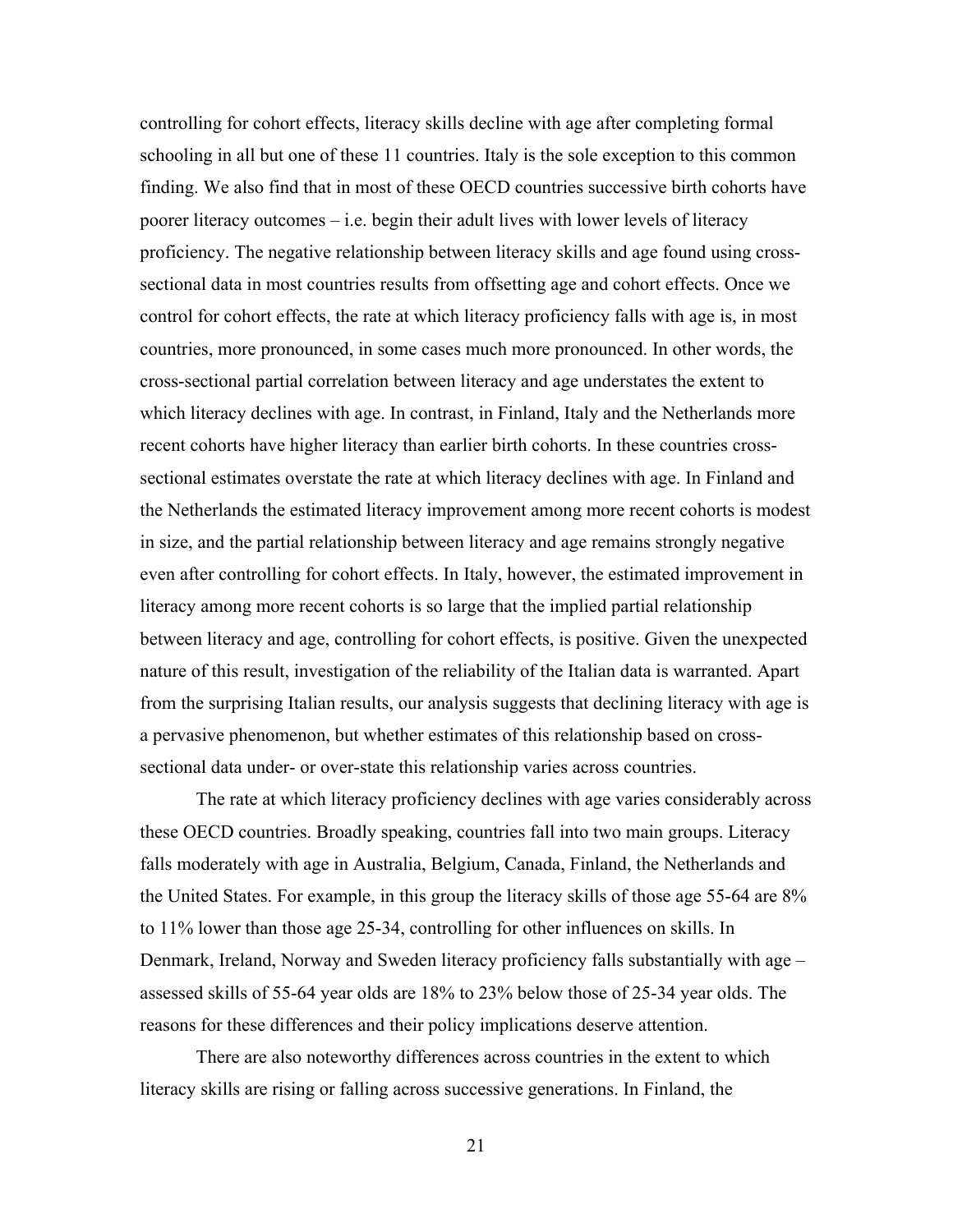Netherlands and Italy the estimated improvement in literacy across generations is relatively modest – gains between 1% and 2% for those born in the 1970s and 1980s relative to those born in the 1960s (1958-1967) and gains of 2% to 5% relative to those born in the 1950s (1948-1957). However, in the majority of countries literacy skills are falling across generations, in many cases at a more substantial rate. Belgium and Sweden show the smallest decline in literacy across birth cohorts – drops in literacy proficiency of 1% to 2% between those born in the 1960s and those born in the 1980s, and 2% to 4% between those born in the 1950s and those born in the 1980s. Ireland and Norway exhibit the greatest decline – decreases of 8% to 9% and 12 to 14% respectively across these birth cohorts. The remaining countries fall in between these extremes. Understanding the reasons for these changes in literacy proficiency across successive generations, and their policy implications, is an important issue for future research.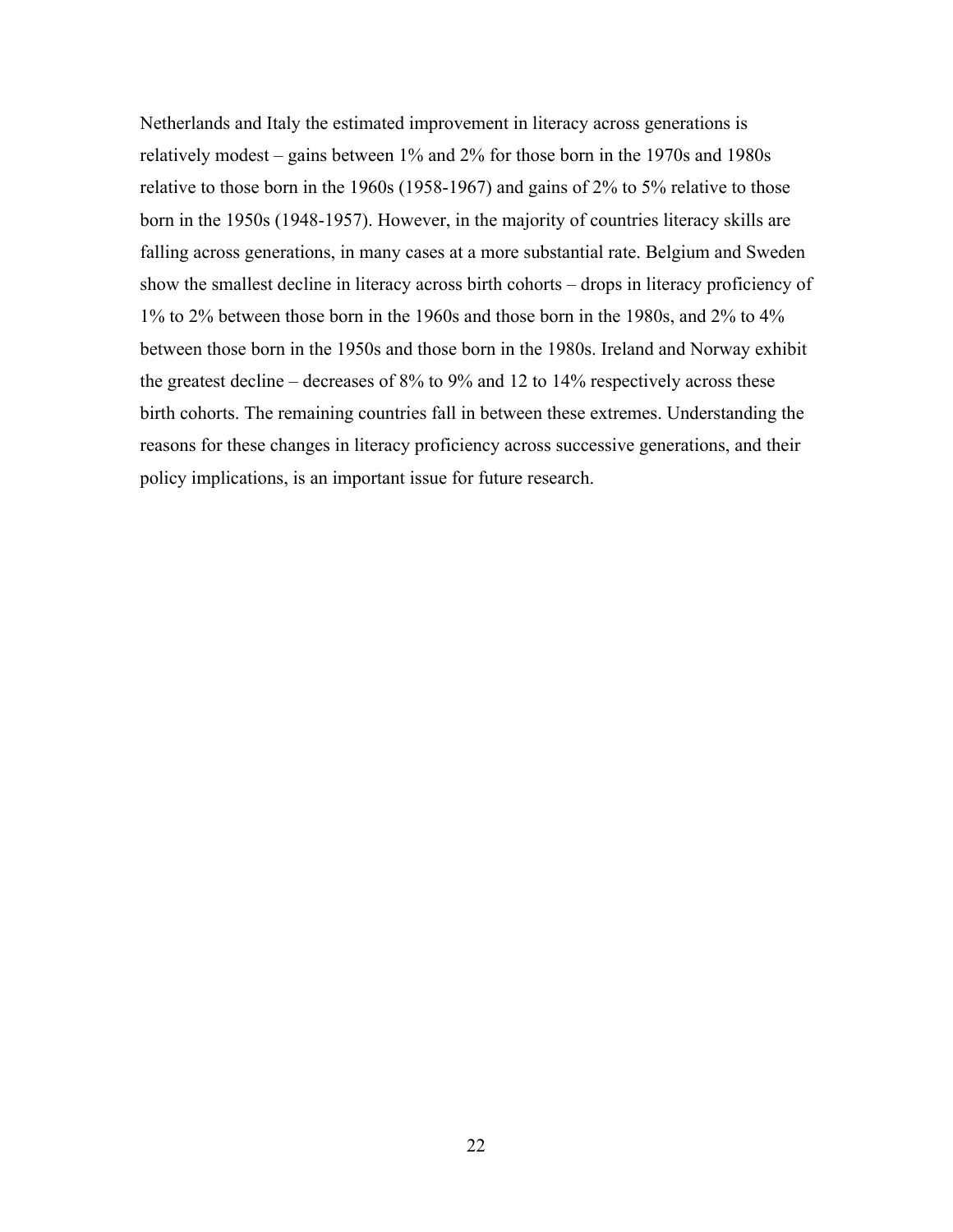### **References**

Desjardins, R. and A.J. Warnke. "Aging and Skills: A Review and Analysis of Skill Gain and Skill Loss Over the Lifespan and Over Time" *OECD Education Working Papers* No. 72, OECD Publishing, 2012.

Ferrer, A., D. Green and W.C. Riddell. "The effect of literacy on immigrant earnings" *Journal of Human Resources* 41 (Spring 2006) 380-410.

Green, D.A. and Riddell, W.C. "Literacy and Earnings: An Investigation of the Interaction of Cognitive and Unobserved Skills in Earnings Generation," *Labour Economics* 10 (April 2003) 165-84.

Green, David A. and W. Craig Riddell. "Ageing and Literacy Skills: Evidence from Canada, Norway and the United States" *Labour Economics* 22 (2013) 16-29.

Organisation for Economic Cooperation and Development. "Are We Getting More or Less Skilled? Trends in Literacy and Numeracy Proficiency from IALS to ALL and PIAAC" EDU.WKP 2014.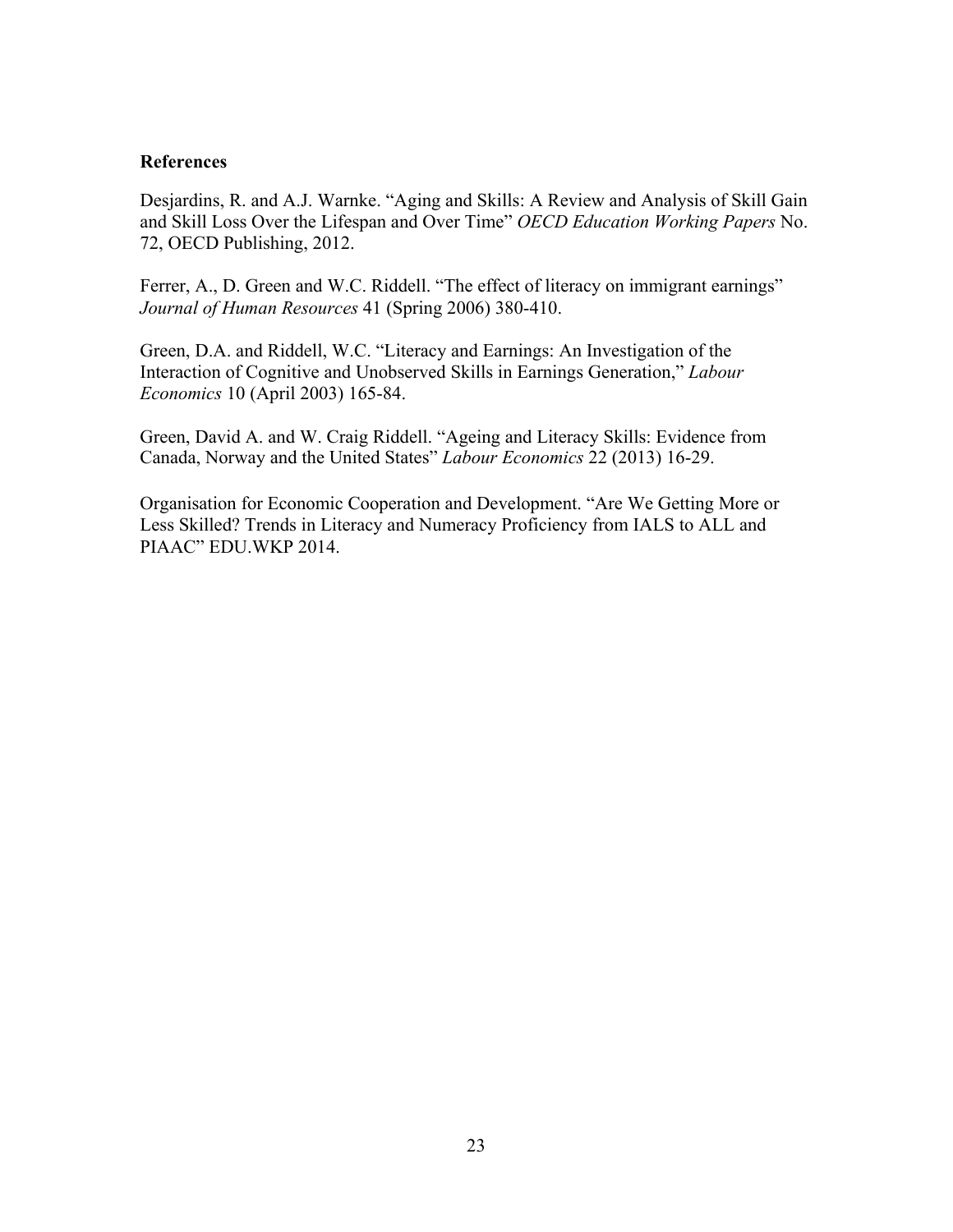

Distribution of Literacy, Canada, PIAAC 2012 and ALL 2003

Distribution of Literacy by Age Group, Canada, PIAAC2012 and ALL 2003

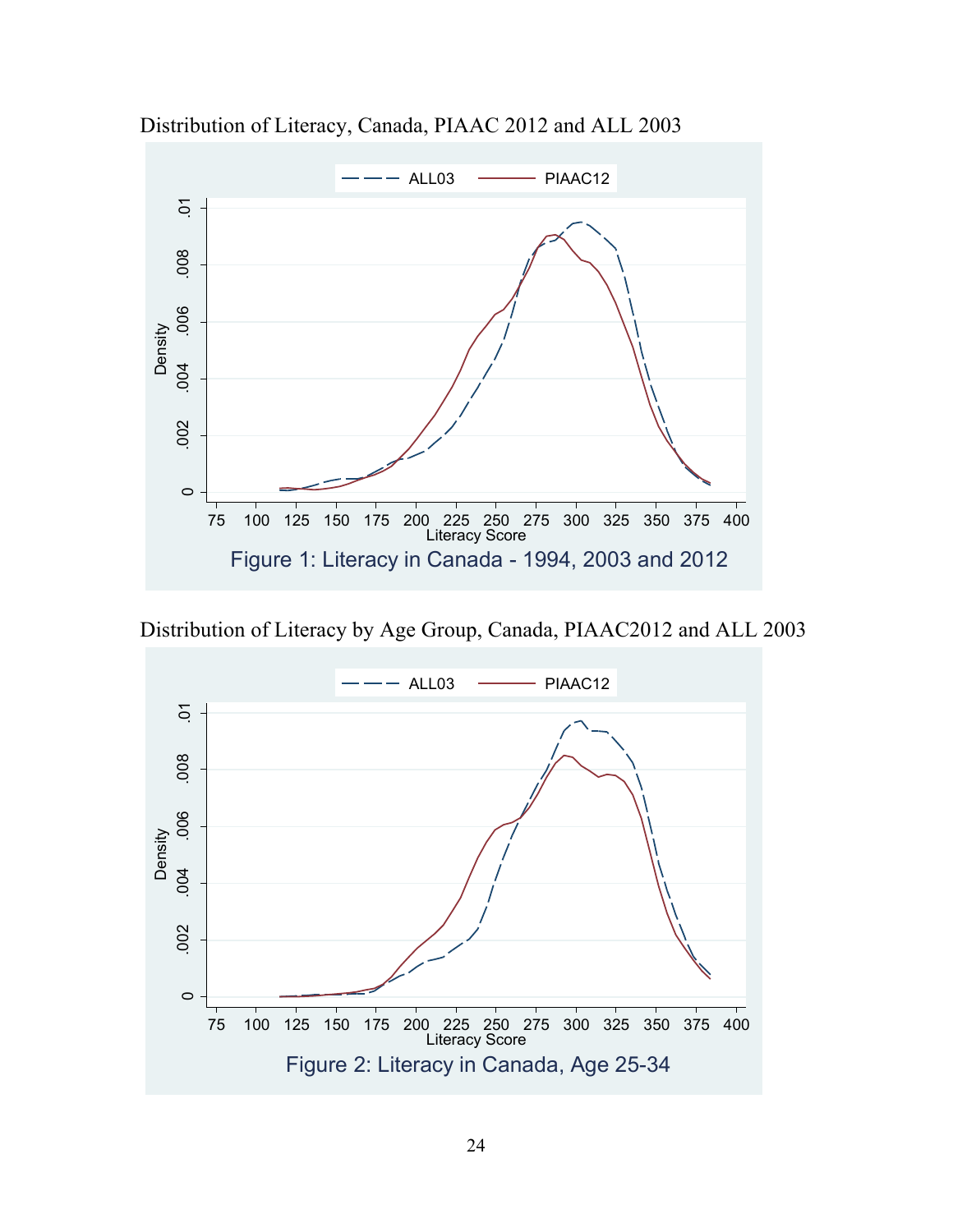

Distribution of Literacy by Age Group, Canada, PIAAC2012 and ALL 2003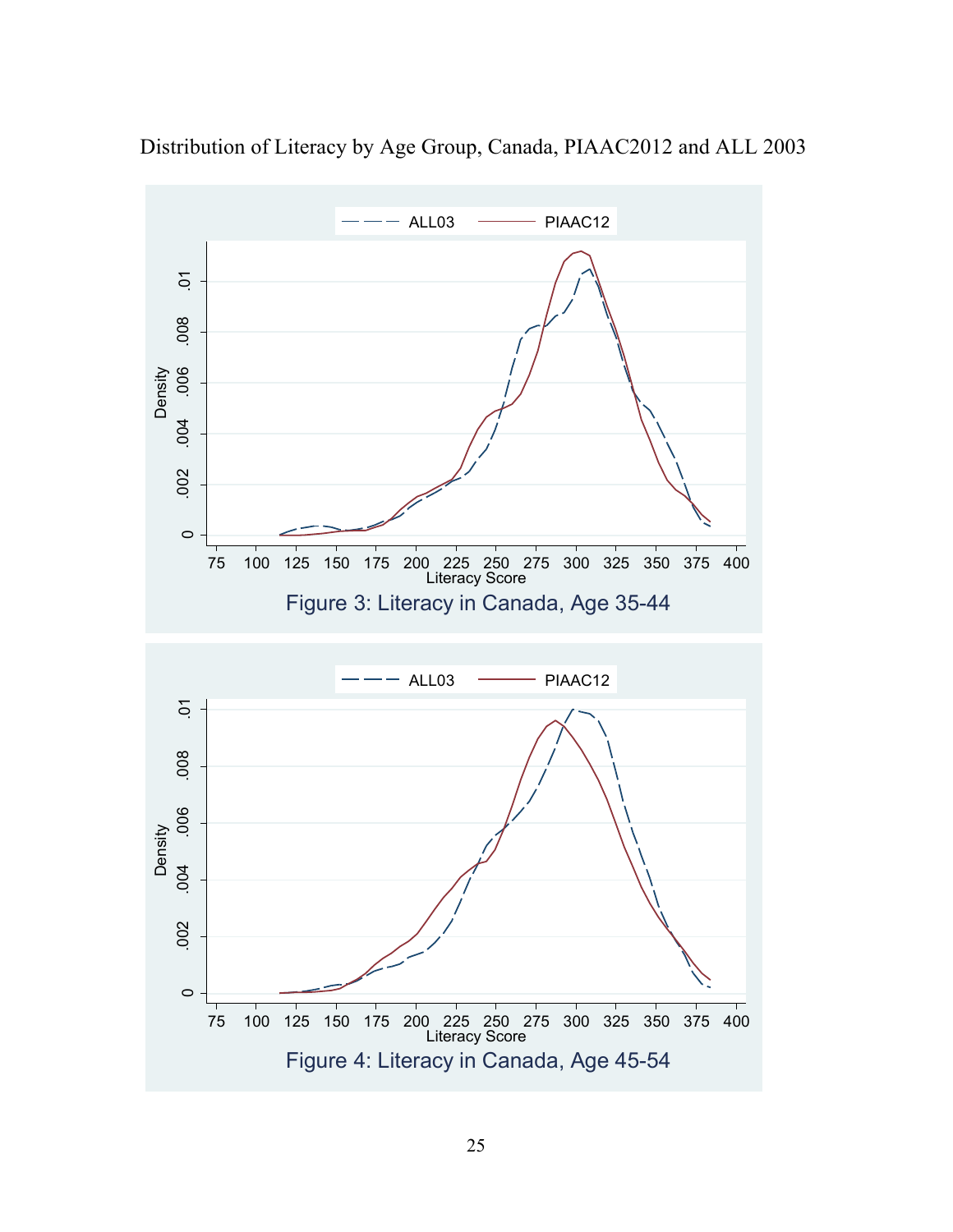

Distribution of Literacy by Birth Cohort, Canada, PIAAC 2012 - ALL 2003 - IALS1994

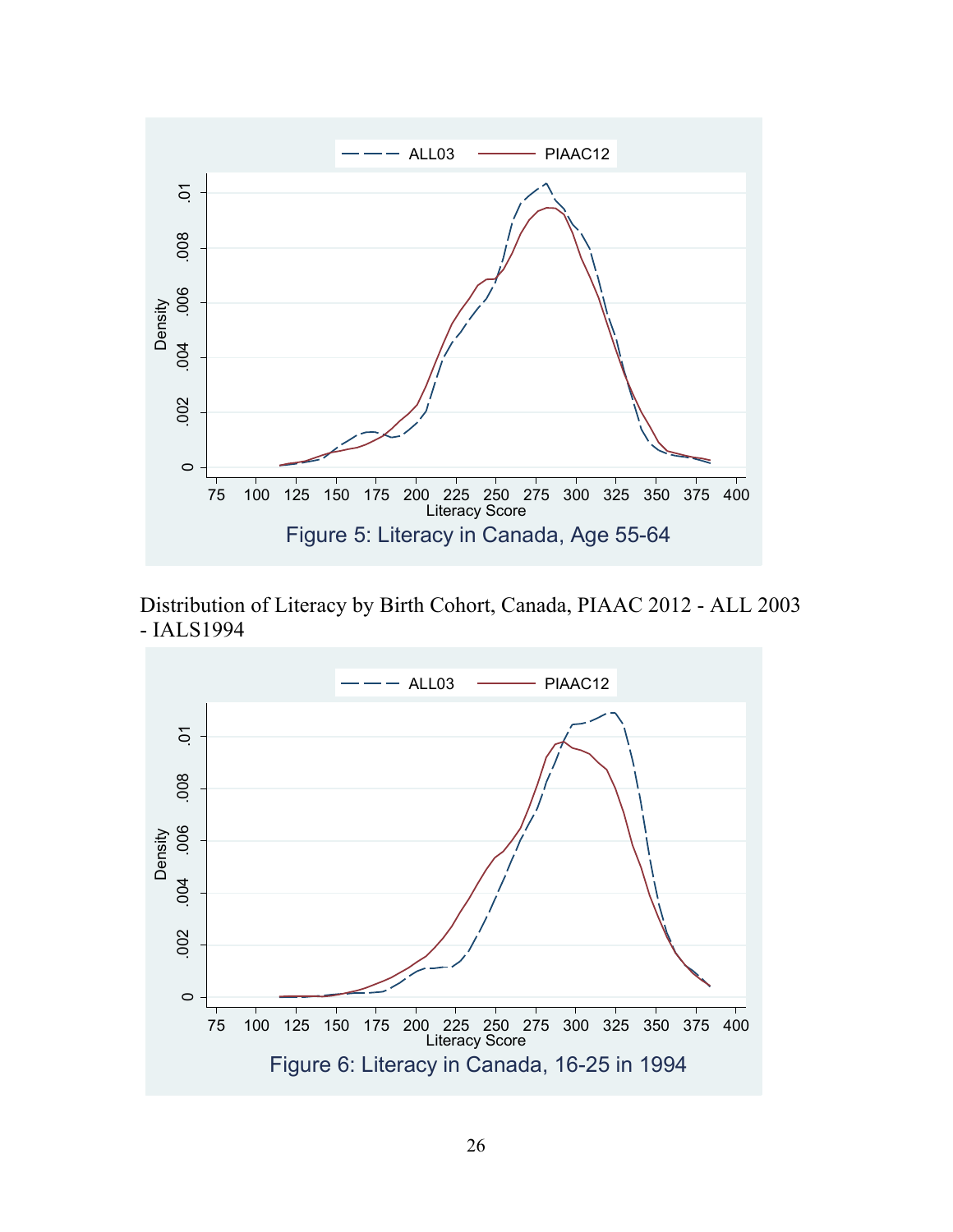

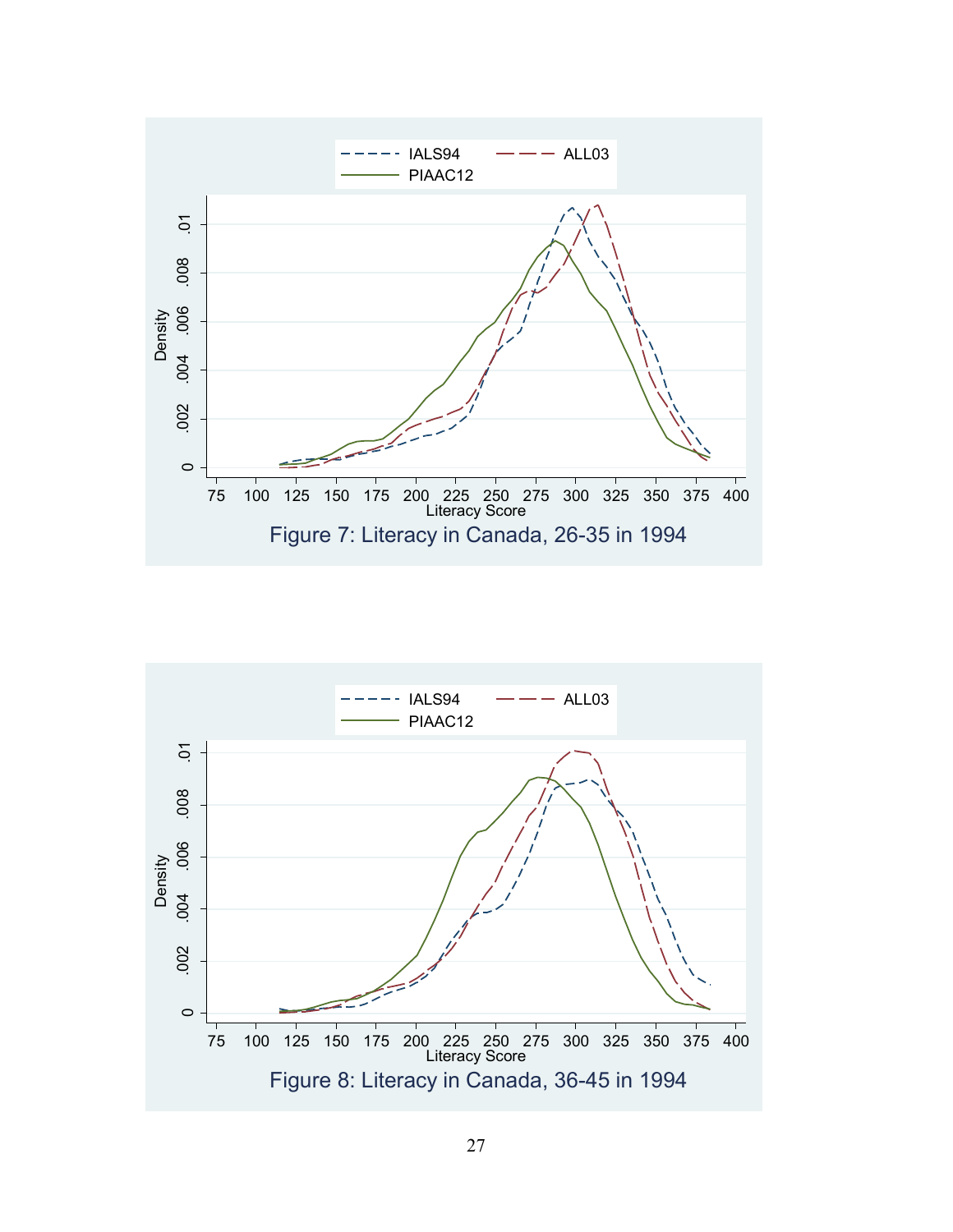|                                             | <b>PIAAC</b>     | <b>ALL</b>       | <b>IALS</b>      |
|---------------------------------------------|------------------|------------------|------------------|
| Literacy                                    | 270.593          | 274.489          | 268.362          |
| Female                                      | 0.5411           | 0.553            | 0.565            |
| Years of Schooling                          | 13.694           | 12.731           | 11.720           |
| <b>Education - Level of Attainment</b>      |                  |                  |                  |
| Less than High school                       | 0.1593           | 0.2586           | 0.3944           |
| High School                                 | 0.2158           | 0.2991           | 0.2840           |
| Above High School                           |                  | 0.4423           |                  |
| Some Post Secondary                         | 0.4061           |                  | 0.1848           |
| <b>University Degree</b>                    | 0.2188           |                  | 0.1247           |
| <b>Age of Respondent</b>                    |                  |                  |                  |
| Age: 25-34                                  | 0.1979           | 0.2101           | 0.3142           |
| Age: 35-44                                  | 0.2247           | 0.2911           | 0.3125           |
| Age: 45-54                                  | 0.2908           | 0.2907           | 0.2019           |
| Age: 55-64                                  | 0.2866           | 0.2081           | 0.1714           |
| <b>Mother's Education</b>                   |                  |                  |                  |
| ISCED1,2,3(short)                           | 0.4476           | 0.5543           | 0.6033           |
| ISCED $3$ (long), 4                         | 0.3165           | 0.2325           | 0.2223           |
| ISCED5,6                                    | 0.1818           | 0.1303           | 0.0245           |
| None reported                               | 0.0541           | 0.0829           | 0.1599           |
| <b>Father's Education</b>                   |                  |                  |                  |
| ISCED1,2,3(short)                           | 0.4815           | 0.5854           | 0.6298           |
| ISCED $3$ (long), 4                         | 0.2884           | 0.1965           | 0.1506           |
| ISCED5,6                                    | 0.1568           | 0.1119           | 0.0443           |
| None reported                               | 0.0733           | 0.1062           | 0.1754           |
| <b>Parental Immigration</b>                 |                  |                  |                  |
|                                             |                  |                  |                  |
| <b>Immigrant Mother</b><br>Immigrant Father | 0.0684<br>0.0799 | 0.0681<br>0.0861 | 0.0741<br>0.0848 |
|                                             |                  |                  |                  |
| Cohort<br>Age in PIAAC                      |                  |                  |                  |
| Cohort 0<br>25-34                           | 0.1979           |                  |                  |
| Cohort 1<br>35-44                           | 0.2247           | 0.2101           |                  |
| Cohort 2<br>45-54                           | 0.2908           | 0.2911           | 0.3142           |
| Cohort 3<br>55-64                           | 0.2866           | 0.2907           | 0.3125           |
| Cohort 4<br>55-64 in ALL                    |                  | 0.2081           | 0.2019           |
| Cohort 5<br>55-64 in IALS                   |                  |                  | 0.1714           |
| Observations                                | 17898            | 13464            | 2982             |

### **Table 1. Summary Statistics, Canada**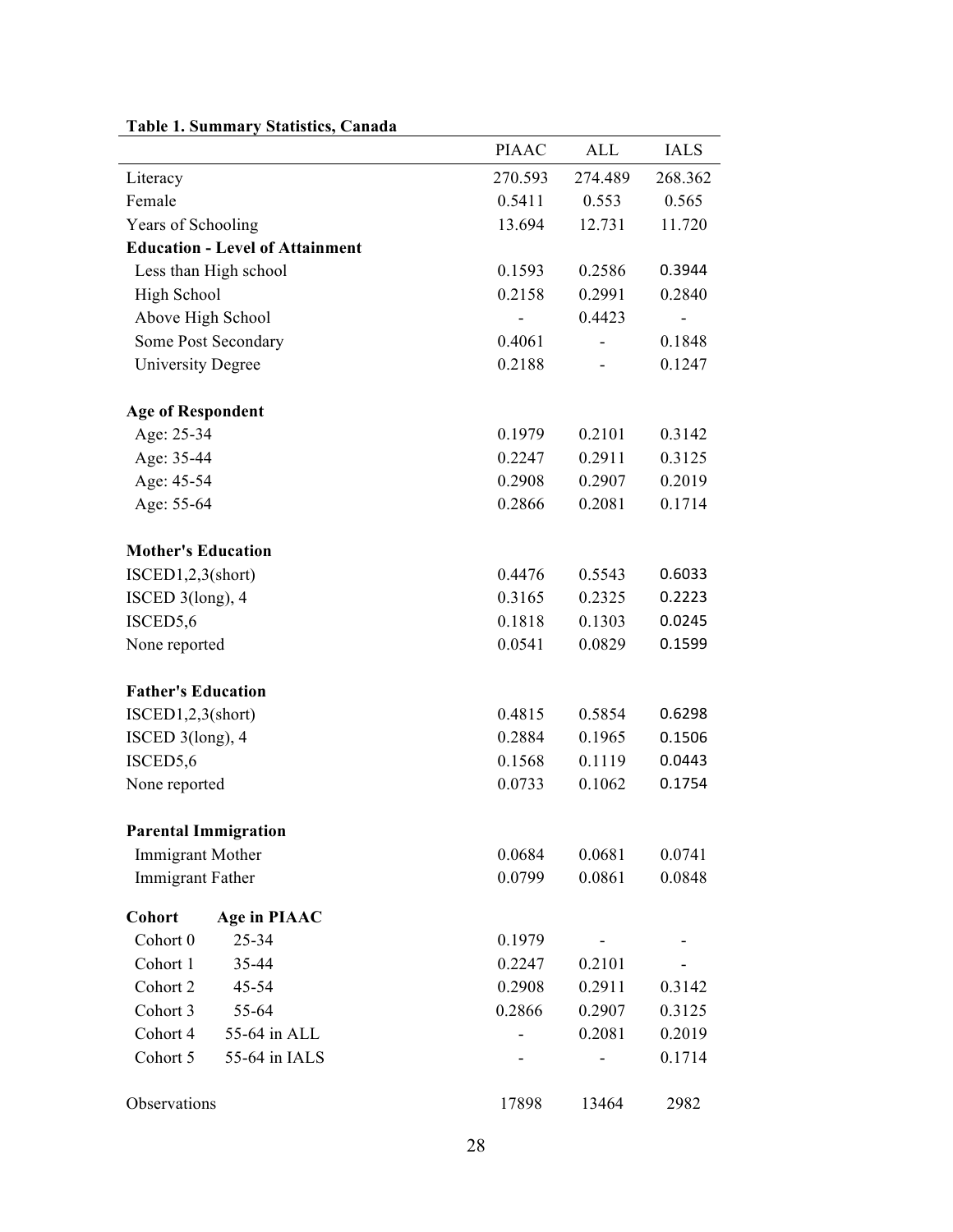|                                          | (1)                               | (2)                               | (3)                               | (4)                     | (5)                     | (6)                     |
|------------------------------------------|-----------------------------------|-----------------------------------|-----------------------------------|-------------------------|-------------------------|-------------------------|
| Female                                   | $0.0090***$                       | $-0.0070**$                       | $-0.0071**$                       | $-0.0101***$            | $-0.0079**$             | $-0.0080**$             |
| Years of Schooling                       | [0.003]<br>$0.0472***$<br>[0.001] | [0.003]<br>$0.0414***$<br>[0.001] | [0.003]<br>$0.0413***$<br>[0.001] | [0.004]                 | [0.003]                 | [0.003]                 |
| Years of Schooling Squared               | $0.0005***$<br>[0.000]            | $0.0004***$<br>[0.000]            | $0.0004***$<br>[0.000]            |                         |                         |                         |
| <b>Own Educ</b><br>Less than High School |                                   |                                   |                                   | $-0.1715***$<br>[0.008] | $-0.1511***$<br>[0.008] | $-0.1510***$<br>[0.008] |
| Some Post Secondary                      |                                   |                                   |                                   | $0.0354***$<br>[0.005]  | $0.0315***$<br>[0.005]  | $0.0311***$<br>[0.005]  |
| <b>University Degree</b>                 |                                   |                                   |                                   | $0.1436***$<br>[0.005]  | $0.1236***$<br>[0.005]  | $0.1234***$<br>[0.005]  |
| Age of Respondent (10-year bands)        |                                   |                                   |                                   |                         |                         |                         |
| Age: 35-44                               | $0.0129***$<br>[0.005]            | $-0.0033$<br>[0.005]              |                                   | $-0.0127**$<br>[0.005]  | $-0.0029$<br>[0.005]    |                         |
| Age: 45-54                               | $0.0422***$<br>[0.005]            | $0.0250***$<br>[0.005]            |                                   | $-0.0402***$<br>[0.005] | $-0.0228***$<br>[0.005] |                         |
| Age: 55-64                               | $0.0569***$<br>[0.005]            | $0.0333***$<br>[0.005]            |                                   | $-0.0582***$<br>[0.005] | $-0.0338***$<br>[0.005] |                         |
| Age of Respondent (5-year bands)         |                                   |                                   |                                   |                         |                         |                         |
| Age: 35-39                               |                                   |                                   | $-0.0001$<br>[0.006]              |                         |                         | 0.0014<br>[0.006]       |
| Age: 40-44                               |                                   |                                   | $-0.0066$<br>[0.006]              |                         |                         | $-0.0071$<br>[0.006]    |
| Age: 45-49                               |                                   |                                   | $0.0202***$<br>[0.007]            |                         |                         | $-0.0182***$<br>[0.007] |
| Age: 50-54                               |                                   |                                   | $0.0296***$<br>[0.006]            |                         |                         | $-0.0272***$<br>[0.006] |
| Age: 55-59                               |                                   |                                   | $0.0301***$<br>[0.006]            |                         |                         | $-0.0305***$<br>[0.006] |
| Age: 60-64                               |                                   |                                   | $0.0374***$<br>[0.006]            |                         |                         | $-0.0379***$<br>[0.006] |
| <b>Mother's Education</b>                |                                   |                                   |                                   |                         |                         |                         |
| ISCED1,2,3(short)                        |                                   | $0.0322***$<br>[0.004]            | $0.0318***$<br>[0.004]            |                         | $-0.0328***$<br>[0.004] | $-0.0324***$<br>[0.004] |
| ISCED5,6                                 |                                   | 0.0074                            | 0.0075                            |                         | $0.0081*$               | $0.0082*$               |

## **Table 2a. Regression Results, Canada, PIAAC Survey**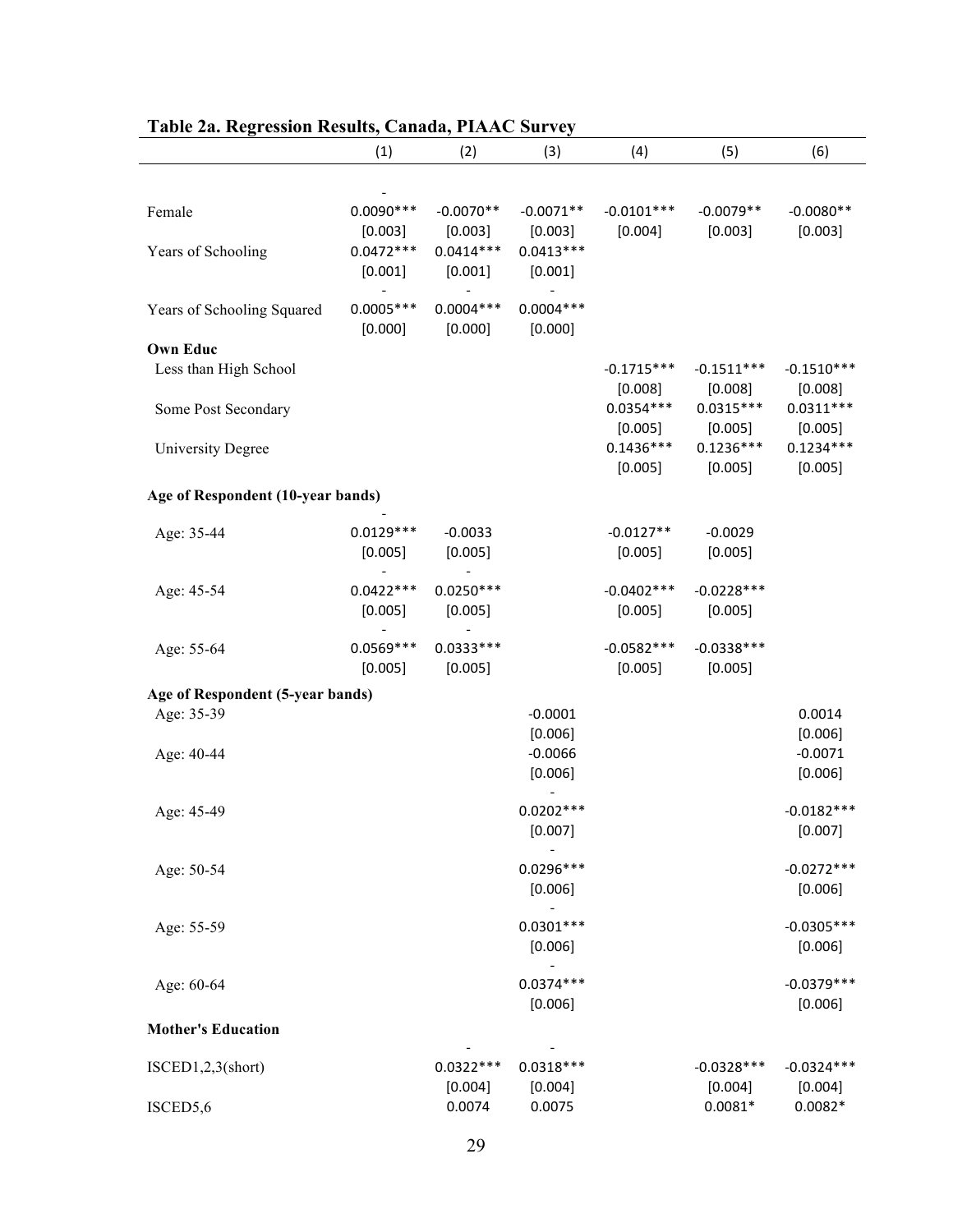|                             |            | [0.005]     | [0.005]     |             | [0.005]      | [0.005]      |
|-----------------------------|------------|-------------|-------------|-------------|--------------|--------------|
| None reported               |            | $0.0649***$ | $0.0643***$ |             | $-0.0655***$ | $-0.0650***$ |
|                             |            | [0.011]     | [0.011]     |             | [0.011]      | [0.011]      |
| <b>Father's Education</b>   |            |             |             |             |              |              |
| ISCED1, 2, 3(short)         |            | $-0.0097**$ | $-0.0094**$ |             | $-0.0096**$  | $-0.0093**$  |
|                             |            | [0.004]     | [0.004]     |             | [0.004]      | [0.004]      |
| ISCED5,6                    |            | $0.0135***$ | $0.0133***$ |             | $0.0155***$  | $0.0153***$  |
|                             |            | [0.005]     | [0.005]     |             | [0.005]      | [0.005]      |
| None reported               |            | $0.0656***$ | $0.0657***$ |             | $-0.0637***$ | $-0.0639***$ |
|                             |            | [0.009]     | [0.009]     |             | [0.009]      | [0.009]      |
| <b>Parental Immigration</b> |            |             |             |             |              |              |
| Immigrant Mother            |            | 0.0096      | 0.0098      |             | 0.0095       | 0.0098       |
|                             |            | [0.007]     | [0.007]     |             | [0.007]      | [0.007]      |
| Immigrant Father            |            | 0.0053      | 0.0053      |             | 0.0075       | 0.0074       |
|                             |            | [0.006]     | [0.006]     |             | [0.006]      | [0.006]      |
| Constant                    | 5.1093 *** | 5.1792 ***  | 5.1797***   | $5.6245***$ | 5.6295***    | 5.6296***    |
|                             | [0.013]    | [0.014]     | [0.014]     | [0.005]     | [0.006]      | [0.006]      |
| Observations                | 17,898     | 17,898      | 17,898      | 17,898      | 17,898       | 17,898       |
| R-squared                   | 0.333      | 0.361       | 0.362       | 0.323       | 0.352        | 0.352        |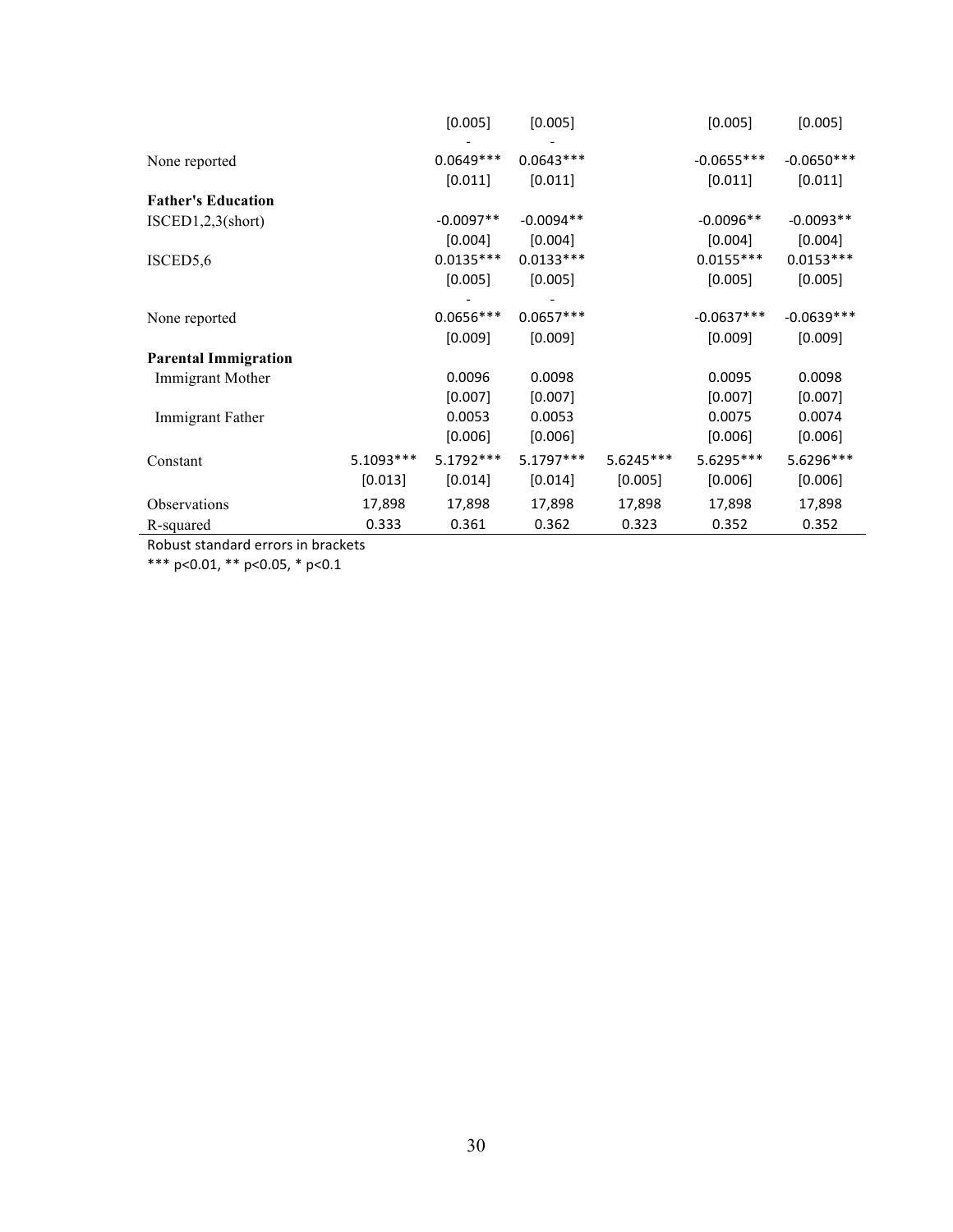|                                   | (1)                    | (2)                    | (3)                    | (4)                     | (5)                     | (6)                     |
|-----------------------------------|------------------------|------------------------|------------------------|-------------------------|-------------------------|-------------------------|
| Female                            | $-0.0107**$<br>[0.005] | $-0.0054$<br>[0.005]   | $-0.0054$<br>[0.005]   | $-0.0112**$<br>[0.005]  | $-0.0054$<br>[0.005]    | $-0.0054$<br>[0.005]    |
| Years of Schooling                | $0.0501***$<br>[0.001] | $0.0412***$<br>[0.002] | $0.0411***$<br>[0.002] |                         |                         |                         |
| Years of Schooling Squared        | $0.0004***$<br>[0.000] | $0.0004***$<br>[0.000] | $0.0004***$<br>[0.000] |                         |                         |                         |
| <b>Own Educ</b>                   |                        |                        |                        |                         |                         |                         |
| Less than High School             |                        |                        |                        | $-0.1604***$<br>[0.012] | $-0.1263***$<br>[0.012] | $-0.1263***$<br>[0.012] |
| Some Post Secondary               |                        |                        |                        | $0.0578***$<br>[0.008]  | $0.0476***$<br>[0.007]  | $0.0477***$<br>[0.007]  |
| <b>University Degree</b>          |                        |                        |                        | $0.1633***$<br>[0.006]  | $0.1299***$<br>[0.006]  | $0.1295***$<br>[0.006]  |
| Age of Respondent (10-year bands) |                        |                        |                        |                         |                         |                         |
| Age: 35-44                        | $-0.0077$              | $-0.0067$              |                        | $-0.0107$               | $-0.0081$               |                         |
|                                   | [0.007]                | [0.007]                |                        | [0.007]                 | [0.007]                 |                         |
| Age: 45-54                        | $0.0233***$            | $-0.0154**$            |                        | $-0.0261***$            | $-0.0156**$             |                         |
|                                   | [0.008]                | [0.007]                |                        | [0.008]                 | [0.008]                 |                         |
| Age: 55-64                        | $0.0473***$<br>[0.008] | $0.0290***$<br>[0.007] |                        | $-0.0462***$<br>[0.008] | $-0.0246***$<br>[0.008] |                         |
|                                   |                        |                        |                        |                         |                         |                         |
| Age of Respondent (5-year bands)  |                        |                        | $-0.0044$              |                         |                         | $-0.0056$               |
| Age: 35-39                        |                        |                        | [0.009]                |                         |                         | [0.009]                 |
|                                   |                        |                        | $-0.0088$              |                         |                         | $-0.0105$               |
| Age: 40-44                        |                        |                        | [0.009]                |                         |                         | [0.009]                 |
|                                   |                        |                        | $-0.0167*$             |                         |                         | $-0.0170*$              |
| Age: 45-49                        |                        |                        | [0.009]                |                         |                         | [0.009]                 |
|                                   |                        |                        | $-0.0139$              |                         |                         | $-0.0139$               |
| Age: 50-54                        |                        |                        | [0.009]                |                         |                         | [0.009]                 |
|                                   |                        |                        | $0.0360***$            |                         |                         | $-0.0328***$            |
| Age: 55-59                        |                        |                        | [0.009]                |                         |                         | [0.010]                 |
|                                   |                        |                        | $-0.0223**$            |                         |                         | $-0.0168*$              |
| Age: 60-64                        |                        |                        | [0.009]                |                         |                         | [0.009]                 |
| <b>Mother's Education</b>         |                        |                        |                        |                         |                         |                         |
| ISCED1,2,3(short)                 |                        | $0.0381***$            | $0.0386***$            |                         | $-0.0398***$            | $-0.0404***$            |
|                                   |                        | [0.008]                | [0.008]                |                         | [0.008]                 | [0.008]                 |
| ISCED5,6                          |                        | 0.0085                 | 0.0085                 |                         | $0.0146**$              | $0.0146**$              |
|                                   |                        | [0.007]                | [0.007]                |                         | [0.007]                 | [0.007]                 |
| None reported                     |                        | $-0.0561**$            | $-0.0567**$            |                         | $-0.0652**$             | $-0.0658**$             |
|                                   |                        | [0.029]                | [0.028]                |                         | [0.031]                 | [0.031]                 |
| <b>Father's Education</b>         |                        |                        |                        |                         |                         |                         |
| ISCED1,2,3(short)                 |                        |                        |                        |                         | $-0.0401***$            | $-0.0405***$            |

## **Table 2b. Regression Results, USA, PIAAC Survey**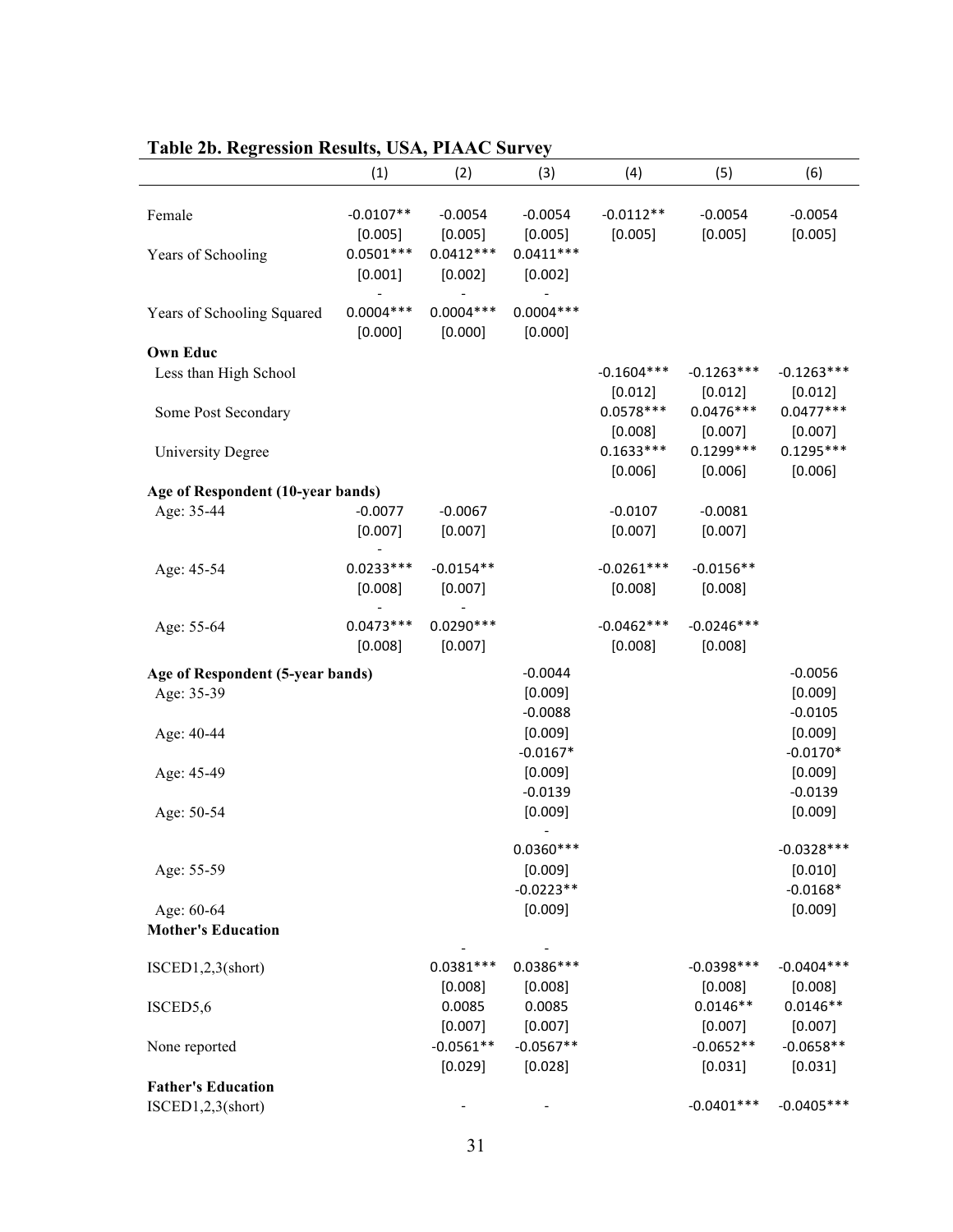| ISCED5,6                    |             | $0.0361***$<br>[0.008]<br>$0.0227***$<br>$[0.007]$ | $0.0365***$<br>[0.008]<br>$0.0228***$<br>[0.007] |           | [0.008]<br>$0.0237***$<br>[0.007] | [0.008]<br>$0.0239***$<br>[0.007] |
|-----------------------------|-------------|----------------------------------------------------|--------------------------------------------------|-----------|-----------------------------------|-----------------------------------|
| None reported               |             | $0.0850***$                                        | $0.0854***$                                      |           | $-0.0900$ ***                     | $-0.0904***$                      |
|                             |             | [0.016]                                            | [0.016]                                          |           | [0.017]                           | $[0.017]$                         |
| <b>Parental Immigration</b> |             |                                                    |                                                  |           |                                   |                                   |
| Immigrant Mother            |             | $-0.0095$                                          | $-0.0094$                                        |           | $-0.0018$                         | $-0.0017$                         |
|                             |             | [0.014]                                            | [0.014]                                          |           | [0.015]                           | [0.015]                           |
| Immigrant Father            |             | $-0.0079$                                          | $-0.0075$                                        |           | $-0.0056$                         | $-0.0052$                         |
|                             |             | $[0.012]$                                          | [0.012]                                          |           | $[0.013]$                         | $[0.013]$                         |
| Constant                    | $5.0218***$ | $5.1352***$                                        | $5.1362***$                                      | 5.5811*** | 5.5934 ***                        | 5.5936***                         |
|                             | [0.018]     | $[0.020]$                                          | [0.020]                                          | [0.008]   | [0.008]                           | [0.008]                           |
| Observations                | 3,513       | 3,513                                              | 3,513                                            | 3,513     | 3,513                             | 3,513                             |
| R-squared                   | 0.329       | 0.371                                              | 0.372                                            | 0.295     | 0.345                             | 0.346                             |

\*\*\* p<0.01, \*\* p<0.05, \* p<0.1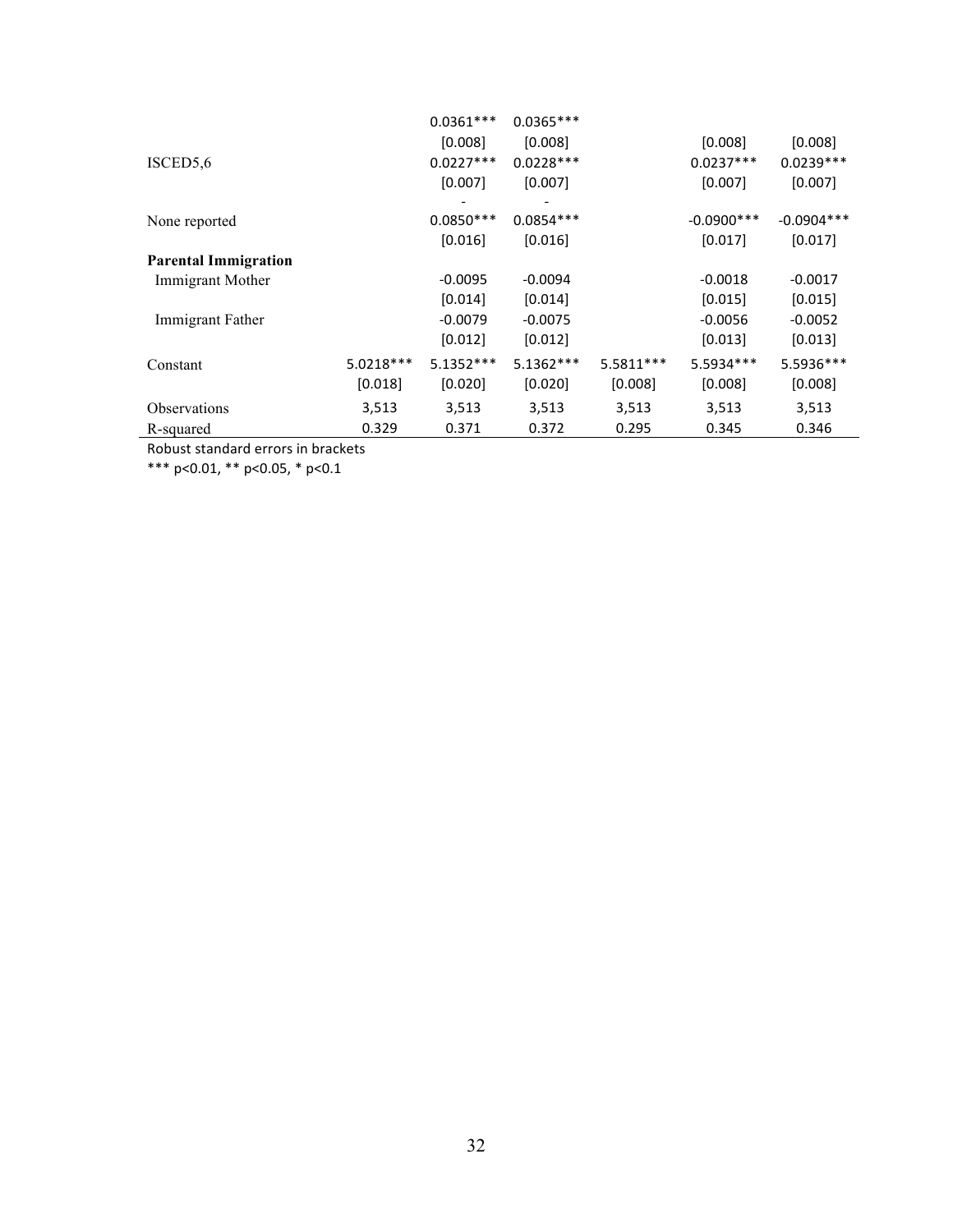|                                   | (1)                    | (2)                    | (3)                    | (4)                     | (5)                     | (6)                     |
|-----------------------------------|------------------------|------------------------|------------------------|-------------------------|-------------------------|-------------------------|
|                                   |                        |                        |                        |                         |                         |                         |
| Female                            | $0.0188***$<br>[0.005] | $0.0178***$<br>[0.004] | $0.0177***$<br>[0.004] | $-0.0235***$<br>[0.005] | $-0.0221***$<br>[0.004] | $-0.0220***$<br>[0.004] |
| Years of Schooling                | $0.0350***$<br>[0.001] | $0.0311***$<br>[0.002] | $0.0309***$<br>[0.002] |                         |                         |                         |
| Years of Schooling Squared        | $0.0003***$<br>[0.000] | $0.0003***$<br>[0.000] | $0.0003***$<br>[0.000] |                         |                         |                         |
| <b>Own Educ</b>                   |                        |                        |                        |                         |                         |                         |
| Less than High School             |                        |                        |                        | $-0.0441***$<br>[0.008] | $-0.0395***$<br>[0.008] | $-0.0390***$<br>[0.008] |
| Some Post Secondary               |                        |                        |                        | $0.0375***$<br>[0.007]  | $0.0321***$<br>[0.007]  | $0.0323***$<br>[0.007]  |
| <b>University Degree</b>          |                        |                        |                        | $0.1189***$<br>[0.005]  | $0.1062***$<br>[0.005]  | $0.1060***$<br>[0.005]  |
| Age of Respondent (10-year bands) |                        |                        |                        |                         |                         |                         |
| Age: 35-44                        | $0.0178***$            | $-0.0084$              |                        | $-0.0172***$            | $-0.0080$               |                         |
|                                   | [0.006]                | [0.006]                |                        | [0.006]                 | [0.006]                 |                         |
| Age: 45-54                        | $0.0529***$<br>[0.006] | $0.0379***$<br>[0.006] |                        | $-0.0515***$<br>[0.006] | $-0.0368***$<br>[0.006] |                         |
| Age: 55-64                        | $0.1116***$<br>[0.007] | $0.0930***$<br>[0.007] |                        | $-0.1136***$<br>[0.007] | $-0.0950***$<br>[0.007] |                         |
| Age of Respondent (5-year bands)  |                        |                        |                        |                         |                         |                         |
| Age: 35-39                        |                        |                        | $-0.0058$              |                         |                         | $-0.0076$               |
|                                   |                        |                        | [0.007]                |                         |                         | [0.007]                 |
| Age: 40-44                        |                        |                        | $-0.0115$              |                         |                         | $-0.0091$               |
|                                   |                        |                        | [0.007]                |                         |                         | [0.007]                 |
| Age: 45-49                        |                        |                        | $0.0262***$<br>[0.007] |                         |                         | $-0.0258***$<br>[0.007] |
|                                   |                        |                        |                        |                         |                         |                         |
| Age: 50-54                        |                        |                        | $0.0517***$<br>[0.008] |                         |                         | $-0.0497***$<br>[0.008] |
|                                   |                        |                        |                        |                         |                         |                         |
| Age: 55-59                        |                        |                        | $0.0817***$<br>[0.009] |                         |                         | $-0.0824***$<br>[0.009] |
| Age: 60-64                        |                        |                        | $0.1040***$            |                         |                         | $-0.1071***$            |
| <b>Mother's Education</b>         |                        |                        | [0.009]                |                         |                         | [0.009]                 |
|                                   |                        |                        |                        |                         |                         |                         |
| ISCED1,2,3(short)                 |                        | $0.0163***$<br>[0.006] | $0.0144***$<br>[0.006] |                         | $-0.0173***$<br>[0.005] | $-0.0155***$<br>[0.006] |
| ISCED5,6                          |                        | $0.0145**$             | $0.0151**$             |                         | $0.0117*$               | $0.0123**$              |

### **Table 2c. Regression Results, Norway, PIAAC Survey**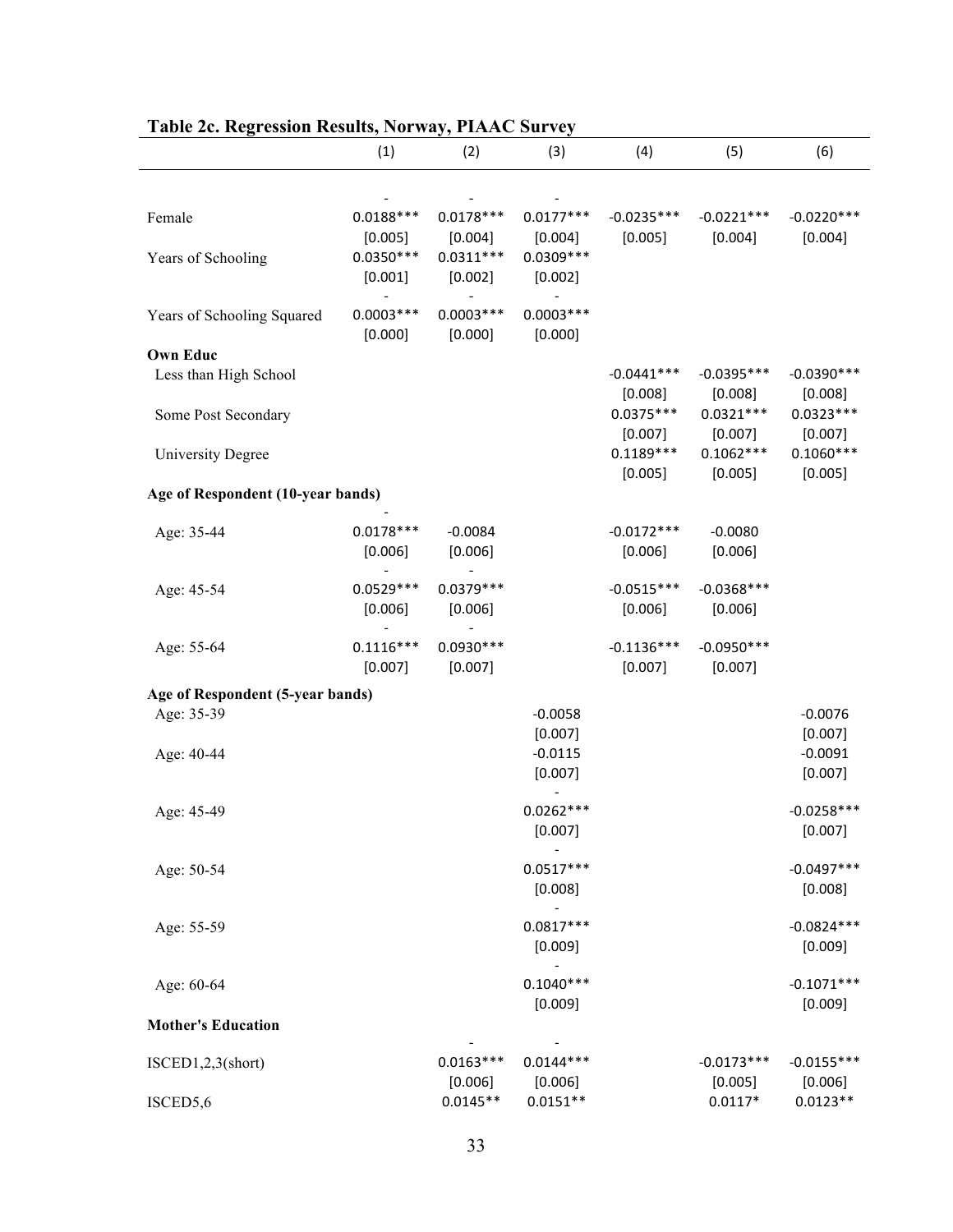|                             |             | [0.006]                | [0.006]                |           | [0.006]                 | [0.006]                 |
|-----------------------------|-------------|------------------------|------------------------|-----------|-------------------------|-------------------------|
| None reported               |             | $0.1198***$<br>[0.038] | $0.1179***$<br>[0.038] |           | $-0.1336***$<br>[0.039] | $-0.1319***$<br>[0.039] |
| <b>Father's Education</b>   |             |                        |                        |           |                         |                         |
| ISCED1, 2, 3(short)         |             | $0.0167***$            | $0.0164***$            |           | $-0.0161***$            | $-0.0157***$            |
| ISCED5,6                    |             | [0.006]<br>$0.0144***$ | [0.006]<br>$0.0139**$  |           | [0.006]<br>$0.0143***$  | [0.006]<br>$0.0139**$   |
|                             |             | [0.005]                | [0.005]                |           | [0.005]                 | [0.005]                 |
| None reported               |             | $-0.0249$              | $-0.0240$              |           | $-0.0260$               | $-0.0254$               |
|                             |             | [0.035]                | [0.034]                |           | [0.035]                 | [0.035]                 |
| <b>Parental Immigration</b> |             |                        |                        |           |                         |                         |
| Immigrant Mother            |             | $-0.0066$              | $-0.0065$              |           | $-0.0082$               | $-0.0080$               |
|                             |             | [0.014]                | [0.014]                |           | [0.015]                 | [0.015]                 |
| Immigrant Father            |             | $-0.0359*$             | $-0.0363*$             |           | $-0.0380*$              | $-0.0383*$              |
|                             |             | [0.019]                | [0.019]                |           | [0.020]                 | [0.020]                 |
| Constant                    | $5.2559***$ | 5.3051 ***             | 5.3065***              | 5.6618*** | 5.6672 ***              | 5.6666***               |
|                             | [0.020]     | [0.021]                | [0.021]                | [0.006]   | [0.007]                 | [0.007]                 |
| Observations                | 3,431       | 3,431                  | 3,431                  | 3,431     | 3,431                   | 3,431                   |
| R-squared                   | 0.311       | 0.330                  | 0.334                  | 0.312     | 0.332                   | 0.335                   |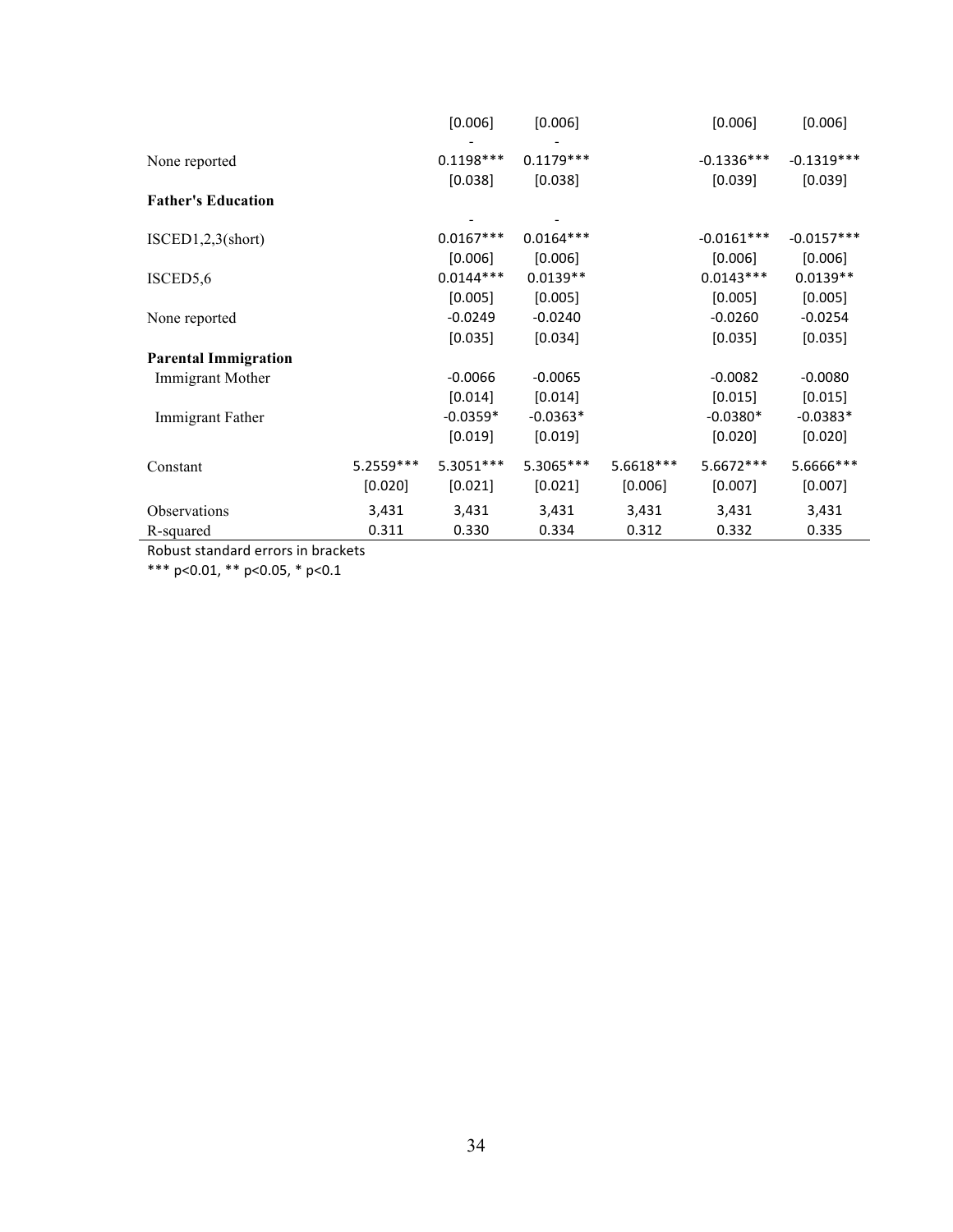|                                   | (1)                    | (2)                    | (3)                    | (4)                    | (5)                     | (6)                     |
|-----------------------------------|------------------------|------------------------|------------------------|------------------------|-------------------------|-------------------------|
|                                   |                        |                        |                        |                        |                         |                         |
| Female                            | $0.0170***$<br>[0.004] | $0.0181***$<br>[0.004] | $0.0181***$<br>[0.004] | $0.0162***$<br>[0.004] | $-0.0172***$<br>[0.004] | $-0.0172***$<br>[0.004] |
| Years of Schooling                | $0.0400***$<br>[0.001] | $0.0364***$<br>[0.002] | $0.0363***$<br>[0.002] |                        |                         |                         |
| Years of Schooling Squared        | $0.0004***$<br>[0.000] | $0.0003***$<br>[0.000] | $0.0003***$<br>[0.000] |                        |                         |                         |
| <b>Own Educ</b>                   |                        |                        |                        |                        |                         |                         |
| Less than High School             |                        |                        |                        | $0.1033***$<br>[0.007] | $-0.0972***$<br>[0.007] | $-0.0954***$<br>[0.007] |
| Some Post Secondary               |                        |                        |                        | $0.0390***$<br>[0.009] | $0.0331***$<br>[0.009]  | $0.0341***$<br>[0.009]  |
| <b>University Degree</b>          |                        |                        |                        | $0.0985***$<br>[0.004] | $0.0881***$<br>[0.004]  | $0.0892***$<br>[0.004]  |
| Age of Respondent (10-year bands) |                        |                        |                        |                        |                         |                         |
| Age: 35-44                        | $-0.0021$<br>[0.006]   | 0.0008<br>[0.006]      |                        | $-0.0030$<br>[0.006]   | $-0.0006$<br>[0.006]    |                         |
| Age: 45-54                        | $0.0450***$<br>[0.006] | 0.0396 ***<br>[0.006]  |                        | $0.0450***$<br>[0.006] | $-0.0406***$<br>[0.006] |                         |
| Age: 55-64                        | $0.0997***$<br>[0.007] | $0.0929***$<br>[0.007] |                        | $0.0998***$<br>[0.007] | $-0.0937***$<br>[0.007] |                         |
| Age of Respondent (5-year bands)  |                        |                        |                        |                        |                         |                         |
| Age: 35-39                        |                        |                        | 0.0006<br>[0.007]      |                        |                         | $-0.0013$<br>[0.007]    |
| Age: 40-44                        |                        |                        | 0.0005<br>[0.007]      |                        |                         | $-0.0006$<br>[0.007]    |
| Age: 45-49                        |                        |                        | $0.0244***$<br>[0.007] |                        |                         | $-0.0242***$<br>[0.007] |
| Age: 50-54                        |                        |                        | $0.0566***$<br>[0.008] |                        |                         | $-0.0590***$<br>[0.008] |
| Age: 55-59                        |                        |                        | $0.0790***$<br>[0.008] |                        |                         | $-0.0813***$<br>[0.008] |
| Age: 60-64                        |                        |                        | $0.1048***$<br>[0.008] |                        |                         | $-0.1049***$<br>[0.008] |
| <b>Mother's Education</b>         |                        |                        |                        |                        |                         |                         |
| ISCED1,2,3(short)                 |                        | $0.0182***$<br>[0.006] | $0.0172***$<br>[0.006] |                        | $-0.0156***$<br>[0.006] | $-0.0146**$<br>[0.006]  |
| ISCED5,6                          |                        | 0.0076                 | 0.0083                 |                        | 0.0081                  | 0.0085                  |

|  |  | Table 2d. Regression Results, Netherlands, PIAAC Survey |
|--|--|---------------------------------------------------------|
|  |  |                                                         |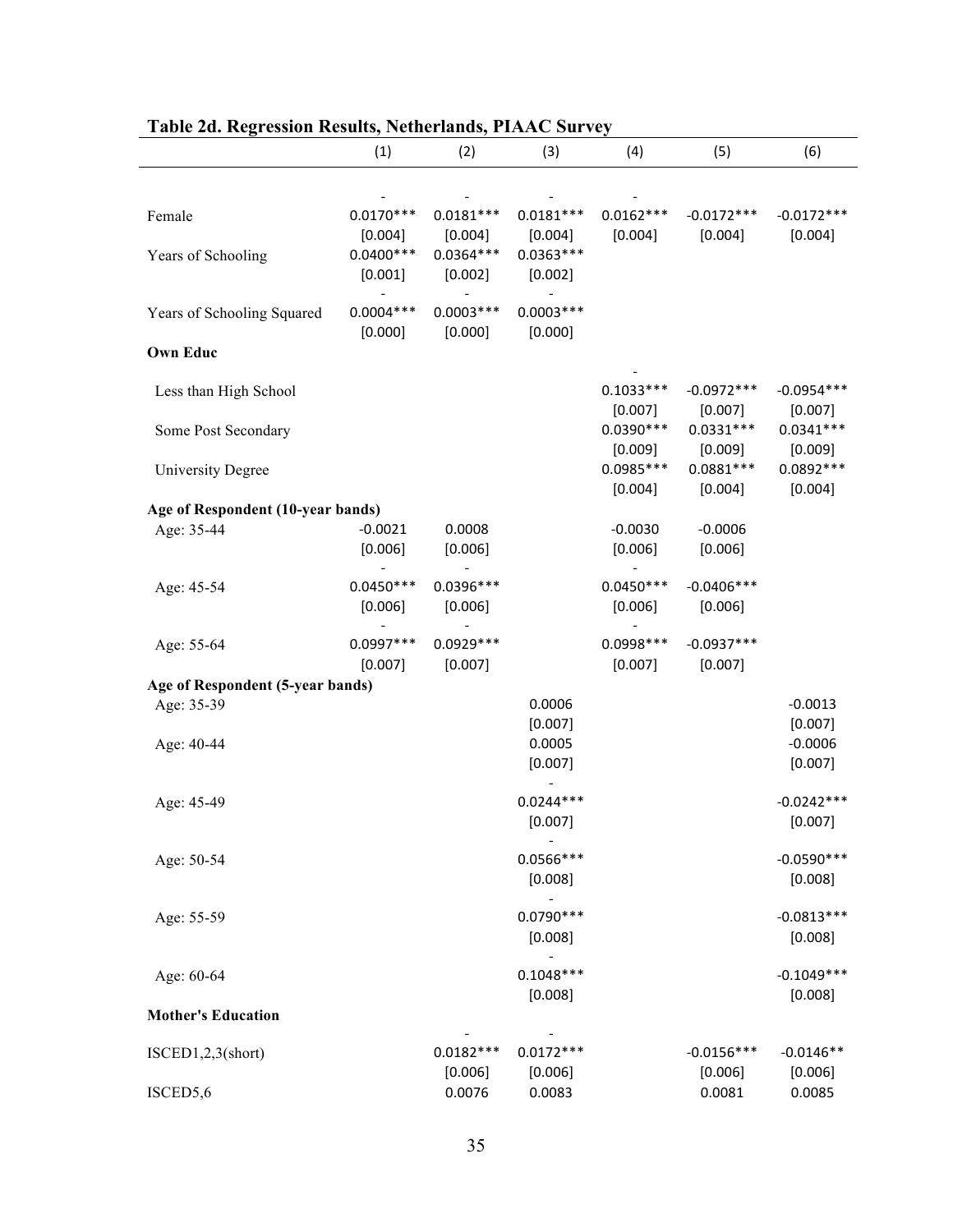|                             |           | [0.008]     | [0.008]     |           | [0.008]      | [0.008]      |
|-----------------------------|-----------|-------------|-------------|-----------|--------------|--------------|
| None reported               |           | $-0.0775**$ | $-0.0779**$ |           | $-0.0922**$  | $-0.0922**$  |
|                             |           | [0.039]     | [0.039]     |           | [0.037]      | [0.037]      |
| <b>Father's Education</b>   |           |             |             |           |              |              |
|                             |           |             |             |           |              |              |
| ISCED1, 2, 3(short)         |           | $0.0196***$ | $0.0192***$ |           | $-0.0184***$ | $-0.0180***$ |
|                             |           | [0.006]     | [0.006]     |           | [0.006]      | [0.006]      |
| ISCED5,6                    |           | 0.0080      | 0.0080      |           | 0.0062       | 0.0060       |
|                             |           | [0.006]     | [0.006]     |           | [0.006]      | [0.006]      |
| None reported               |           | $0.0764***$ | $0.0759***$ |           | $-0.0860***$ | $-0.0858***$ |
|                             |           | [0.027]     | [0.028]     |           | [0.026]      | [0.026]      |
| <b>Parental Immigration</b> |           |             |             |           |              |              |
| Immigrant Mother            |           | $-0.0209*$  | $-0.0226*$  |           | $-0.0189$    | $-0.0206*$   |
|                             |           | [0.012]     | [0.012]     |           | [0.012]      | [0.012]      |
|                             |           |             |             |           |              |              |
| Immigrant Father            |           | $0.0385***$ | $0.0375***$ |           | $-0.0407***$ | $-0.0397***$ |
|                             |           | [0.013]     | [0.013]     |           | [0.013]      | [0.013]      |
| Constant                    | 5.2270*** | 5.2928 ***  | 5.2935 ***  | 5.6936*** | 5.7182 ***   | 5.7168***    |
|                             | $[0.019]$ | [0.021]     | [0.021]     | [0.006]   | [0.007]      | [0.007]      |
| Observations                | 3,786     | 3,786       | 3,786       | 3,786     | 3,786        | 3,786        |
| R-squared                   | 0.369     | 0.389       | 0.393       | 0.366     | 0.386        | 0.391        |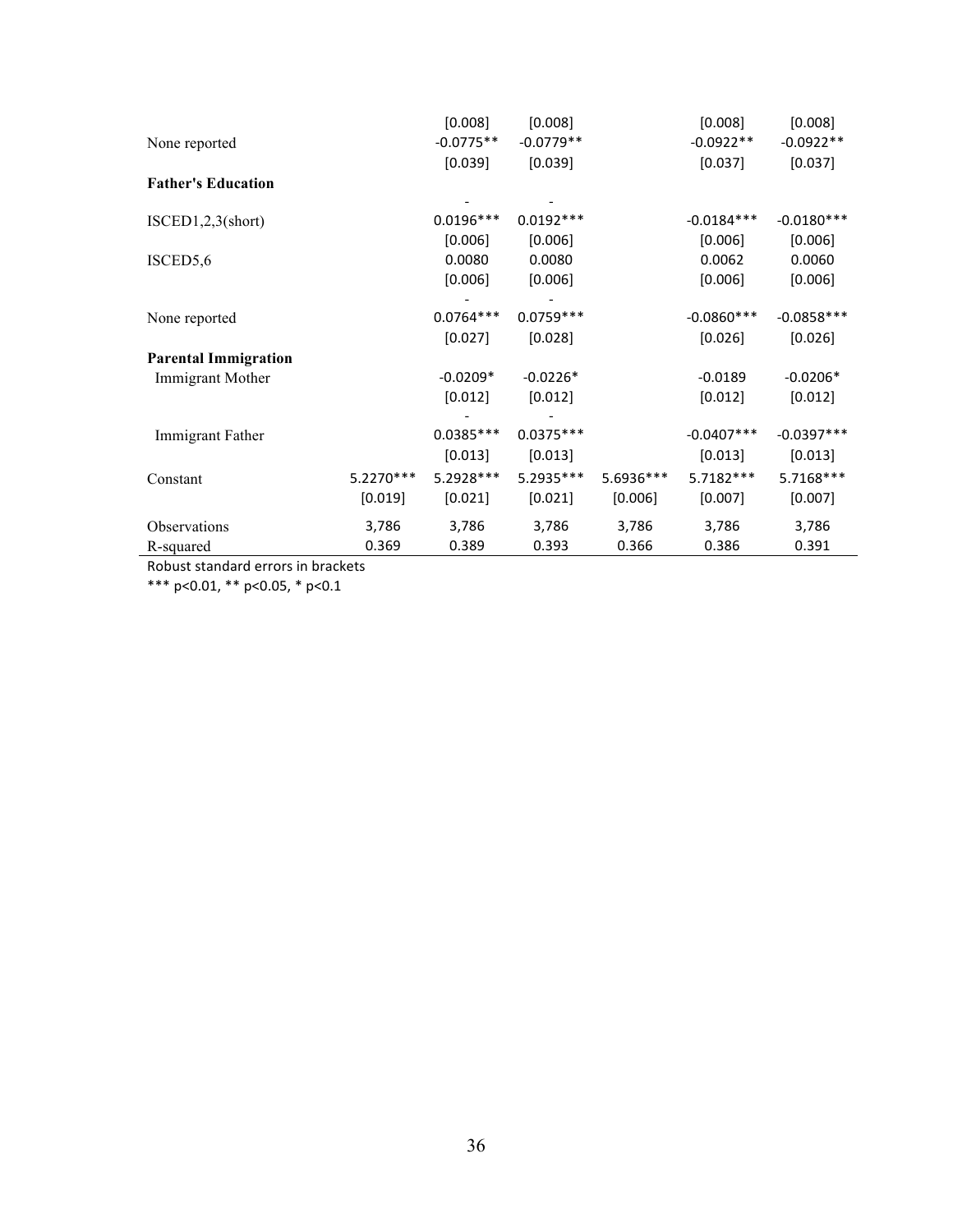| radic zu rugi ussion rusuns, nary, r matu burvuj |                                  |                                  |                                  |                         |                         |                         |
|--------------------------------------------------|----------------------------------|----------------------------------|----------------------------------|-------------------------|-------------------------|-------------------------|
|                                                  | (1)                              | (2)                              | (3)                              | (4)                     | (5)                     | (6)                     |
| Female<br>Years of Schooling                     | 0.0055<br>[0.006]<br>$0.0566***$ | 0.0072<br>[0.006]<br>$0.0580***$ | 0.0071<br>[0.006]<br>$0.0579***$ | $-0.0011$<br>[0.006]    | 0.0009<br>[0.006]       | 0.0006<br>[0.006]       |
|                                                  | [0.004]                          | [0.004]                          | [0.004]                          |                         |                         |                         |
| Years of Schooling Squared                       | $0.0015***$<br>[0.000]           | $0.0017***$<br>[0.000]           | $0.0017***$<br>[0.000]           |                         |                         |                         |
| <b>Own Educ</b>                                  |                                  |                                  |                                  |                         |                         |                         |
| Less than High School                            |                                  |                                  |                                  | $-0.1255***$<br>[0.006] | $-0.1171***$<br>[0.006] | $-0.1171***$<br>[0.006] |
| Some Post Secondary                              |                                  |                                  |                                  | $0.0361*$<br>[0.022]    | $0.0360*$<br>[0.020]    | $0.0364*$<br>[0.020]    |
| <b>University Degree</b>                         |                                  |                                  |                                  | $0.0597***$<br>[0.007]  | $0.0458***$<br>[0.008]  | $0.0455***$<br>[0.008]  |
| Age of Respondent (10-year bands)                |                                  |                                  |                                  |                         |                         |                         |
| Age: 35-44                                       | 0.0028                           | 0.0067                           |                                  | 0.0017                  | 0.0057                  |                         |
|                                                  | [0.008]                          | [0.008]                          |                                  | [0.008]                 | [0.008]                 |                         |
| Age: 45-54                                       | 0.0026                           | 0.0094                           |                                  | $-0.0020$               | 0.0051                  |                         |
|                                                  | [0.008]                          | [0.008]                          |                                  | [0.008]                 | [0.009]                 |                         |
| Age: 55-64                                       | $0.0260***$                      | $-0.0188**$                      |                                  | $-0.0587***$            | $-0.0510***$            |                         |
|                                                  | [0.009]                          | [0.009]                          |                                  | [0.009]                 | [0.009]                 |                         |
| Age of Respondent (5-year bands)                 |                                  |                                  |                                  |                         |                         |                         |
| Age: 35-39                                       |                                  |                                  | 0.0019                           |                         |                         | 0.0003                  |
|                                                  |                                  |                                  | [0.009]                          |                         |                         | [0.009]                 |
| Age: 40-44                                       |                                  |                                  | 0.0114                           |                         |                         | 0.0107                  |
|                                                  |                                  |                                  | [0.009]<br>0.0071                |                         |                         | [0.009]<br>0.0022       |
| Age: 45-49                                       |                                  |                                  | [0.010]                          |                         |                         | [0.010]                 |
| Age: 50-54                                       |                                  |                                  | 0.0124                           |                         |                         | 0.0085                  |
|                                                  |                                  |                                  | [0.010]                          |                         |                         | [0.011]                 |
| Age: 55-59                                       |                                  |                                  | $-0.0168$                        |                         |                         | $-0.0365***$            |
|                                                  |                                  |                                  | [0.012]                          |                         |                         | [0.013]                 |
| Age: 60-64                                       |                                  |                                  | $-0.0199*$                       |                         |                         | $-0.0604***$            |
|                                                  |                                  |                                  | [0.011]                          |                         |                         | [0.011]                 |
| <b>Mother's Education</b>                        |                                  |                                  |                                  |                         |                         |                         |
| ISCED1, 2, 3(short)                              |                                  | $-0.0203**$                      | $-0.0202**$                      |                         | $-0.0185**$             | $-0.0185**$             |
|                                                  |                                  | [0.009]                          | [0.009]                          |                         | [0.009]                 | [0.009]                 |
| ISCED5,6                                         |                                  | $0.0264*$                        | $0.0265*$                        |                         | 0.0201                  | 0.0203                  |
|                                                  |                                  | [0.015]                          | [0.015]                          |                         | [0.016]                 | [0.016]                 |
| None reported                                    |                                  | $-0.0647$                        | $-0.0660$                        |                         | $-0.0671$               | $-0.0665$               |
|                                                  |                                  | [0.065]                          | [0.065]                          |                         | [0.060]                 | [0.060]                 |
| <b>Father's Education</b>                        |                                  |                                  |                                  |                         |                         |                         |
| ISCED1,2,3(short)                                |                                  | $0.0261***$                      | $0.0265***$                      |                         | $-0.0314***$            | $-0.0317***$            |
|                                                  |                                  | [0.008]                          | [0.008]<br>$-0.0161$             |                         | [0.008]                 | [0.008]                 |
| ISCED5,6                                         |                                  | $-0.0162$                        |                                  |                         | $-0.0181$               | $-0.0179$               |

## **Table 2e. Regression Results, Italy, PIAAC Survey**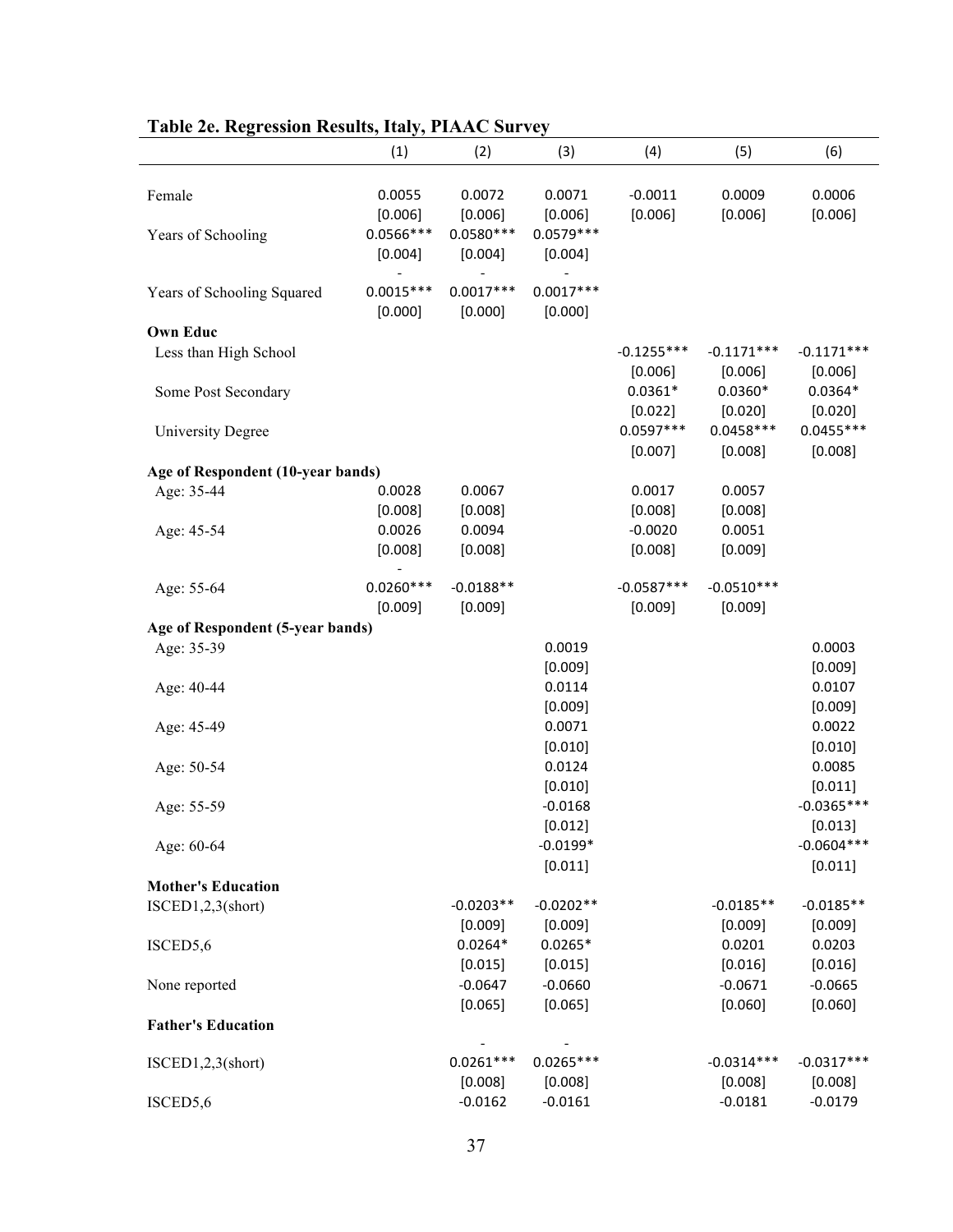|                             |             | [0.014]     | [0.014]     |            | [0.014]     | [0.014]     |
|-----------------------------|-------------|-------------|-------------|------------|-------------|-------------|
| None reported               |             | $-0.0866$   | $-0.0842$   |            | $-0.0995*$  | $-0.0977$   |
|                             |             | [0.056]     | [0.057]     |            | [0.060]     | [0.060]     |
| <b>Parental Immigration</b> |             |             |             |            |             |             |
| Immigrant Mother            |             | $0.0392**$  | $0.0394**$  |            | $0.0460**$  | $0.0456**$  |
|                             |             | [0.020]     | [0.020]     |            | [0.020]     | [0.020]     |
|                             |             |             |             |            |             |             |
| Immigrant Father            |             | $-0.0736**$ | $0.0748***$ |            | $-0.0712**$ | $-0.0744**$ |
|                             |             | [0.029]     | [0.029]     |            | [0.030]     | [0.030]     |
| Constant                    | $5.1094***$ | $5.1455***$ | $5.1460***$ | 5.5832 *** | 5.6171***   | $5.6175***$ |
|                             | [0.026]     | [0.028]     | [0.029]     | [0.007]    | [0.010]     | [0.010]     |
| <b>Observations</b>         | 3,678       | 3,678       | 3,678       | 3,678      | 3,678       | 3,678       |
| R-squared                   | 0.294       | 0.304       | 0.304       | 0.242      | 0.253       | 0.254       |

\*\*\* p<0.01, \*\* p<0.05, \* p<0.1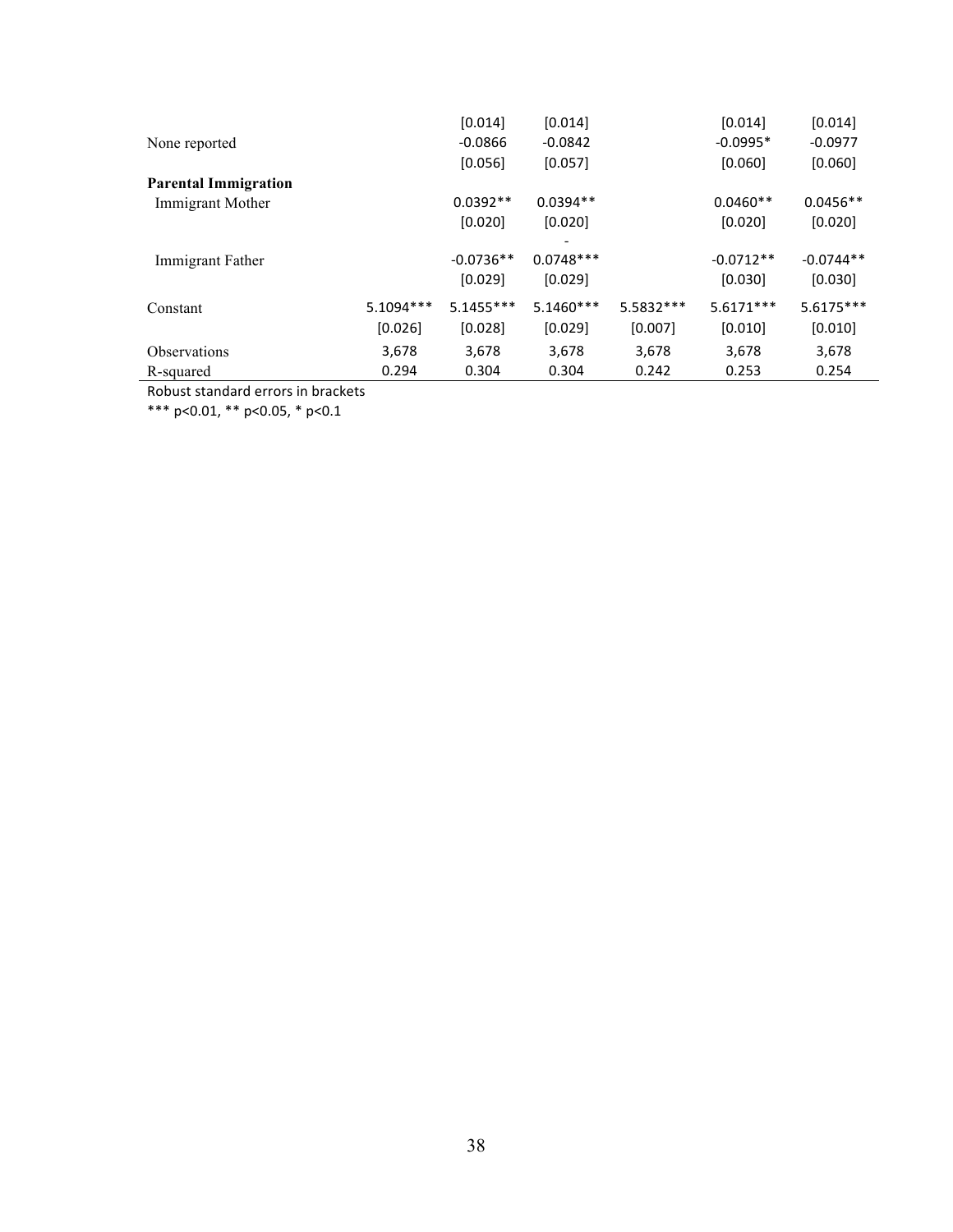|                                   | (1)          | (2)          | (3)          |
|-----------------------------------|--------------|--------------|--------------|
| Female                            | $-0.0090*$   | $-0.0065$    | $-0.0066$    |
| <b>Own Educ</b>                   | [0.005]      | [0.005]      | [0.005]      |
| Less than High School             | $-0.2375***$ | $-0.2121***$ | $-0.2115***$ |
|                                   | [0.029]      | [0.028]      | [0.028]      |
| Some Post Secondary               | $0.0429***$  | $0.0350***$  | $0.0346***$  |
|                                   | [0.006]      | [0.006]      | [0.006]      |
| <b>University Degree</b>          | $0.1619***$  | $0.1337***$  | $0.1343***$  |
|                                   | [0.006]      | [0.006]      | [0.006]      |
| Age of Respondent (10-year bands) |              |              |              |
| Age: 35-44                        | $-0.0065$    | $-0.0027$    |              |
|                                   | [0.007]      | [0.006]      |              |
| Age: 45-54                        | $-0.0347***$ | $-0.0245***$ |              |
|                                   | [0.007]      | [0.007]      |              |
| Age: 55-64                        | $-0.0586***$ | $-0.0446***$ |              |
|                                   | [0.008]      | [0.009]      |              |
| Age of Respondent (5-year bands)  |              |              |              |
| Age: 35-39                        |              |              | 0.0034       |
|                                   |              |              | [0.008]      |
| Age: 40-44                        |              |              | $-0.0096$    |
|                                   |              |              | [0.008]      |
| Age: 45-49                        |              |              | $-0.0131$    |
|                                   |              |              | [0.009]      |
| Age: 50-54                        |              |              | $-0.0371***$ |
|                                   |              |              | [0.009]      |
|                                   |              |              | $-0.0467***$ |
| Age: 55-59                        |              |              | [0.011]      |
|                                   |              |              | $-0.0431***$ |
| Age: 60-64                        |              |              | [0.010]      |
|                                   |              |              |              |
| <b>Mother's Education</b>         |              |              |              |
| Less than High School             |              | $-0.0373***$ | $-0.0365***$ |
|                                   |              | [0.008]      | [0.008]      |
| Some Post Secondary               |              | 0.0030       | 0.0022       |
|                                   |              | [0.008]      | [0.008]      |
| <b>University Degree</b>          |              | $0.0156*$    | $0.0149*$    |
|                                   |              | [0.009]      | [0.009]      |
| None reported                     |              | $-0.0760***$ | $-0.0755***$ |
|                                   |              | [0.013]      | [0.013]      |
| <b>Father's Education</b>         |              |              |              |
| Less than High School             |              | $-0.0055$    | $-0.0053$    |
|                                   |              | [0.008]      | [0.008]      |
| Some Post Secondary               |              | $0.0117*$    | $0.0124*$    |
|                                   |              | [0.007]      | [0.007]      |
| <b>University Degree</b>          |              | $0.0257***$  | $0.0245***$  |
|                                   |              | [0.008]      | [0.008]      |
| None reported                     |              | $-0.0569***$ | $-0.0567***$ |

|  |  | Table 2f. Regression Results, Australia, PIAAC Survey |  |
|--|--|-------------------------------------------------------|--|
|  |  |                                                       |  |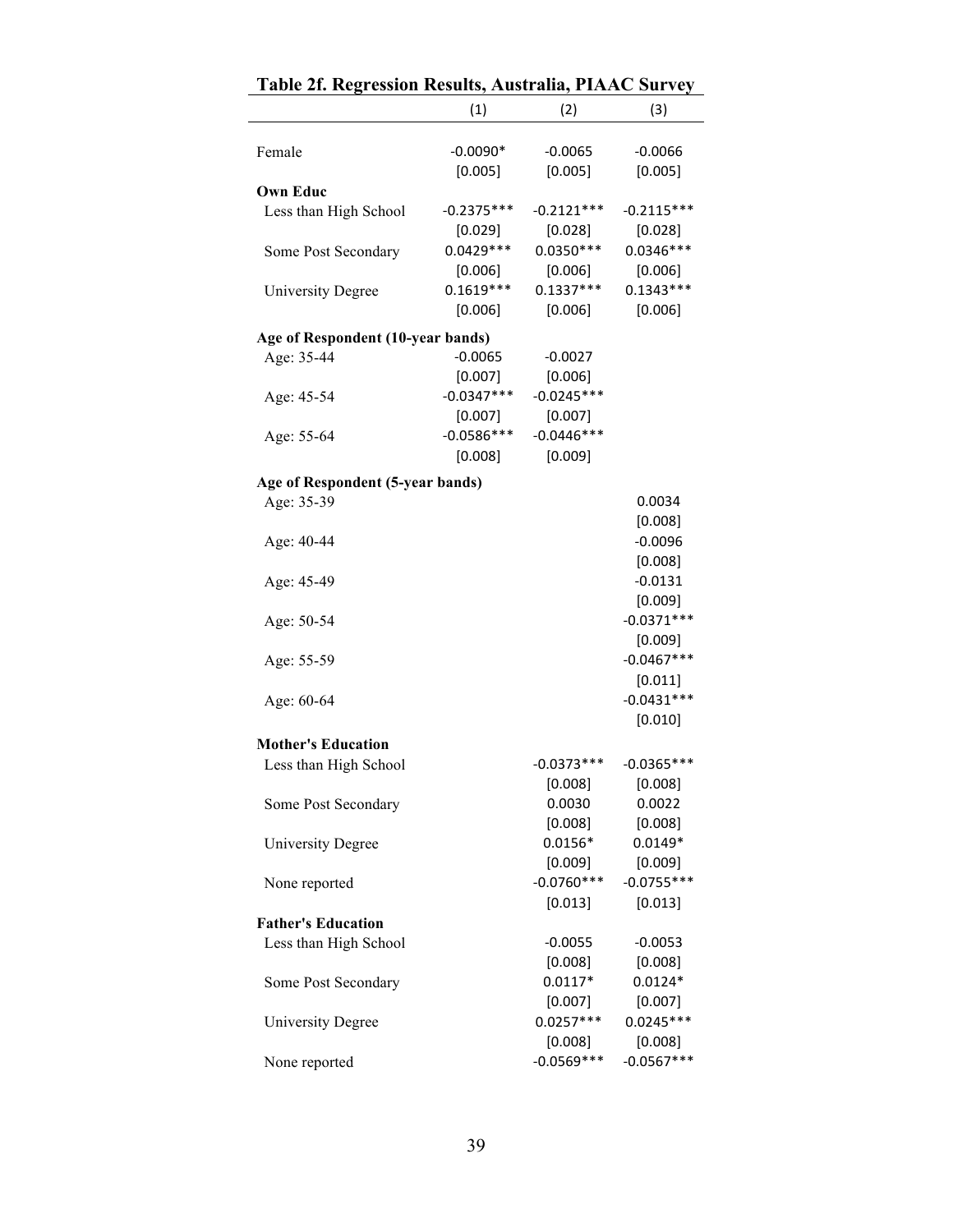|                             |           | [0.012]      | [0.012]       |
|-----------------------------|-----------|--------------|---------------|
| <b>Parental Immigration</b> |           |              |               |
| Immigrant Mother            |           | $-0.0307***$ | $-0.0309$ *** |
|                             |           | [0.009]      | [0.009]       |
| Immigrant Father            |           | $0.0145*$    | $0.0139*$     |
|                             |           | [0.008]      | [0.008]       |
| Constant                    | 5.6192*** | 5.6402 ***   | 5.6405***     |
|                             | [0.007]   | [0.007]      | [0.007]       |
| <b>Observations</b>         | 4,426     | 4,426        | 4,426         |
| R-squared                   | 0.2507    | 0.3064       | 0.3082        |
|                             |           |              |               |

\*\*\* p<0.01, \*\* p<0.05, \* p<0.1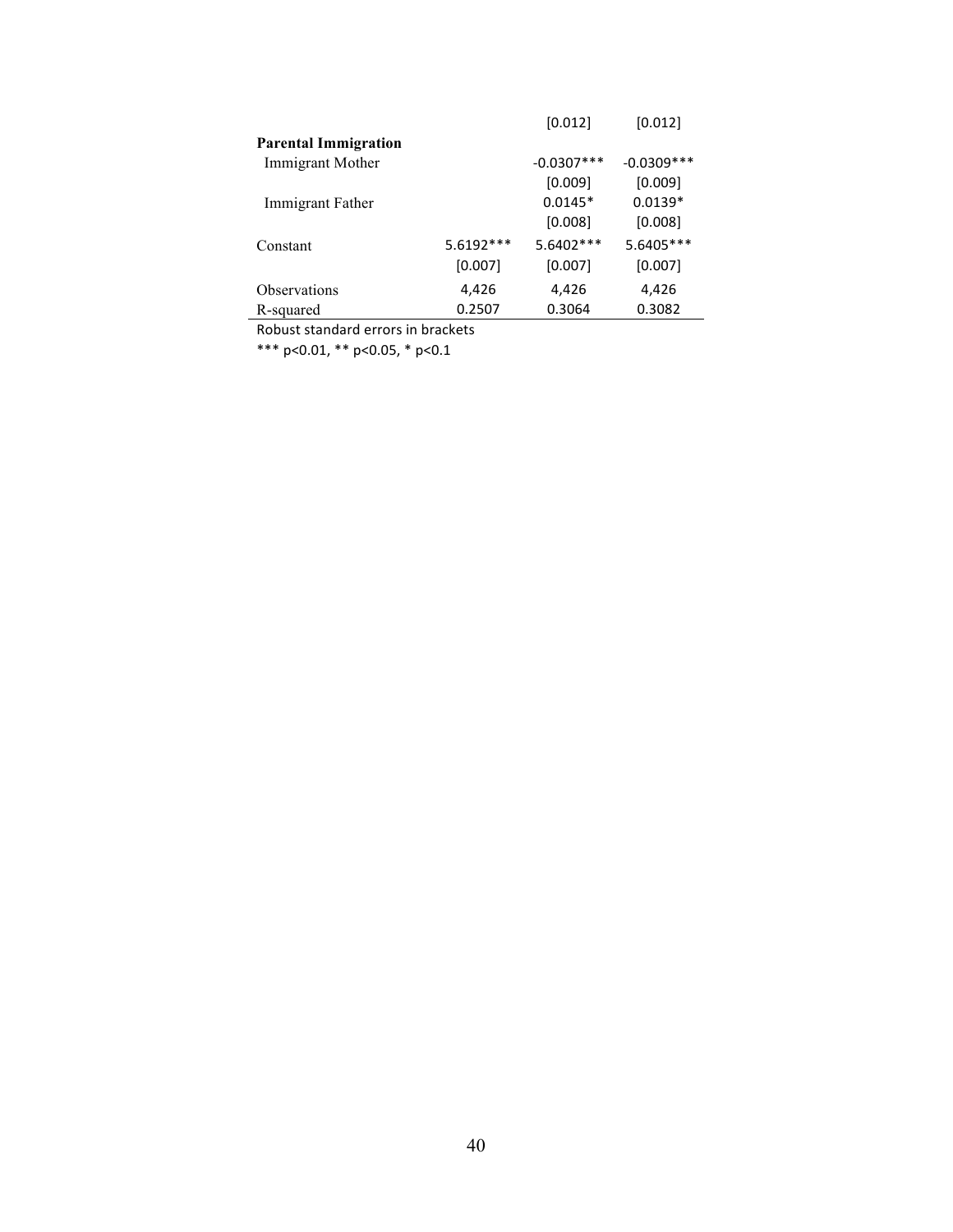| Table 3a. Regression Results, Canada: IALS, ALL and PIAAC pooled |              |              |              |              |
|------------------------------------------------------------------|--------------|--------------|--------------|--------------|
| <b>VARIABLES</b>                                                 | (1)          | (2)          | (3)          | (4)          |
|                                                                  |              |              |              |              |
| Female                                                           | 0.0034       | 0.0034       | $0.0049*$    | $0.0050*$    |
|                                                                  | $[0.003]$    | [0.003]      | [0.003]      | [0.003]      |
| Years of Schooling                                               | $0.0443***$  | $0.0445***$  | $0.0402***$  | $0.0399***$  |
|                                                                  | $[0.001]$    | [0.001]      | $[0.001]$    | [0.001]      |
| Years of Schooling Squared                                       | $-0.0004***$ | $-0.0004***$ | $-0.0004***$ | $-0.0004***$ |
|                                                                  | [0.000]      | [0.000]      | [0.000]      | [0.000]      |
| <b>Age of Respondent</b>                                         |              |              |              |              |
| Age: 35-44                                                       | $-0.0122***$ | $-0.0240***$ | $-0.0046$    | $-0.0259***$ |
|                                                                  | $[0.004]$    | [0.005]      | [0.004]      | [0.005]      |
| Age: 45-54                                                       | $-0.0369***$ | $-0.0632***$ | $-0.0244***$ | $-0.0682***$ |
|                                                                  | [0.004]      | [0.007]      | $[0.004]$    | $[0.007]$    |
| Age: 55-64                                                       | $-0.0584***$ | $-0.1014***$ | $-0.0428***$ | $-0.1099***$ |
|                                                                  | [0.004]      | [0.009]      | $[0.004]$    | $[0.010]$    |
| <b>Mother's Education</b>                                        |              |              |              |              |
| ISCED1,2,3(short)                                                |              |              | $-0.0291***$ | $-0.0322***$ |
|                                                                  |              |              | $[0.003]$    | [0.003]      |
| ISCED5,6                                                         |              |              | 0.0004       | 0.0031       |
|                                                                  |              |              | [0.004]      | [0.004]      |
| None reported                                                    |              |              | $-0.0474***$ | $-0.0538***$ |
|                                                                  |              |              | [0.008]      | [0.008]      |
| <b>Father's Education</b>                                        |              |              |              |              |
| ISCED1,2,3(short)                                                |              |              | $-0.0125***$ | $-0.0163***$ |
|                                                                  |              |              | [0.003]      | [0.003]      |
| ISCED5,6                                                         |              |              | 0.0052       | 0.0059       |
|                                                                  |              |              | [0.004]      | [0.004]      |
| None reported                                                    |              |              | $-0.0448***$ | $-0.0506***$ |
|                                                                  |              |              | $[0.007]$    | $[0.007]$    |
| <b>Parental Immigration</b>                                      |              |              |              |              |
| Immigrant Mother                                                 |              |              | 0.0088       | $0.0091*$    |
|                                                                  |              |              | [0.005]      | [0.005]      |
| Immigrant Father                                                 |              |              | 0.0067       | 0.0073       |
|                                                                  |              |              | [0.005]      | [0.005]      |
| Cohort                                                           |              |              |              |              |
| Cohort 1                                                         |              | $0.0093*$    |              | $0.0202***$  |
|                                                                  |              | [0.006]      |              | [0.006]      |
| Cohort 2                                                         |              | $0.0200***$  |              | $0.0418***$  |
|                                                                  |              | $[0.007]$    |              | [0.007]      |
|                                                                  |              | $0.0455***$  |              | $0.0769***$  |
| Cohort 3                                                         |              |              |              |              |
|                                                                  |              | [0.008]      |              | [0.009]      |
| Cohort 4                                                         |              | $0.0556***$  |              | $0.0934***$  |
|                                                                  |              | [0.013]      |              | [0.014]      |
| Cohort 5                                                         |              | 0.0522       |              | $0.0892**$   |
|                                                                  |              | [0.038]      |              | [0.039]      |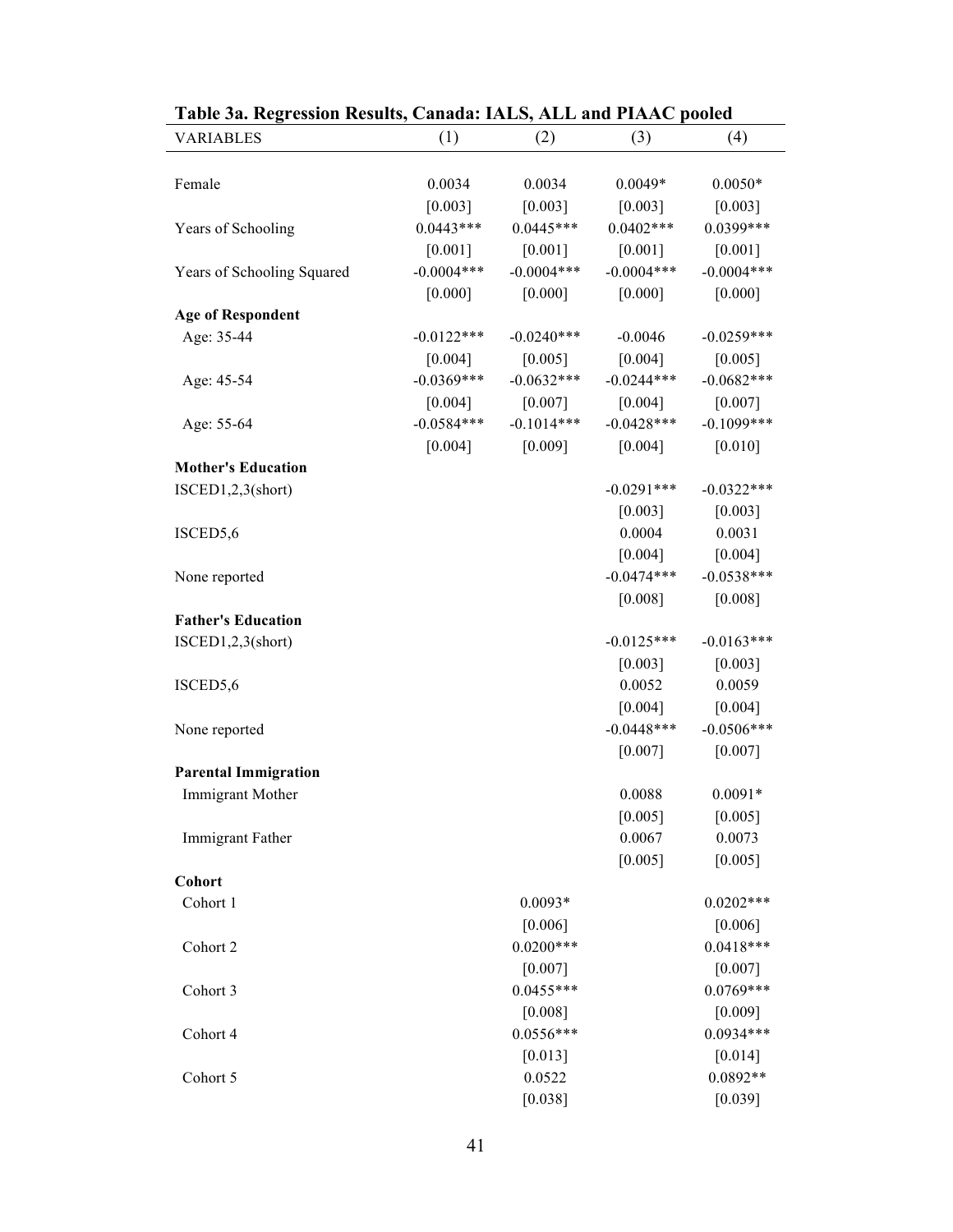| Constant     | $5.1451***$<br>[0.016] | $5.1360***$<br>[0.015] | $5.2072***$<br> 0.018 | $5.1958***$<br>[0.017] |  |
|--------------|------------------------|------------------------|-----------------------|------------------------|--|
| Observations | 34,308                 | 34,308                 | 34,308                | 34,308                 |  |
| R-squared    | 0.337                  | 0.339                  | 0.354                 | 0.358                  |  |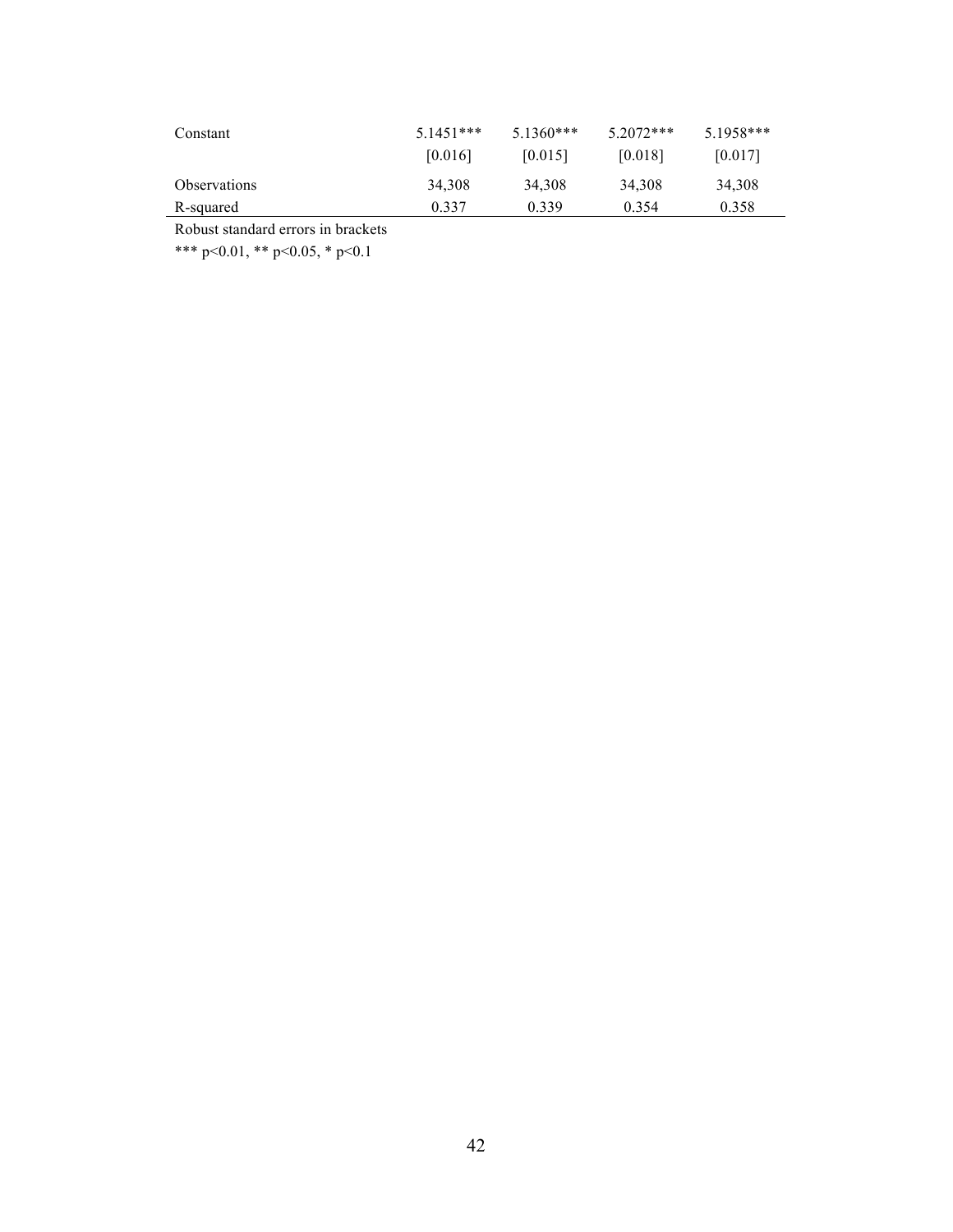| <b>VARIABLES</b>                       | (1)          | (2)          | (3)          | (4)          |
|----------------------------------------|--------------|--------------|--------------|--------------|
| Female                                 | $0.0064*$    | 0.0059       | 0.0062       | 0.0057       |
|                                        | [0.004]      | [0.004]      | [0.004]      | [0.004]      |
| Years of Schooling                     | $0.0479***$  | $0.0481***$  | $0.0479***$  | $0.0482***$  |
|                                        | [0.001]      | $[0.001]$    | [0.001]      | [0.001]      |
| Years of Schooling Squared             | $-0.0004***$ | $-0.0004***$ | $-0.0004***$ | $-0.0004***$ |
|                                        | [0.000]      | [0.000]      | [0.000]      | [0.000]      |
|                                        |              |              |              |              |
| <b>Age of Respondent</b><br>Age: 35-44 | $-0.0088*$   | $-0.0268***$ | $-0.0097*$   | $-0.0264***$ |
|                                        | [0.005]      | [0.006]      | [0.005]      | [0.006]      |
| Age: 45-54                             | $-0.0254***$ | $-0.0595***$ | $-0.0270***$ | $-0.0594***$ |
|                                        | [0.005]      | [0.007]      | [0.005]      | [0.007]      |
| Age: 55-64                             | $-0.0530***$ | $-0.1066***$ | $-0.0543***$ | $-0.1067***$ |
|                                        | [0.005]      | [0.009]      | [0.005]      | [0.009]      |
| <b>Parental Immigration</b>            |              |              |              |              |
| Immigrant Mother                       |              |              | $-0.0166*$   | $-0.0170*$   |
|                                        |              |              | [0.009]      | [0.009]      |
| Immigrant Father                       |              |              | $-0.0293***$ | $-0.0293***$ |
|                                        |              |              | [0.009]      | [0.009]      |
| Cohort                                 |              |              |              |              |
| Cohort 1                               |              | $0.0171**$   |              | $0.0155**$   |
|                                        |              | [0.007]      |              | [0.007]      |
| Cohort 2                               |              | $0.0338***$  |              | $0.0308***$  |
|                                        |              | [0.008]      |              | [0.008]      |
| Cohort 3                               |              | $0.0514***$  |              | $0.0479***$  |
|                                        |              | [0.010]      |              | [0.010]      |
| Cohort 4                               |              | $0.0710***$  |              | $0.0688***$  |
|                                        |              | [0.011]      |              | [0.011]      |
| Cohort 5                               |              | $0.0974***$  |              | $0.0972***$  |
|                                        |              | [0.014]      |              | [0.014]      |
| Constant                               | $5.0545***$  | 5.0373 ***   | 5.0572 ***   | $5.0411***$  |
|                                        | [0.014]      | [0.015]      | [0.014]      | [0.015]      |
| Observations                           | 7,758        | 7,758        | 7,758        | 7,758        |
| R-squared                              | 0.330        | 0.337        | 0.333        | 0.339        |

## **Table 3b. Regression Results, USA: IALS, ALL and PIAAC pooled.**

Robust standard errors in brackets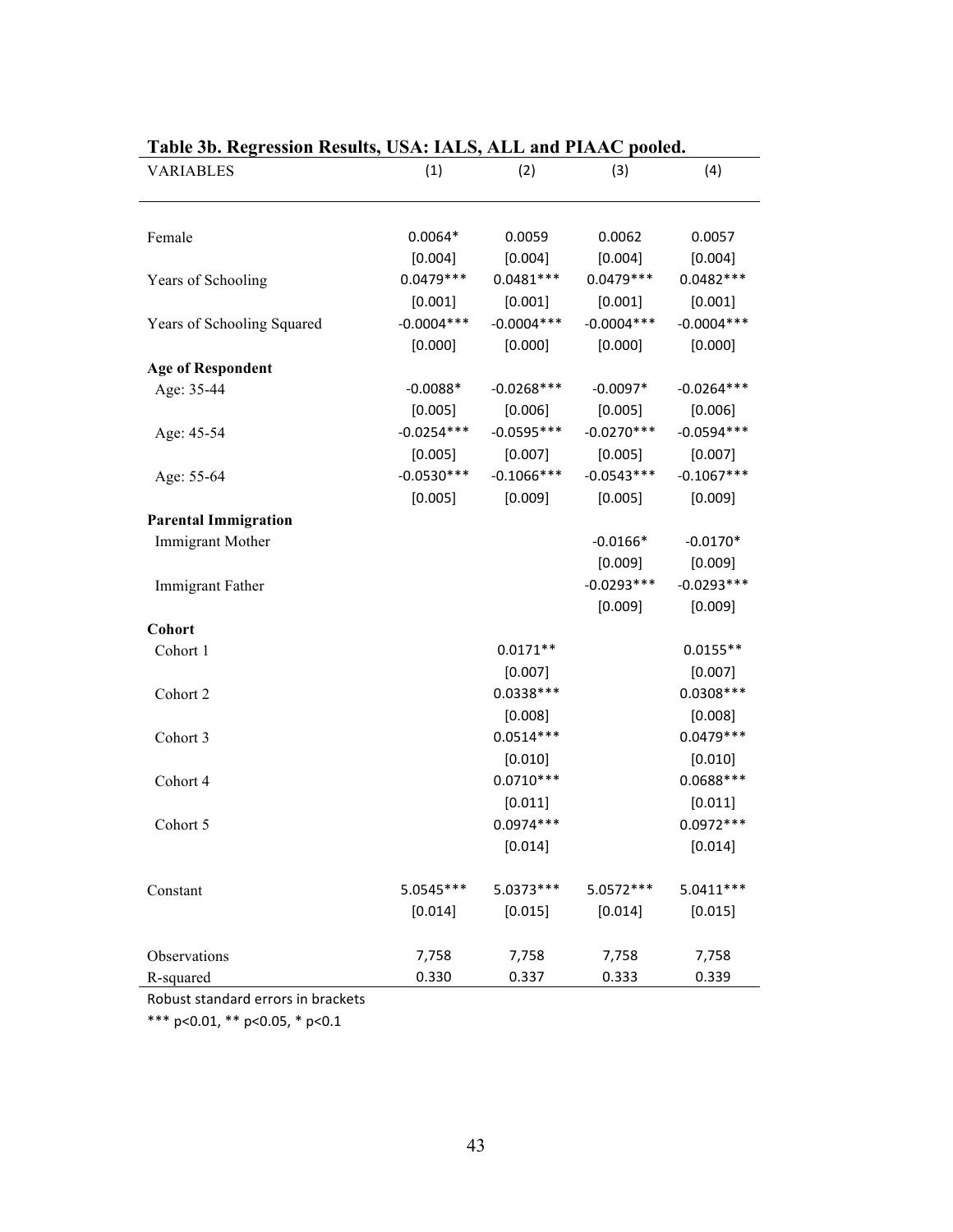| <b>VARIABLES</b>            | (1)          | (2)           | (3)           | (4)           |
|-----------------------------|--------------|---------------|---------------|---------------|
|                             |              |               |               |               |
| Female                      | $-0.0073**$  | $-0.0073***$  | $-0.0074**$   | $-0.0074***$  |
|                             | [0.003]      | [0.003]       | [0.003]       | [0.003]       |
| Years of Schooling          | $0.0244***$  | $0.0282***$   | $0.0246***$   | $0.0282***$   |
|                             | [0.001]      | [0.001]       | [0.001]       | [0.001]       |
| Years of Schooling Squared  | $-0.0002***$ | $-0.0002$ *** | $-0.0002$ *** | $-0.0002$ *** |
|                             | [0.000]      | [0.000]       | [0.000]       | [0.000]       |
| <b>Age of Respondent</b>    |              |               |               |               |
| Age: 35-44                  | $-0.0115***$ | $-0.0542***$  | $-0.0119***$  | $-0.0540***$  |
|                             | [0.004]      | [0.005]       | [0.004]       | [0.005]       |
| Age: 45-54                  | $-0.0520***$ | $-0.1333***$  | $-0.0525***$  | $-0.1329***$  |
|                             | [0.004]      | [0.006]       | [0.004]       | [0.006]       |
| Age: 55-64                  | $-0.1130***$ | $-0.2314***$  | $-0.1134***$  | $-0.2308***$  |
|                             | [0.004]      | [0.008]       | [0.004]       | [0.008]       |
| <b>Parental Immigration</b> |              |               |               |               |
| Immigrant Mother            |              |               | $-0.0173$     | $-0.0090$     |
|                             |              |               | [0.011]       | [0.011]       |
| Immigrant Father            |              |               | $-0.0239*$    | $-0.0162$     |
|                             |              |               | [0.014]       | [0.014]       |
| Cohort                      |              |               |               |               |
| Cohort 1                    |              | $0.0402***$   |               | 0.0394 ***    |
|                             |              | [0.006]       |               | [0.006]       |
| Cohort 2                    |              | $0.0911***$   |               | $0.0900***$   |
|                             |              | [0.007]       |               | [0.007]       |
| Cohort 3                    |              | $0.1274***$   |               | $0.1261***$   |
|                             |              | [0.008]       |               | [0.008]       |
| Cohort 4                    |              | $0.1775***$   |               | $0.1760***$   |
|                             |              | [0.010]       |               | [0.010]       |
| Cohort 5                    |              | $0.1624***$   |               | $0.1606***$   |
|                             |              | [0.016]       |               | [0.016]       |
|                             |              | [0.012]       |               | [0.012]       |
| Constant                    | 5.4279 ***   | 5.3444***     | 5.4277***     | 5.3453 ***    |
|                             | [0.009]      | [0.011]       | [0.009]       | [0.011]       |
| Observations                | 9,963        | 9,963         | 9,963         | 9,963         |
| R-squared                   | 0.278        | 0.306         | 0.279         | 0.306         |

## **Table 3c. Regression Results, Norway: IALS, ALL and PIAAC pooled.**

Robust standard errors in brackets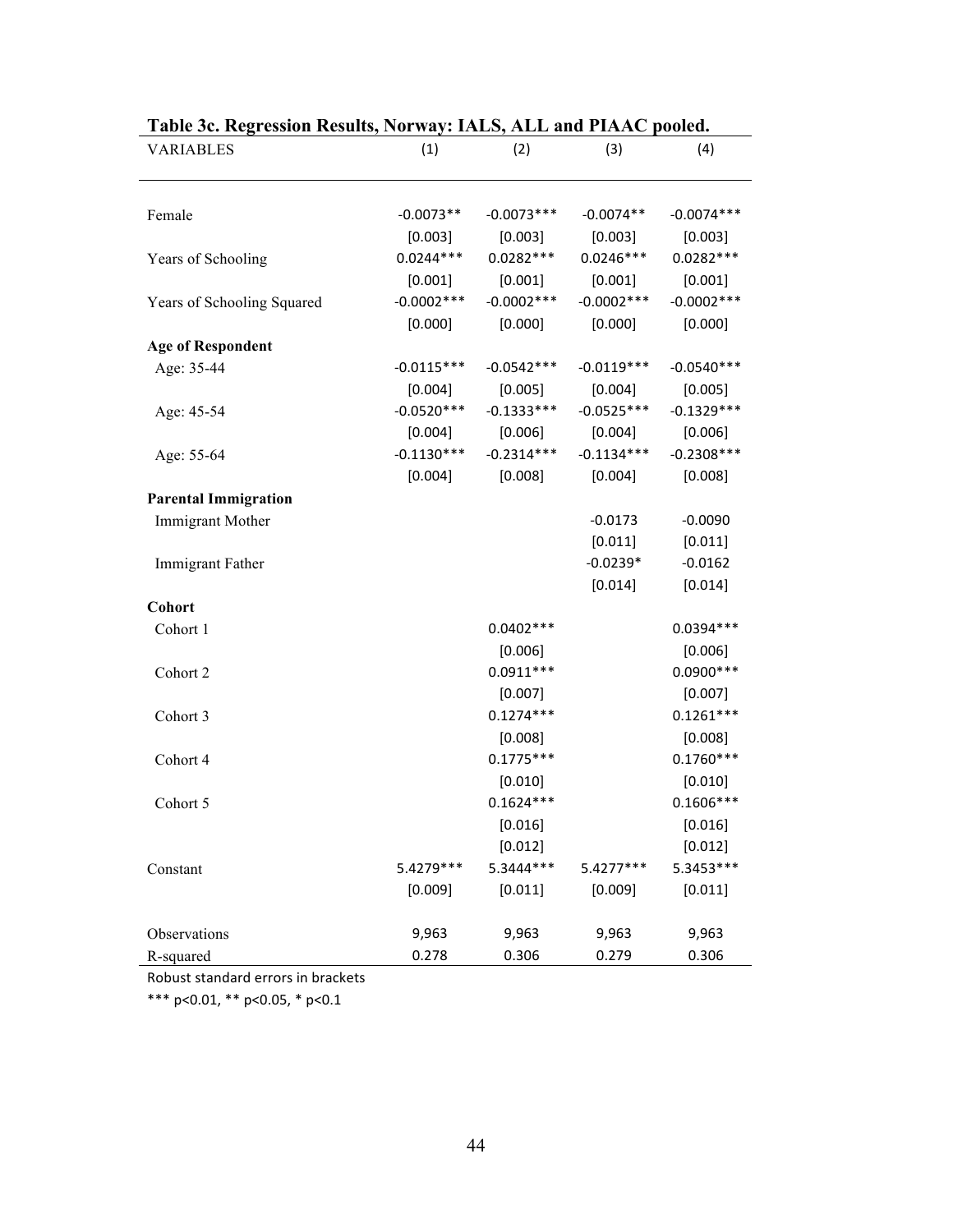| Table 5d. Regression Results, incluerianus: TALS, ALL and FIAAC pooled. |               |              |              |              |  |
|-------------------------------------------------------------------------|---------------|--------------|--------------|--------------|--|
|                                                                         | (1)           | (2)          | (3)          | (4)          |  |
|                                                                         |               |              |              |              |  |
| Female                                                                  | $-0.0068**$   | $-0.0070**$  | $-0.0067**$  | $-0.0070**$  |  |
|                                                                         | [0.003]       | [0.003]      | [0.003]      | [0.003]      |  |
| Years of Schooling                                                      | $0.0253***$   | $0.0252***$  | $0.0254***$  | $0.0253***$  |  |
|                                                                         | [0.001]       | [0.001]      | [0.001]      | [0.001]      |  |
| Years of Schooling Squared                                              | $-0.0002$ *** | $-0.0002***$ | $-0.0003***$ | $-0.0002***$ |  |
|                                                                         | [0.000]       | [0.000]      | [0.000]      | [0.000]      |  |
| <b>Age of Respondent</b>                                                |               |              |              |              |  |
| Age: 35-44                                                              | $-0.0110***$  | $-0.0109**$  | $-0.0124***$ | $-0.0112***$ |  |
|                                                                         | [0.004]       | [0.004]      | [0.004]      | [0.004]      |  |
| Age: 45-54                                                              | $-0.0485***$  | $-0.0454***$ | $-0.0497***$ | $-0.0452***$ |  |
|                                                                         | [0.004]       | [0.006]      | [0.004]      | [0.006]      |  |
| Age: 55-64                                                              | $-0.0960***$  | $-0.0854***$ | $-0.0977***$ | $-0.0856***$ |  |
|                                                                         | [0.004]       | [0.008]      | [0.004]      | [0.008]      |  |
| <b>Parental Immigration</b>                                             |               |              |              |              |  |
| <b>Immigrant Mother</b>                                                 |               |              | $-0.0162**$  | $-0.0171**$  |  |
|                                                                         |               |              | [0.008]      | [0.008]      |  |
| Immigrant Father                                                        |               |              | $-0.0295***$ | $-0.0293***$ |  |
|                                                                         |               |              | [0.010]      | [0.010]      |  |
| Cohort                                                                  |               |              |              |              |  |
| Cohort 1                                                                |               | $-0.0193**$  |              | $-0.0205***$ |  |
|                                                                         |               | [0.008]      |              | [0.008]      |  |
| Cohort 2                                                                |               | $-0.0137$    |              | $-0.0165**$  |  |
|                                                                         |               | [0.009]      |              | [0.008]      |  |
| Cohort 3                                                                |               | $-0.0188**$  |              | $-0.0217**$  |  |
|                                                                         |               | [0.009]      |              | [0.009]      |  |
| Cohort 4                                                                |               | $-0.0280**$  |              | $-0.0311***$ |  |
|                                                                         |               | [0.011]      |              | [0.011]      |  |
| Cohort 5                                                                |               | $-0.0282**$  |              | $-0.0309**$  |  |
|                                                                         |               | [0.013]      |              | [0.013]      |  |
| Constant                                                                | 5.3927***     | 5.4092 ***   | 5.3947***    | 5.4128***    |  |
|                                                                         | [0.011]       | [0.012]      | [0.011]      | [0.012]      |  |
| Observations                                                            | 9,980         | 9,980        | 9,980        | 9,980        |  |
| R-squared                                                               | 0.305         | 0.306        | 0.308        | 0.309        |  |

### **Table 3d. Regression Results, Netherlands: IALS, ALL and PIAAC pooled.**

Robust standard errors in brackets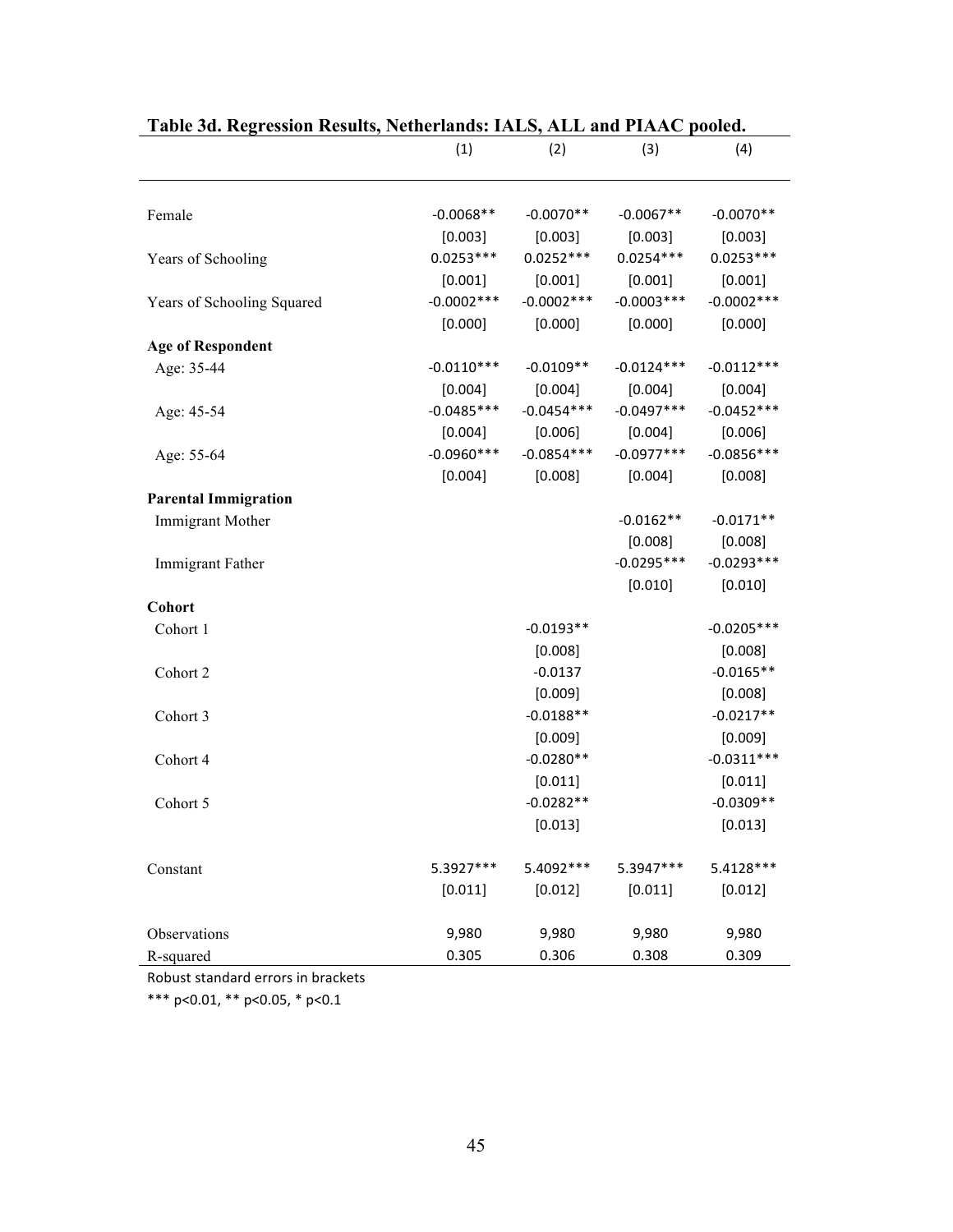| <b>VARIABLES</b>            | (1)          | (2)           | (3)          | (4)          |
|-----------------------------|--------------|---------------|--------------|--------------|
|                             |              |               |              |              |
| Female                      | 0.0030       | 0.0030        | 0.0030       | 0.0029       |
|                             | [0.006]      | [0.006]       | [0.006]      | [0.006]      |
| Years of Schooling          | $0.0894***$  | $0.0865***$   | $0.0894***$  | $0.0865***$  |
|                             | [0.005]      | [0.005]       | [0.005]      | [0.005]      |
| Years of Schooling Squared  | $-0.0027***$ | $-0.0026$ *** | $-0.0027***$ | $-0.0026***$ |
|                             | [0.000]      | [0.000]       | [0.000]      | [0.000]      |
| <b>Age of Respondent</b>    |              |               |              |              |
| Age: 35-44                  | $-0.0075$    | $-0.0016$     | $-0.0076$    | $-0.0018$    |
|                             | [0.008]      | [0.008]       | [0.008]      | [0.008]      |
| Age: 45-54                  | $-0.0083$    | $0.0174*$     | $-0.0082$    | $0.0173*$    |
|                             | [0.008]      | $[0.010]$     | [0.008]      | [0.010]      |
| Age: 55-64                  | $-0.0098$    | $0.0358***$   | $-0.0100$    | $0.0354**$   |
|                             | [0.010]      | $[0.014]$     | [0.010]      | $[0.014]$    |
| <b>Parental Immigration</b> |              |               |              |              |
| Immigrant Mother            |              |               | 0.0370       | 0.0341       |
|                             |              |               | [0.023]      | [0.023]      |
| Immigrant Father            |              |               | $-0.0223$    | $-0.0234$    |
|                             |              |               | [0.024]      | [0.024]      |
| Cohort                      |              |               |              |              |
| Cohort 2                    |              | $-0.0162*$    |              | $-0.0160*$   |
|                             |              | [0.009]       |              | [0.009]      |
| Cohort 3                    |              | $-0.0415***$  |              | $-0.0411***$ |
|                             |              | $[0.011]$     |              | [0.011]      |
| Cohort 4                    |              | $-0.0687***$  |              | $-0.0685***$ |
|                             |              | [0.013]       |              | [0.013]      |
| Constant                    | 4.9015***    | 4.9260***     | 4.9017***    | 4.9262***    |
|                             | $[0.032]$    | [0.031]       | [0.032]      | [0.031]      |
| Observations                | 5,376        | 5,376         | 5,376        | 5,376        |
| R-squared                   | 0.354        | 0.359         | 0.354        | 0.360        |

## **Table 3e. Regression Results, Italy: IALS and PIAAC pooled.**

Robust standard errors in brackets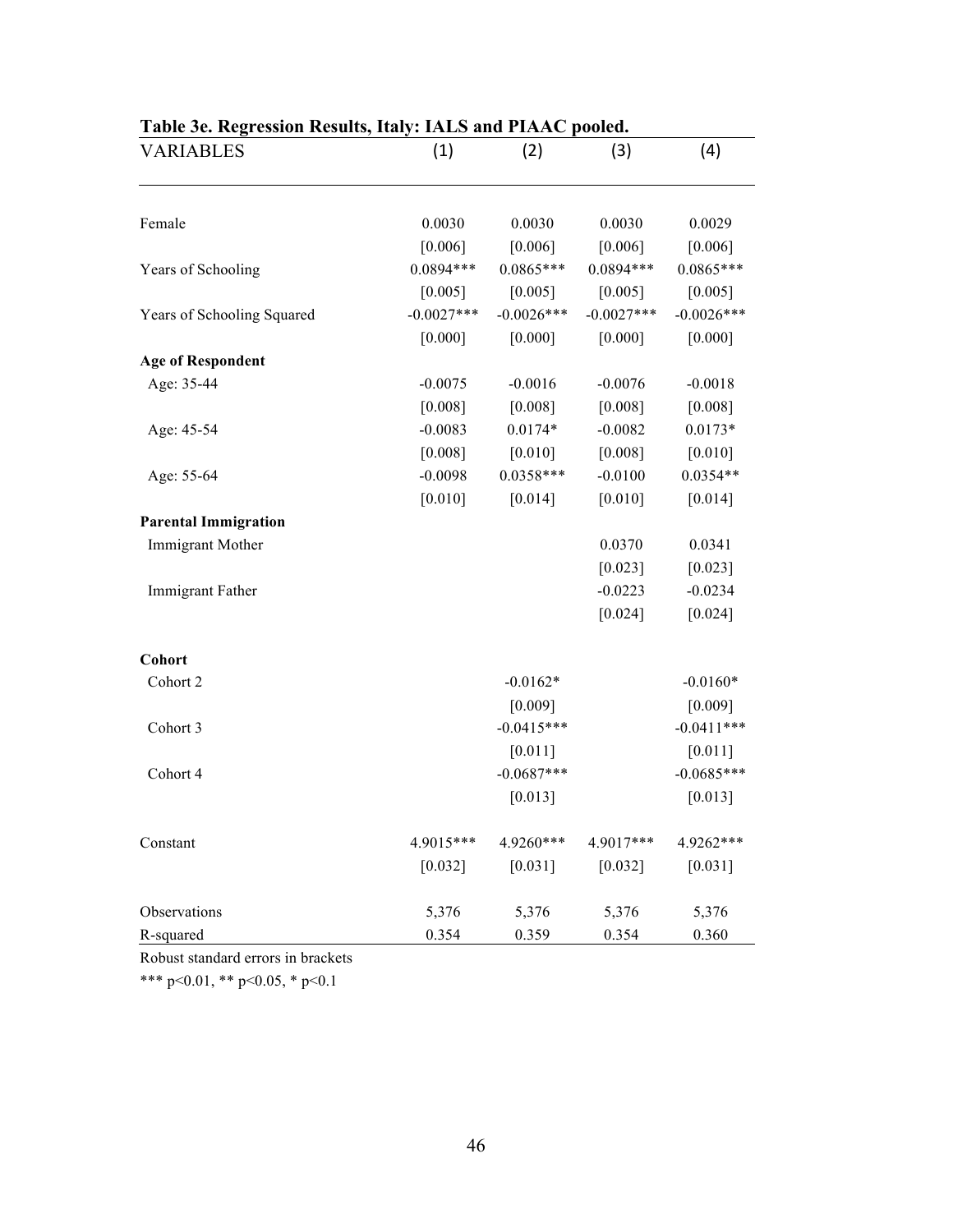| Table 31. Regression Results, Australia: ALL and PIAAC pooled |             |                       |             |                       |
|---------------------------------------------------------------|-------------|-----------------------|-------------|-----------------------|
|                                                               | (1)         | (2)                   | (3)         | (4)                   |
| Female                                                        | $0.0139***$ | $0.0139***$           | $0.0146***$ | $0.0149***$           |
|                                                               | [0.004]     | [0.004]               | [0.004]     | [0.004]               |
| <b>Own Educ</b>                                               |             |                       |             |                       |
|                                                               |             |                       |             |                       |
| Less than High School                                         | $0.2293***$ | $0.2309***$           | $0.2100***$ | $0.2112***$           |
|                                                               | [0.016]     | [0.016]               | [0.016]     | [0.016]               |
| Some Post Secondary                                           | $0.0445***$ | $0.0443***$           | $0.0382***$ | $0.0379***$           |
|                                                               |             | $[0.0054]$ $[0.0054]$ | [0.004]     | [0.004]               |
| <b>University Degree</b>                                      | $0.1632***$ | $0.1631***$           | 0.1374      | 0.1367                |
|                                                               | [0.004]     | [0.004]               | [0.004]     | [0.004]               |
| Age of Respondent (5-year bands)                              |             |                       |             |                       |
| Age: 35-39                                                    | $0.0091*$   | 0.0103                | $0.0149***$ | 0.0080                |
|                                                               | [0.005]     | [0.008]               | [0.005]     | [0.008]               |
| Age: 40-44                                                    | 0.0026      | $-0.0023$             | $0.0121**$  | $-0.0041$             |
|                                                               | [0.006]     | [0.012]               | [0.006]     | [0.010]               |
| Age: 45-49                                                    | $-0.0098$   | $-0.0280*$            | 0.0030      | $-0.0230*$            |
|                                                               | [0.007]     | [0.012]               | [0.007]     | [0.012]               |
|                                                               |             |                       |             |                       |
| Age: 50-54                                                    | $0.0243***$ | $0.0637***$           | $-0.0090$   | $0.0477***$           |
|                                                               | [0.007]     | [0.019]               | [0.007]     | [0.015]               |
| Age: 55-59                                                    | $0.0347***$ | $0.0959***$           | $-0.0174**$ | $0.0717***$           |
|                                                               | [0.007]     | [0.023]               | [0.007]     | [0.012]               |
| Age: 60-64                                                    | $0.0604***$ | $0.1264***$           | $0.0370***$ | $\sim$<br>$0.0980***$ |
|                                                               | [0.007]     | [0.026]               | [0.008]     | [0.020]               |
|                                                               |             |                       |             |                       |
| <b>Mother's Education</b>                                     |             |                       |             |                       |
| Less than High School                                         |             |                       |             | $0.0458***$ 0.0474*** |
|                                                               |             |                       | [0.005]     | [0.005]               |
| Some Post Secondary                                           |             |                       | 0.0059      | 0.0079                |
|                                                               |             |                       | [0.007]     | [0.007]               |
| <b>University Degree</b>                                      |             |                       | $0.0162**$  | $0.0163**$            |
|                                                               |             |                       | [0.007]     | [0.007]               |
|                                                               |             |                       |             |                       |
| None reported                                                 |             |                       | $0.0768***$ | $0.0759***$           |
|                                                               |             |                       | [0.013]     | [0.012]               |
| <b>Father's Education</b>                                     |             |                       |             |                       |
| Less than High School                                         |             |                       | $0.0169***$ | $0.0187***$           |
|                                                               |             |                       | [0.005]     | [0.005]               |
| Some Post Secondary                                           |             |                       | $0.0105*$   | $0.0127*$             |
|                                                               |             |                       |             |                       |

**Table 3f. Regression Results, Australia: ALL and PIAAC pooled**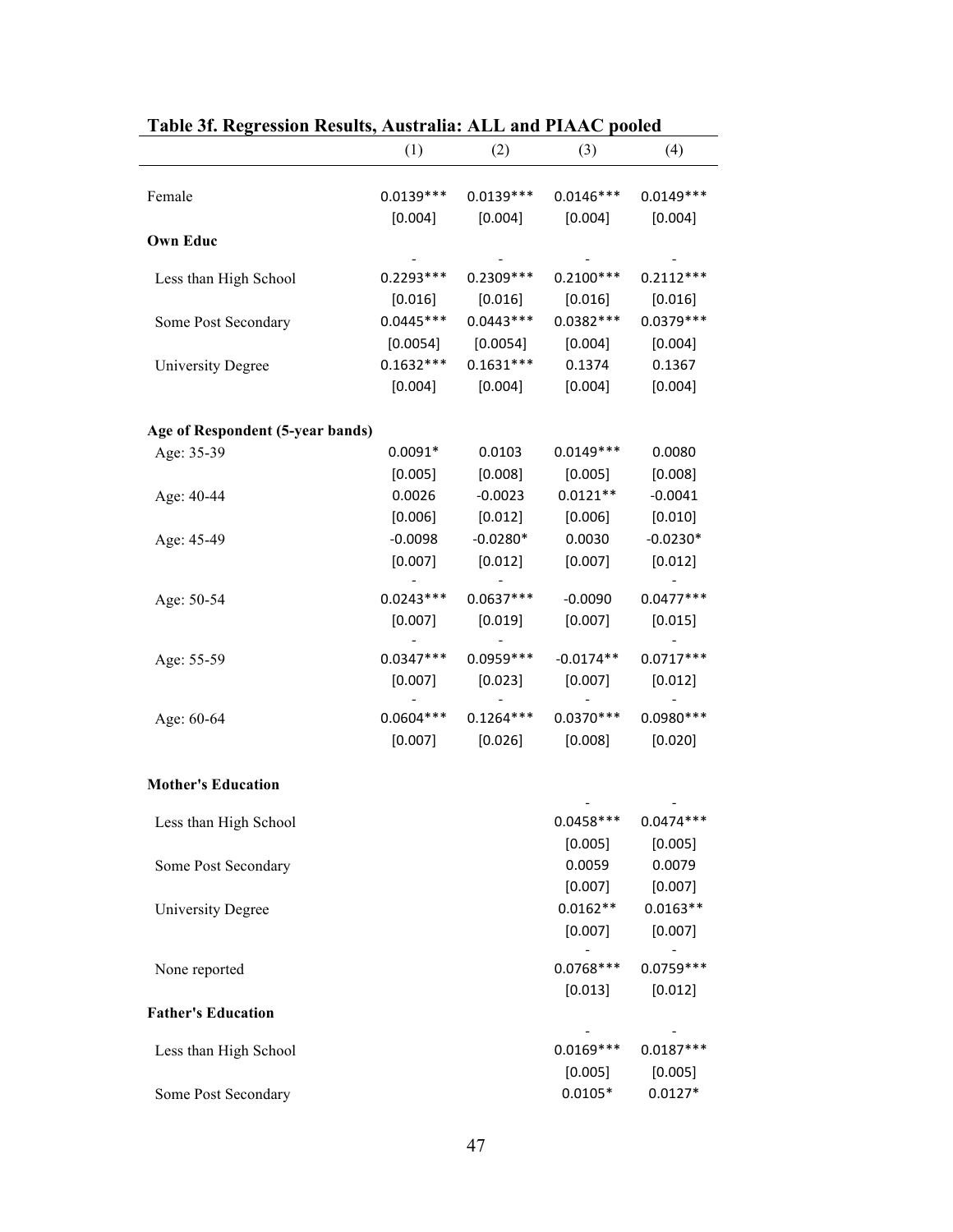| <b>University Degree</b>    |            |             | [0.006]<br>$0.0162***$<br>[0.006] | [0.006]<br>$0.0159***$<br>[0.006] |
|-----------------------------|------------|-------------|-----------------------------------|-----------------------------------|
| None reported               |            |             | $0.0628***$<br>[0.012]            | $0.0616***$<br>[0.012]            |
| <b>Parental Immigration</b> |            |             |                                   |                                   |
| Immigrant Mother            |            |             | $0.0205***$<br>[0.006]            | $0.0207***$<br>[0.006]            |
| Immigrant Father            |            |             | 0.0088<br>[0.005]                 | 0.0092<br>[0.006]                 |
| Cohort (5 year bands)       |            |             |                                   |                                   |
| Cohort 1                    |            | $-0.0013$   |                                   | 0.0078                            |
|                             |            | [0.009]     |                                   | [0.007]                           |
| Cohort 2                    |            | 0.0110      |                                   | 0.0097                            |
|                             |            | [0.013]     |                                   | [0.009]                           |
| Cohort 3                    |            | $0.0271**$  |                                   | $0.0263**$                        |
|                             |            | [0.013]     |                                   | [0.012]                           |
| Cohort 4                    |            | 0.0246      |                                   | $0.0321**$                        |
|                             |            | [0.018]     |                                   | [0.014]                           |
| Cohort 5                    |            | $0.0541***$ |                                   | $0.0500***$                       |
|                             |            | [0.021]     |                                   | [0.016]                           |
| Cohort 6                    |            | $0.0678***$ |                                   | $0.0665***$                       |
|                             |            | [0.024]     |                                   | [0.019]                           |
| Cohort 7                    |            | $0.0648***$ |                                   | $0.0639***$                       |
|                             |            | [0.028]     |                                   | [0.023]                           |
| Constant                    | 5.6000 *** | 5.5999 ***  | 5.6239 ***                        | 5.6228***                         |
|                             | [0.005]    | [0.005]     | [0.006]                           | [0.006]                           |
| Observations                | 9,366      | 9,366       | 9,366                             | 9,366                             |
| R-squared                   | 0.248      | 0.249       | 0.289                             |                                   |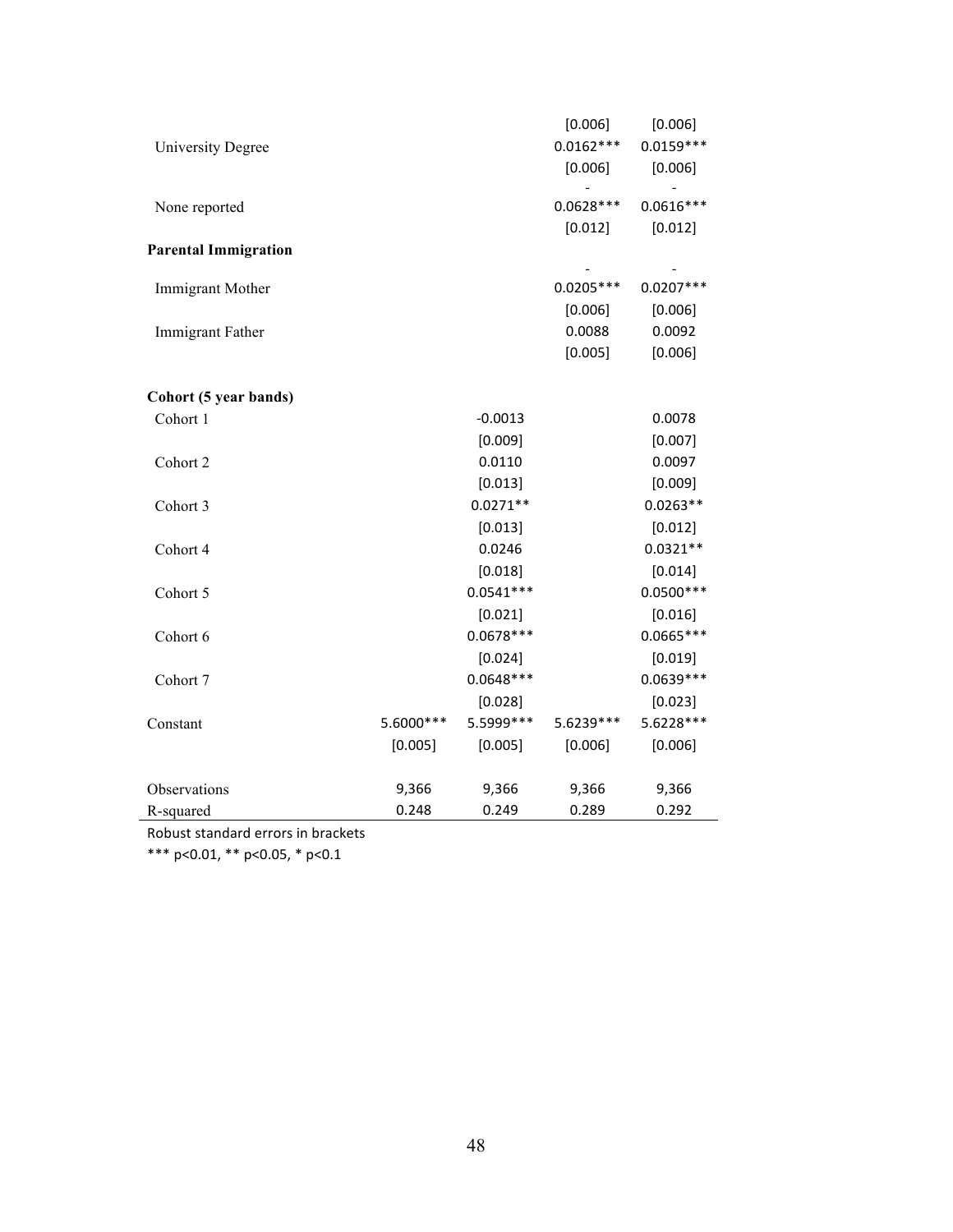| VARIABLES                   | (1)         | (2)         | (3)                 | (4)         |
|-----------------------------|-------------|-------------|---------------------|-------------|
|                             |             |             |                     |             |
| Female                      | $-0.0000$   | 0.0001      | $-0.0001$           | 0.0000      |
|                             | [0.004]     |             | $[0.004]$ $[0.004]$ | [0.004]     |
| Years of Schooling          | $0.0506***$ | $0.0629***$ | $0.0507***$         | $0.0628***$ |
|                             | [0.006]     | [0.006]     | [0.006]             | [0.006]     |
| Years of Schooling Squared  | $0.0009***$ | $0.0014***$ | $0.0009***$         | $0.0014***$ |
|                             | [0.000]     | [0.000]     | [0.000]             | [0.000]     |
| <b>Age of Respondent</b>    |             |             |                     |             |
| Age: 35-44                  | $0.0320***$ | $0.0344***$ | $0.0312***$         | $0.0339***$ |
|                             | [0.005]     | $[0.005]$   | [0.005]             | [0.005]     |
|                             |             |             |                     |             |
| Age: 45-54                  | $0.0671***$ | $0.0955***$ | $0.0662***$         | $0.0945***$ |
|                             | [0.006]     | [0.007]     | [0.006]             | [0.007]     |
| Age: 55-64                  | $0.1225***$ | $0.1807***$ | $0.1218***$         | $0.1795***$ |
|                             | [0.005]     |             | $[0.008]$ $[0.005]$ | [0.008]     |
| <b>Parental Immigration</b> |             |             |                     |             |
| Immigrant Mother            |             |             | $-0.0247*$          | $-0.0144$   |
|                             |             |             | [0.014]             | [0.014]     |
| Immigrant Father            |             |             | $-0.0244$           | $-0.0148$   |
|                             |             |             | [0.024]             | [0.023]     |
| Cohort                      |             |             |                     |             |
| Cohort 2                    |             | $0.0198***$ |                     | $0.0194***$ |
|                             |             | [0.006]     |                     | [0.006]     |
| Cohort 3                    |             | $0.0559***$ |                     | $0.0550***$ |
|                             |             | [0.007]     |                     | [0.007]     |
| Cohort 4                    |             | $0.1134***$ |                     | $0.1121***$ |
|                             |             | [0.010]     |                     | [0.010]     |
| Constant                    | 5.1847***   | 5.0967***   | 5.1840***           | 5.0972 ***  |
|                             |             |             |                     |             |
|                             | [0.041]     | [0.043]     | [0.041]             | [0.043]     |
| Observations                | 6,312       | 6,312       | 6,312               | 6,312       |
| R-squared                   | 0.329       | 0.348       | 0.330               | 0.348       |
| Robust standard errors in   |             |             |                     |             |

| Table 4a. Regression Results, Denmark: IALS and PIAAC pooled. |  |  |  |
|---------------------------------------------------------------|--|--|--|
|                                                               |  |  |  |

brackets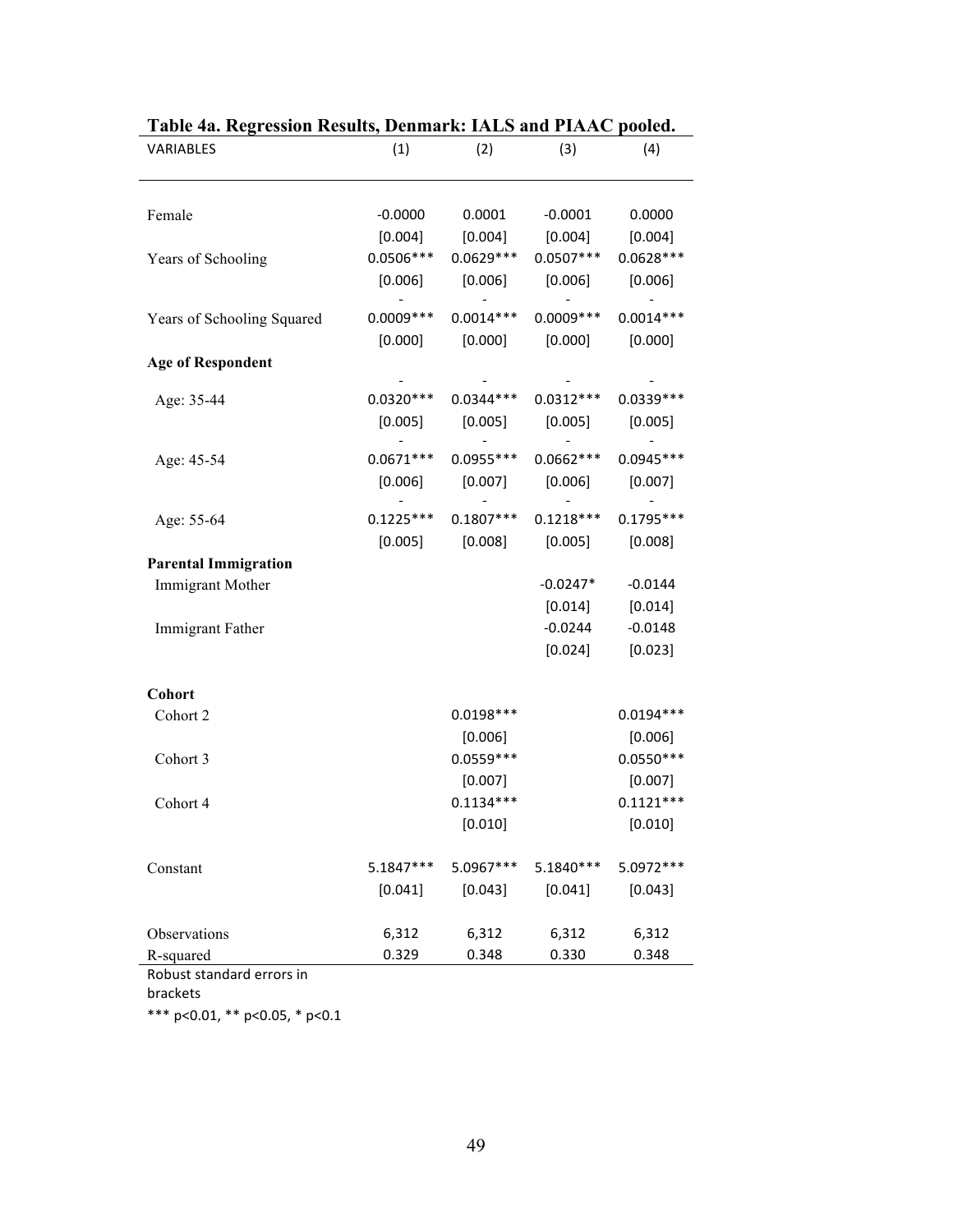| radic Fo. Regression Results, Filianu. IALD and I IAAC pooleu.<br><b>VARIABLES</b> | (1)           | (2)           | (3)          | (4)          |
|------------------------------------------------------------------------------------|---------------|---------------|--------------|--------------|
|                                                                                    |               |               |              |              |
| Female                                                                             | 0.0015        | 0.0018        | 0.0017       | 0.0021       |
|                                                                                    | [0.004]       | [0.004]       | [0.004]      | [0.004]      |
| Years of Schooling                                                                 | $0.0429***$   | $0.0416***$   | $0.0426***$  | $0.0411***$  |
|                                                                                    | [0.005]       | [0.005]       | [0.004]      | [0.005]      |
| Years of Schooling Squared                                                         | $-0.0007$ *** | $-0.0007$ *** | $-0.0007***$ | $-0.0007***$ |
|                                                                                    | [0.000]       | [0.000]       | [0.000]      | [0.000]      |
| <b>Age of Respondent</b>                                                           |               |               |              |              |
| Age: 35-44                                                                         | $-0.0118**$   | $-0.0102*$    | $-0.0111**$  | $-0.0093*$   |
|                                                                                    | [0.006]       | [0.006]       | [0.006]      | [0.006]      |
| Age: 45-54                                                                         | $-0.0451***$  | $-0.0304***$  | $-0.0443***$ | $-0.0287***$ |
|                                                                                    | [0.006]       | [0.007]       | [0.006]      | [0.007]      |
| Age: 55-64                                                                         | $-0.1050***$  | $-0.0832***$  | $-0.1035***$ | $-0.0801***$ |
|                                                                                    | [0.006]       | [0.009]       | [0.006]      | [0.009]      |
| <b>Parental Immigration</b>                                                        |               |               |              |              |
| <b>Immigrant Mother</b>                                                            |               |               | $-0.0653$    | $-0.0675$    |
|                                                                                    |               |               | [0.045]      | [0.045]      |
| Immigrant Father                                                                   |               |               | $-0.0924*$   | $-0.0961*$   |
|                                                                                    |               |               | [0.052]      | [0.052]      |
|                                                                                    |               |               |              |              |
| Cohort                                                                             |               |               |              |              |
| Cohort 2                                                                           |               | $-0.0175***$  |              | $-0.0183***$ |
|                                                                                    |               | [0.006]       |              | [0.006]      |
| Cohort 3                                                                           |               | $-0.0290***$  |              | $-0.0307***$ |
|                                                                                    |               | [0.008]       |              | [0.008]      |
| Cohort 4                                                                           |               | $-0.0289**$   |              | $-0.0321***$ |
|                                                                                    |               | [0.011]       |              | [0.011]      |
| Constant                                                                           | 5.2727***     | 5.2883 ***    | 5.2746***    | 5.2920 ***   |
|                                                                                    | [0.032]       | [0.033]       | [0.031]      | [0.032]      |
|                                                                                    |               |               |              |              |
| Observations                                                                       | 5,304         | 5,304         | 5,304        | 5,304        |
| R-squared                                                                          | 0.343         | 0.344         | 0.346        | 0.348        |

## **Table 4b. Regression Results, Finland: IALS and PIAAC pooled.**

Robust standard errors in brackets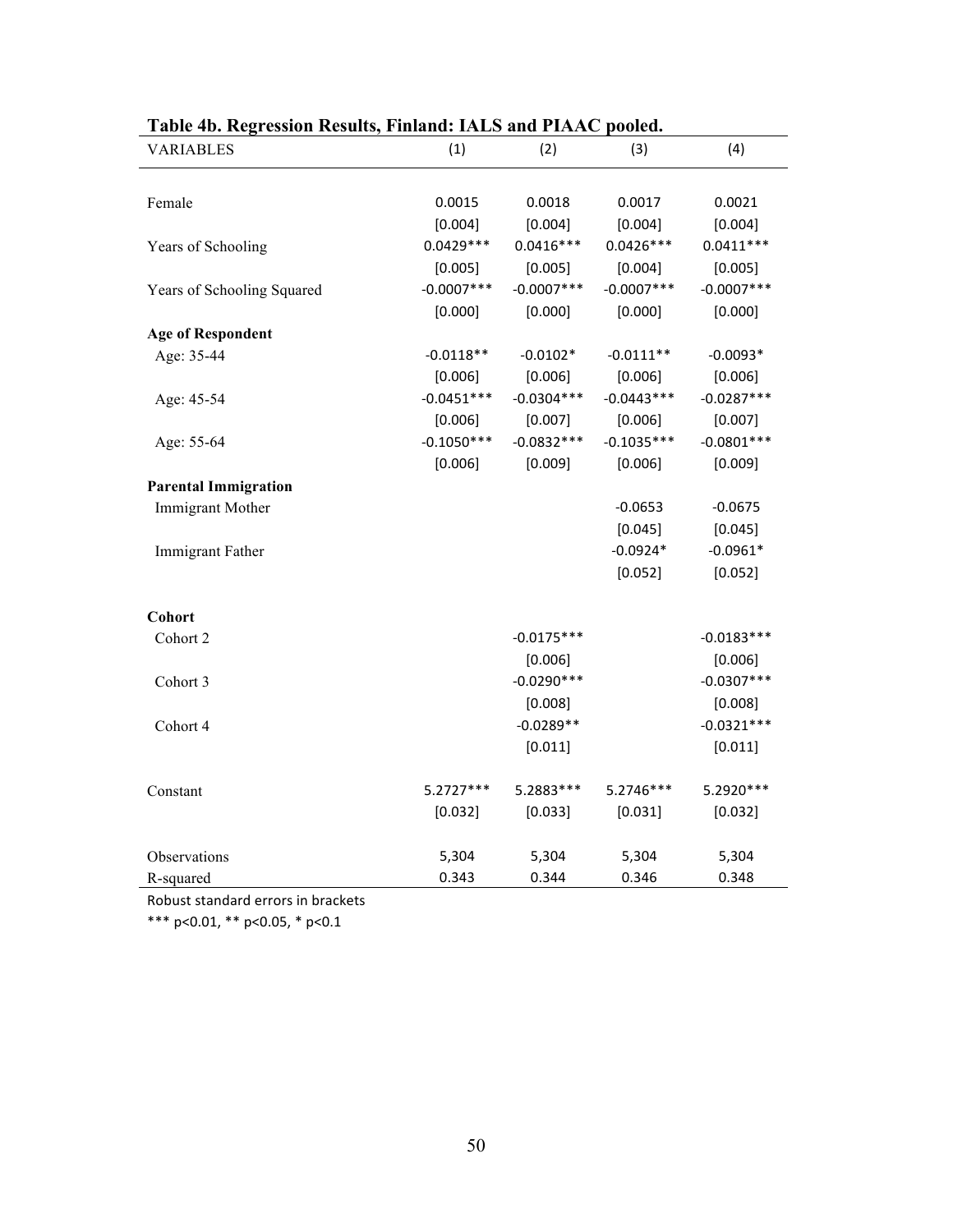| radic FC. Kegi essibir Kesuns, freianu. TALD anu f fAAC pooleu.<br><b>VARIABLES</b> | (1)                     | (2)                     | (3)                     | (4)                     |
|-------------------------------------------------------------------------------------|-------------------------|-------------------------|-------------------------|-------------------------|
|                                                                                     |                         |                         |                         |                         |
| Female                                                                              | $-0.0109*$              | $-0.0117**$             | $-0.0107*$              | $-0.0116**$             |
|                                                                                     | [0.006]                 | [0.006]                 | [0.006]                 | [0.006]                 |
|                                                                                     | $0.0368***$             | $0.0423***$             | $0.0369***$             | $0.0424***$             |
| Years of Schooling                                                                  | [0.001]                 | [0.001]                 | [0.001]                 | [0.001]                 |
|                                                                                     | $-0.0004***$            | $-0.0004***$            | $-0.0004***$            | $-0.0004***$            |
| Years of Schooling Squared                                                          |                         |                         |                         |                         |
|                                                                                     | [0.000]                 | [0.000]                 | [0.000]                 | [0.000]                 |
| <b>Age of Respondent</b>                                                            | $-0.0755***$            | $-0.0836***$            | $-0.0752***$            | $-0.0837***$            |
| Age: 35-44                                                                          |                         |                         |                         |                         |
|                                                                                     | [0.010]<br>$-0.1056***$ | [0.010]<br>$-0.1785***$ | [0.010]<br>$-0.1053***$ | [0.010]<br>$-0.1785***$ |
| Age: 45-54                                                                          |                         |                         |                         |                         |
|                                                                                     | [0.011]<br>$-0.1209***$ | [0.014]<br>$-0.2371***$ | [0.011]<br>$-0.1202***$ | [0.014]<br>$-0.2370***$ |
| Age: 55-64                                                                          |                         |                         |                         |                         |
|                                                                                     | [0.011]                 | [0.018]                 | [0.011]                 | [0.018]                 |
| <b>Parental Immigration</b>                                                         |                         |                         | $-0.0321$               | $-0.0236$               |
| Immigrant Mother                                                                    |                         |                         |                         |                         |
|                                                                                     |                         |                         | [0.021]<br>0.0090       | [0.021]<br>0.0227       |
| Immigrant Father                                                                    |                         |                         |                         |                         |
|                                                                                     |                         |                         | [0.023]                 | [0.023]                 |
| Cohort                                                                              |                         |                         |                         |                         |
| Cohort 2                                                                            |                         | $0.0772***$             |                         | $0.0773***$             |
|                                                                                     |                         | [0.010]                 |                         | [0.010]                 |
| Cohort 3                                                                            |                         | $0.1366***$             |                         | $0.1367***$             |
|                                                                                     |                         | [0.015]                 |                         | [0.015]                 |
| Cohort 4                                                                            |                         | $0.1719***$             |                         | $0.1720***$             |
|                                                                                     |                         | [0.021]                 |                         | [0.022]                 |
|                                                                                     |                         |                         |                         |                         |
| Constant                                                                            | 5.2395***               | 5.1560***               | 5.2386***               | $5.1551***$             |
|                                                                                     | [0.016]                 | [0.019]                 | [0.016]                 | [0.019]                 |
|                                                                                     |                         |                         |                         |                         |
| Observations                                                                        | 4,569                   | 4,569                   | 4,569                   | 4,569                   |
| R-squared                                                                           | 0.274                   | 0.297                   | 0.274                   | 0.297                   |

## **Table 4c. Regression Results, Ireland: IALS and PIAAC pooled.**

Robust standard errors in brackets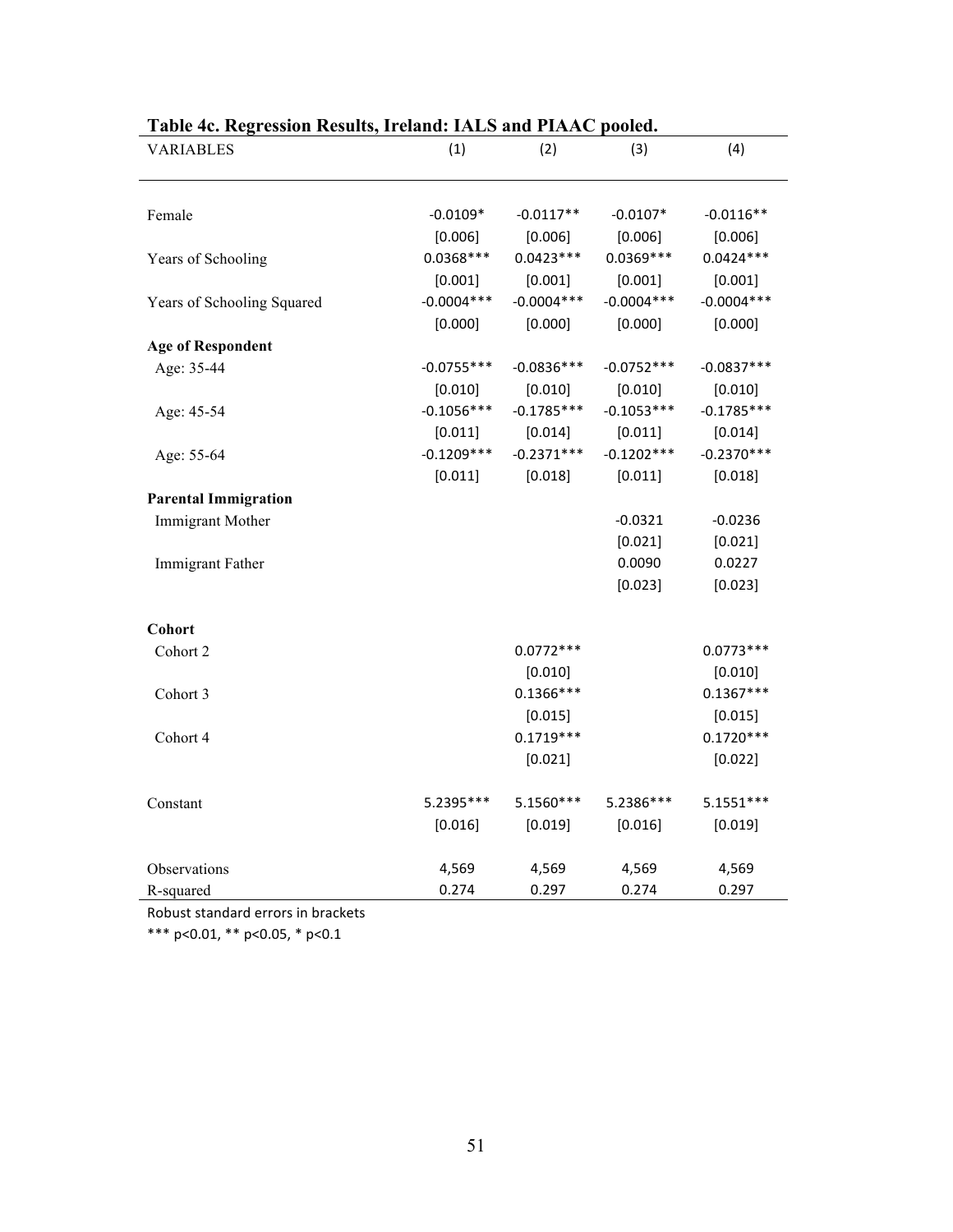| <b>VARIABLES</b>            | (1)          | (2)          | (3)          | (4)          |
|-----------------------------|--------------|--------------|--------------|--------------|
|                             |              |              |              |              |
| Female                      | $-0.0109**$  | $-0.0117***$ | $-0.0110**$  | $-0.0118***$ |
|                             | [0.004]      | [0.004]      | [0.004]      | [0.004]      |
| Years of Schooling          | 0.0010       | $0.0150***$  | 0.0020       | $0.0152***$  |
|                             | [0.004]      | [0.005]      | [0.004]      | [0.005]      |
| Years of Schooling Squared  | $0.0008***$  | 0.0003       | $0.0008***$  | 0.0003       |
|                             | [0.000]      | [0.000]      | [0.000]      | [0.000]      |
| <b>Age of Respondent</b>    |              |              |              |              |
| Age: 35-44                  | $-0.0613***$ | $-0.0541***$ | $-0.0585***$ | $-0.0525***$ |
|                             | [0.006]      | [0.008]      | [0.006]      | [0.008]      |
| Age: 45-54                  | $-0.0948***$ | $-0.1237***$ | $-0.0922***$ | $-0.1211***$ |
|                             | [0.006]      | [0.007]      | [0.006]      | [0.007]      |
| Age: 55-64                  | $-0.1607***$ | $-0.1851***$ | $-0.1584***$ | $-0.1818***$ |
|                             | [0.007]      | [0.010]      | [0.007]      | [0.010]      |
| <b>Parental Immigration</b> |              |              |              |              |
| Immigrant Mother            |              |              | $-0.0290**$  | $-0.0200*$   |
|                             |              |              | [0.012]      | [0.012]      |
| Immigrant Father            |              |              | $-0.0231*$   | $-0.0126$    |
|                             |              |              | [0.012]      | [0.012]      |
| Cohort                      |              |              |              |              |
| Cohort 2                    |              | $0.0270***$  |              | $0.0257***$  |
|                             |              | [0.008]      |              | [0.008]      |
| Cohort 3                    |              | $0.0408***$  |              | $0.0380***$  |
|                             |              | [0.008]      |              | [0.008]      |
| Cohort 4                    |              | $0.1188***$  |              | $0.1151***$  |
|                             |              | [0.010]      |              | [0.010]      |
| Constant                    | 5.6312 ***   | 5.5207***    | 5.6251 ***   | 5.5205***    |
|                             | [0.029]      | [0.031]      | [0.029]      | [0.031]      |
|                             |              |              |              |              |
| Observations                | 3,737        | 3,737        | 3,737        | 3,737        |
| R-squared                   | 0.297        | 0.327        | 0.301        | 0.328        |

## **Table 4d. Regression Results, Sweden: IALS and PIAAC pooled.**

Robust standard errors in brackets